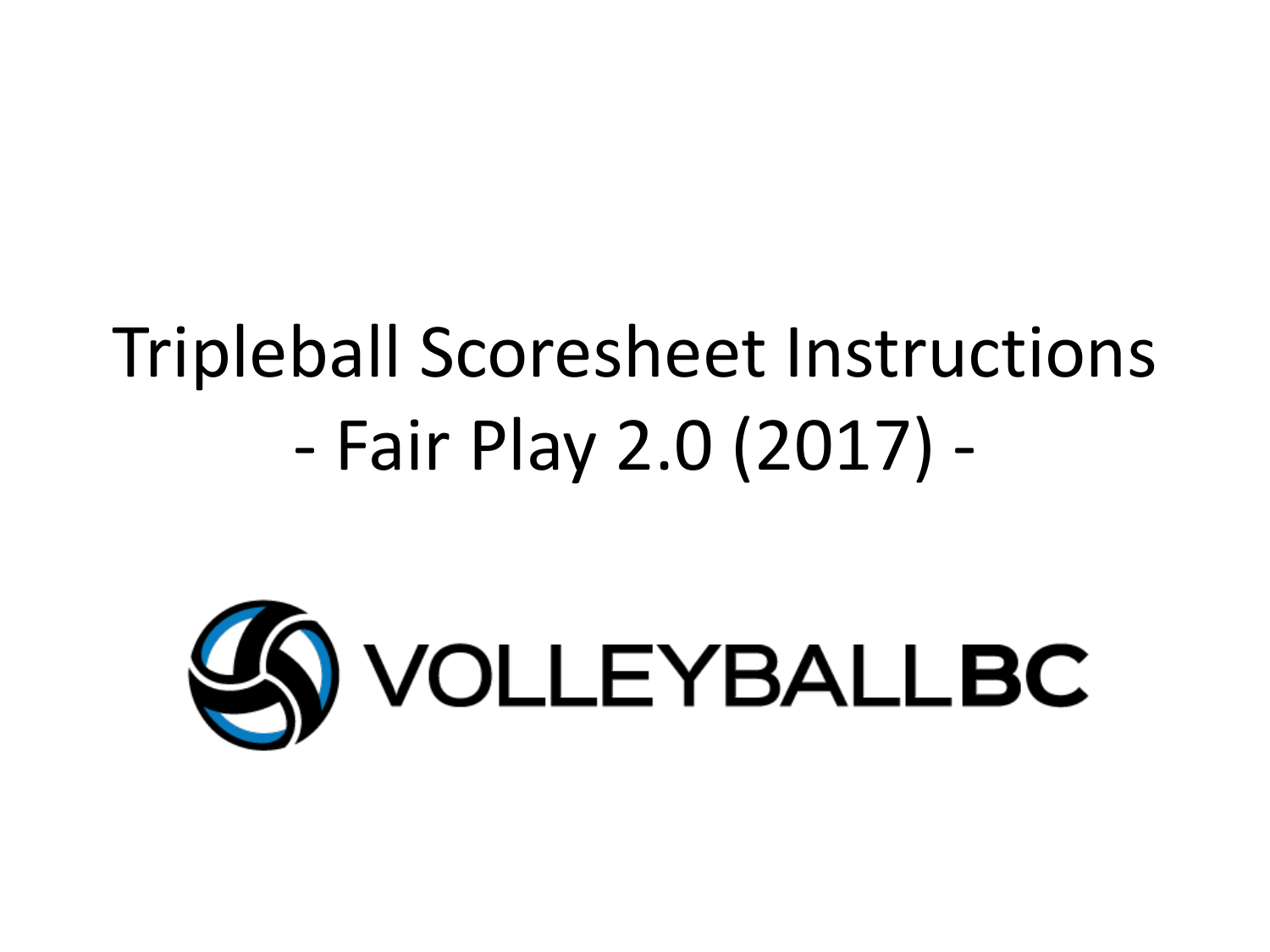| Actual Time: 14:10<br>Court: 1<br>Scheduled Time: 14:00<br>Date: February 1, 2017<br><b>Location: Harry Jerome Sports Centre</b><br>SET 1<br>SET <sub>3</sub><br>◆<br>SET <sub>2</sub><br>Line up Team B:<br>Team A:<br>Line up<br>Line up<br>Team A:<br>Line up<br>Line up<br>Team :<br>Team :<br>Team :<br>Fill out event information.<br>Points<br><b>Points</b><br><b>Points</b><br>Points<br><b>Points</b><br><b>Points</b><br>P1: /<br>P1:<br>P1: /<br>ierver:<br>Server:<br>Server:<br>Server:<br>erver:<br>Server:<br>P1: /<br>Server:<br>P1<br>Server:<br>Server:<br>B<br>$\overline{B}$<br>A To<br>A Tos<br>B Tos<br>B Tos Tos<br>$1 \vert 1 \vert$<br>Tos<br>sto<br>Tos<br>s to<br>$1 \mid 1 \mid 2$<br>$\mathbf{1}$<br>2nd<br>Tos<br>111<br>1st<br>2nd<br>Tos<br>Tos<br>Serv sto<br>sto<br>s to<br>s to<br>$s$ to<br>s to<br>s to<br>$s$ to<br>Serv sto<br>Tos<br>Serv<br>$\overline{2}$<br>5<br>2 <sup>1</sup> 3<br>$\pm$<br>$1 \vert 2$<br>12<br>$\overline{\mathbf{3}}$<br>3 1<br>3<br>Scc<br>Sco<br>Sco<br>Sco<br>Scc<br>Scc<br>Sco<br>Scc<br>Sco<br>S <sub>CC</sub><br>Sco<br>$\overline{4}$<br>Score :<br>Score :<br>Score :<br>Score :<br>Score :<br>Score:<br>Score :<br>Score :<br>Score :<br>Score :<br>Score :<br>re<br>5<br>P2: /<br>6<br>P2:<br>Server:<br>P <sub>2</sub> :<br>Server:<br>Server:<br>py.<br>Server<br>P2:<br>Server:<br>Server:<br>Server:<br>Server:<br>Server:<br>Server:<br>Server:<br>$\overline{B}$<br>B Tos Tos<br>B Tos<br>$\overline{7}$<br>Tos<br>A Tos<br>B Tos<br>Serv sto<br>Гоs<br>Tos<br>Tos<br>A<br>Tos<br>Serv<br>1st<br>Serv<br>1st<br>Serv 1st 2<br>Α<br>Гоs<br>Гоs<br>ios l<br>$\cdot$<br>s to<br>Serv<br>s to<br>e Tos<br>Serv<br>Serv sto<br>to:<br>Serv sto<br>e Tos<br>Tos<br>Serv<br>ľos<br>8<br>$\cdot$<br>$\overline{9}$<br>l 1<br>9 <sup>11</sup><br>Sco<br>Sco<br>Scc<br>Sco<br>Sco<br>Sco<br>Sco<br>Sco<br>$\,$ 1 $\,$<br>Sco<br>Sco<br>Soc<br>17<br>Score :<br>Score:<br>Score:<br>Score :<br>Score:<br>Score :<br>Score:<br>Score :<br>Score:<br>Score :<br>Score :<br>ro<br>ra<br>$r_{\Omega}$<br>$\mathsf 0$<br>113<br>$1 \overline{\phantom{a}}3$<br>1 L<br>$0 \mid 1 \mid 3$<br>0 <sup>11</sup><br>$0\quad1$<br>$1 \vert 8$<br>$180$<br>8 0<br>180<br>$1 \quad 8$<br>P3: /<br>8 <sup>1</sup><br>P3:<br>P3: /<br>P3:<br>P3:<br>P3:<br>Server:<br>Server:<br>Server:<br>Server:<br>Server:<br>Server:<br>Server:<br>Server:<br>Server:<br>Server:<br>Server:<br>$\overline{B}$<br>B Tos<br>A<br>B Tos<br>B Tos<br>$\mathsf{A}$<br>1st<br>'os<br>Tos<br>ľos<br>Tos<br>Serv<br>1st<br>1st<br>2m<br>Serv<br>A<br>Tos<br>'ns<br>Α<br>Tos<br>Serv<br>$\mathsf T$<br>$\mathsf T$<br>$\mathbf T$<br>$\mathbf T$<br>$\mathsf T$<br>$\mathsf T$<br>$\mathbf T$<br>ľos<br>$\pm$<br>$\pm$<br>$\pm$<br>$\pm$<br>$\ddot{\phantom{a}}$<br>÷<br>$\pm$<br>$\sim$<br>Sco<br>Soc<br>Sco<br>Sco<br>Sco<br>Sco<br>Scc<br>$\ddot{\phantom{a}}$<br>$\cdot$<br>÷<br>÷<br>Score :<br><b>Score</b><br>Score :<br>Score :<br>core<br>Score:<br>Score<br>Score<br>Score<br>Score :<br>$\cdot$<br>core<br>P4: /<br>94: /<br>P4:<br>P4: /<br>Server:<br>Server:<br>Server:<br>Server:<br>P4: /<br>Server:<br>Server:<br>Server:<br>Server:<br>P4:<br>Server:<br>Server:<br>A<br>B<br>А<br>Tos<br>в<br>Tos<br>Tos<br>B<br>Tos<br>B Tos<br><b>Tos</b><br>$\mathsf{A}$<br>Tos<br>1st<br>Serv<br>1st<br>'ns<br>Tos<br>Tos<br>Tos<br>'ns<br>Tos<br>Tos<br>A<br>Tos<br>Serv<br>2nr<br>$\sim$<br>s to<br>To<br>Sory<br>Serv<br>: te<br>san.<br>s tr<br>Serv<br>nt a<br>s ta<br>Toe<br>$\sim$<br>$\pm$<br>Sco<br>Sco<br>Sco<br>Sco<br>Sco<br>Soc<br>$\operatorname{Sco}$<br>So<br>Soc<br>Score :<br>Score:<br>Score :<br>Score:<br>Score:<br>Score :<br>Score :<br>Score :<br>Score :<br>Score :<br>re:<br>$r_{\Omega}$<br>P5: /<br>95: /<br>P5: /<br>Server:<br>P5:<br>P5:<br>Server:<br>Server:<br>Server:<br>Server:<br>Server:<br>Server:<br>Server:<br>P5:<br>Server:<br>B<br>A Tos<br>в<br>B Tos<br>B Tos<br>A Tos Tos<br>$\mathsf{A}$<br>Tos<br>'ns<br>Tos<br>Tos<br>Tos<br>Tos<br>Tos<br>Tos<br>$\mathsf{A}$<br>ľos<br>Serv<br>1st<br>e to<br>etc<br>$\sim$<br>Sco<br>Sco<br>Scc<br>Sco<br>Sco<br>Soc<br>Sco<br>Scc<br><sub>So</sub><br>Score : $\frac{1}{10}$<br>Score : $\frac{6}{10}$<br>Score : $\frac{1}{10}$<br>Score :<br>Score : $\frac{m}{r e}$<br>Score : $\frac{1}{16}$<br>Score :<br>Score : $_{\text{re}}$<br>Score :<br>re:<br>P6: /<br>P6:<br>P6:<br>P6:<br>Server:<br>Server<br>Server:<br>P6:<br>Server:<br>P6:<br>Server<br>Server<br>Server:<br>Server:<br>Server:<br>Tos<br>B Tos Tos<br>B Tos<br>А<br>Tos<br>Tos<br>A<br>Tos<br>Serv 1st<br>$\cdot$<br>s fr<br>s to<br>Serv<br>Fill in rosters (first & last names).<br>$\pm$<br>Sco<br>Score : $re =$<br>Sco<br>Sco<br>Sco<br>Sco<br>Scc<br>Sco<br>Sor<br>Scc<br>$score: re =$<br>core :<br>$\frac{1}{2}$<br>Score :<br>Score : $ra =$<br>Score : re-<br>Score :<br>ra:<br>Sco.<br>ra.<br>re:<br>ra.<br><b>RESULTS</b><br>Team<br><b>Lions</b><br><b>Team</b><br>: Canucks<br><b>REMARKS</b><br>Name of Player<br>lersey#<br>Name of Player<br>Jersey#<br>The coach from each team must<br>TEAM A:<br>TEAM B:<br>Team A Designated Setter <sup>2</sup> r 3<br>Player A<br>Player A<br>indicate their designated setting<br><b>Player B</b><br>Team B Designated Setter: 2 o 3<br>Player B<br>SET <sub>1</sub><br>position.<br><b>Player</b> C<br>Player C<br>Player D<br>Player D<br>SET <sub>2</sub><br>Player E<br>Player E<br>Player <sub>F</sub><br>Player <sub>F</sub><br>SET <sub>3</sub><br>Player G<br>Player G<br>Player H<br>Player H<br>WINNER:<br><b>Player1</b><br>Player1<br>Player J<br>10<br>Player J<br><b>Player K</b><br>11<br>Player K<br>Coach Signatures<br>11<br><b>REFEREES</b><br>Player L<br>12<br><b>Player L</b><br>12<br>Coach A<br>Coach B<br><b>Team Leaders</b><br>Team Leaders<br>Names<br>Signatures<br>Coach A<br>Coach<br>Coach A<br>Coach<br>1st<br>NCCP#<br>#111111<br>NCCP#<br>#111111<br>Assistan<br>Coach B<br>Assistant<br>Coach B<br>Scorer 1<br>Coach C<br>Coach C<br>Assistant<br>Assistant<br><b>SA VOLLEYBALLBC</b><br>Assistant<br>Coach D<br>Coach D<br>Assistant<br>Scorer 2<br>The coach & captain from each<br>Signatures<br>Signatures<br>team must sign the scoresheet<br>Coach<br>Coach A<br>Coach A<br>Coach<br>before the match.<br>Player A<br>Player A<br>Captain<br>Captain |  |  |  |  |  |  |  |  | <b>13U TRIPLEBALL SCORE SHEET</b> |  |  |  |  |  |  |  |  |  |  |  |  |  |  |  |  |  |  |  |  |
|------------------------------------------------------------------------------------------------------------------------------------------------------------------------------------------------------------------------------------------------------------------------------------------------------------------------------------------------------------------------------------------------------------------------------------------------------------------------------------------------------------------------------------------------------------------------------------------------------------------------------------------------------------------------------------------------------------------------------------------------------------------------------------------------------------------------------------------------------------------------------------------------------------------------------------------------------------------------------------------------------------------------------------------------------------------------------------------------------------------------------------------------------------------------------------------------------------------------------------------------------------------------------------------------------------------------------------------------------------------------------------------------------------------------------------------------------------------------------------------------------------------------------------------------------------------------------------------------------------------------------------------------------------------------------------------------------------------------------------------------------------------------------------------------------------------------------------------------------------------------------------------------------------------------------------------------------------------------------------------------------------------------------------------------------------------------------------------------------------------------------------------------------------------------------------------------------------------------------------------------------------------------------------------------------------------------------------------------------------------------------------------------------------------------------------------------------------------------------------------------------------------------------------------------------------------------------------------------------------------------------------------------------------------------------------------------------------------------------------------------------------------------------------------------------------------------------------------------------------------------------------------------------------------------------------------------------------------------------------------------------------------------------------------------------------------------------------------------------------------------------------------------------------------------------------------------------------------------------------------------------------------------------------------------------------------------------------------------------------------------------------------------------------------------------------------------------------------------------------------------------------------------------------------------------------------------------------------------------------------------------------------------------------------------------------------------------------------------------------------------------------------------------------------------------------------------------------------------------------------------------------------------------------------------------------------------------------------------------------------------------------------------------------------------------------------------------------------------------------------------------------------------------------------------------------------------------------------------------------------------------------------------------------------------------------------------------------------------------------------------------------------------------------------------------------------------------------------------------------------------------------------------------------------------------------------------------------------------------------------------------------------------------------------------------------------------------------------------------------------------------------------------------------------------------------------------------------------------------------------------------------------------------------------------------------------------------------------------------------------------------------------------------------------------------------------------------------------------------------------------------------------------------------------------------------------------------------------------------------------------------------------------------------------------------------------------------------------------------------------------------------------------------------------------------------------------------------------------------------------------------------------------------------------------------------------------------------------------------------------------------------------------------------------------------------------------------------------------------------------------------------------------------------------------------------------------------------------------------------------------------------------------------------------------------------------------------------------------------------------------------------------------------------------------------------------------------------------------------------------------------------------------------------------------------------------------------------------------------------------------------------------------------------------------------------------------------------------------------------|--|--|--|--|--|--|--|--|-----------------------------------|--|--|--|--|--|--|--|--|--|--|--|--|--|--|--|--|--|--|--|--|
|                                                                                                                                                                                                                                                                                                                                                                                                                                                                                                                                                                                                                                                                                                                                                                                                                                                                                                                                                                                                                                                                                                                                                                                                                                                                                                                                                                                                                                                                                                                                                                                                                                                                                                                                                                                                                                                                                                                                                                                                                                                                                                                                                                                                                                                                                                                                                                                                                                                                                                                                                                                                                                                                                                                                                                                                                                                                                                                                                                                                                                                                                                                                                                                                                                                                                                                                                                                                                                                                                                                                                                                                                                                                                                                                                                                                                                                                                                                                                                                                                                                                                                                                                                                                                                                                                                                                                                                                                                                                                                                                                                                                                                                                                                                                                                                                                                                                                                                                                                                                                                                                                                                                                                                                                                                                                                                                                                                                                                                                                                                                                                                                                                                                                                                                                                                                                                                                                                                                                                                                                                                                                                                                                                                                                                                                                                                                                            |  |  |  |  |  |  |  |  |                                   |  |  |  |  |  |  |  |  |  |  |  |  |  |  |  |  |  |  |  |  |
|                                                                                                                                                                                                                                                                                                                                                                                                                                                                                                                                                                                                                                                                                                                                                                                                                                                                                                                                                                                                                                                                                                                                                                                                                                                                                                                                                                                                                                                                                                                                                                                                                                                                                                                                                                                                                                                                                                                                                                                                                                                                                                                                                                                                                                                                                                                                                                                                                                                                                                                                                                                                                                                                                                                                                                                                                                                                                                                                                                                                                                                                                                                                                                                                                                                                                                                                                                                                                                                                                                                                                                                                                                                                                                                                                                                                                                                                                                                                                                                                                                                                                                                                                                                                                                                                                                                                                                                                                                                                                                                                                                                                                                                                                                                                                                                                                                                                                                                                                                                                                                                                                                                                                                                                                                                                                                                                                                                                                                                                                                                                                                                                                                                                                                                                                                                                                                                                                                                                                                                                                                                                                                                                                                                                                                                                                                                                                            |  |  |  |  |  |  |  |  |                                   |  |  |  |  |  |  |  |  |  |  |  |  |  |  |  |  |  |  |  |  |
|                                                                                                                                                                                                                                                                                                                                                                                                                                                                                                                                                                                                                                                                                                                                                                                                                                                                                                                                                                                                                                                                                                                                                                                                                                                                                                                                                                                                                                                                                                                                                                                                                                                                                                                                                                                                                                                                                                                                                                                                                                                                                                                                                                                                                                                                                                                                                                                                                                                                                                                                                                                                                                                                                                                                                                                                                                                                                                                                                                                                                                                                                                                                                                                                                                                                                                                                                                                                                                                                                                                                                                                                                                                                                                                                                                                                                                                                                                                                                                                                                                                                                                                                                                                                                                                                                                                                                                                                                                                                                                                                                                                                                                                                                                                                                                                                                                                                                                                                                                                                                                                                                                                                                                                                                                                                                                                                                                                                                                                                                                                                                                                                                                                                                                                                                                                                                                                                                                                                                                                                                                                                                                                                                                                                                                                                                                                                                            |  |  |  |  |  |  |  |  |                                   |  |  |  |  |  |  |  |  |  |  |  |  |  |  |  |  |  |  |  |  |
|                                                                                                                                                                                                                                                                                                                                                                                                                                                                                                                                                                                                                                                                                                                                                                                                                                                                                                                                                                                                                                                                                                                                                                                                                                                                                                                                                                                                                                                                                                                                                                                                                                                                                                                                                                                                                                                                                                                                                                                                                                                                                                                                                                                                                                                                                                                                                                                                                                                                                                                                                                                                                                                                                                                                                                                                                                                                                                                                                                                                                                                                                                                                                                                                                                                                                                                                                                                                                                                                                                                                                                                                                                                                                                                                                                                                                                                                                                                                                                                                                                                                                                                                                                                                                                                                                                                                                                                                                                                                                                                                                                                                                                                                                                                                                                                                                                                                                                                                                                                                                                                                                                                                                                                                                                                                                                                                                                                                                                                                                                                                                                                                                                                                                                                                                                                                                                                                                                                                                                                                                                                                                                                                                                                                                                                                                                                                                            |  |  |  |  |  |  |  |  |                                   |  |  |  |  |  |  |  |  |  |  |  |  |  |  |  |  |  |  |  |  |
|                                                                                                                                                                                                                                                                                                                                                                                                                                                                                                                                                                                                                                                                                                                                                                                                                                                                                                                                                                                                                                                                                                                                                                                                                                                                                                                                                                                                                                                                                                                                                                                                                                                                                                                                                                                                                                                                                                                                                                                                                                                                                                                                                                                                                                                                                                                                                                                                                                                                                                                                                                                                                                                                                                                                                                                                                                                                                                                                                                                                                                                                                                                                                                                                                                                                                                                                                                                                                                                                                                                                                                                                                                                                                                                                                                                                                                                                                                                                                                                                                                                                                                                                                                                                                                                                                                                                                                                                                                                                                                                                                                                                                                                                                                                                                                                                                                                                                                                                                                                                                                                                                                                                                                                                                                                                                                                                                                                                                                                                                                                                                                                                                                                                                                                                                                                                                                                                                                                                                                                                                                                                                                                                                                                                                                                                                                                                                            |  |  |  |  |  |  |  |  |                                   |  |  |  |  |  |  |  |  |  |  |  |  |  |  |  |  |  |  |  |  |
|                                                                                                                                                                                                                                                                                                                                                                                                                                                                                                                                                                                                                                                                                                                                                                                                                                                                                                                                                                                                                                                                                                                                                                                                                                                                                                                                                                                                                                                                                                                                                                                                                                                                                                                                                                                                                                                                                                                                                                                                                                                                                                                                                                                                                                                                                                                                                                                                                                                                                                                                                                                                                                                                                                                                                                                                                                                                                                                                                                                                                                                                                                                                                                                                                                                                                                                                                                                                                                                                                                                                                                                                                                                                                                                                                                                                                                                                                                                                                                                                                                                                                                                                                                                                                                                                                                                                                                                                                                                                                                                                                                                                                                                                                                                                                                                                                                                                                                                                                                                                                                                                                                                                                                                                                                                                                                                                                                                                                                                                                                                                                                                                                                                                                                                                                                                                                                                                                                                                                                                                                                                                                                                                                                                                                                                                                                                                                            |  |  |  |  |  |  |  |  |                                   |  |  |  |  |  |  |  |  |  |  |  |  |  |  |  |  |  |  |  |  |
|                                                                                                                                                                                                                                                                                                                                                                                                                                                                                                                                                                                                                                                                                                                                                                                                                                                                                                                                                                                                                                                                                                                                                                                                                                                                                                                                                                                                                                                                                                                                                                                                                                                                                                                                                                                                                                                                                                                                                                                                                                                                                                                                                                                                                                                                                                                                                                                                                                                                                                                                                                                                                                                                                                                                                                                                                                                                                                                                                                                                                                                                                                                                                                                                                                                                                                                                                                                                                                                                                                                                                                                                                                                                                                                                                                                                                                                                                                                                                                                                                                                                                                                                                                                                                                                                                                                                                                                                                                                                                                                                                                                                                                                                                                                                                                                                                                                                                                                                                                                                                                                                                                                                                                                                                                                                                                                                                                                                                                                                                                                                                                                                                                                                                                                                                                                                                                                                                                                                                                                                                                                                                                                                                                                                                                                                                                                                                            |  |  |  |  |  |  |  |  |                                   |  |  |  |  |  |  |  |  |  |  |  |  |  |  |  |  |  |  |  |  |
|                                                                                                                                                                                                                                                                                                                                                                                                                                                                                                                                                                                                                                                                                                                                                                                                                                                                                                                                                                                                                                                                                                                                                                                                                                                                                                                                                                                                                                                                                                                                                                                                                                                                                                                                                                                                                                                                                                                                                                                                                                                                                                                                                                                                                                                                                                                                                                                                                                                                                                                                                                                                                                                                                                                                                                                                                                                                                                                                                                                                                                                                                                                                                                                                                                                                                                                                                                                                                                                                                                                                                                                                                                                                                                                                                                                                                                                                                                                                                                                                                                                                                                                                                                                                                                                                                                                                                                                                                                                                                                                                                                                                                                                                                                                                                                                                                                                                                                                                                                                                                                                                                                                                                                                                                                                                                                                                                                                                                                                                                                                                                                                                                                                                                                                                                                                                                                                                                                                                                                                                                                                                                                                                                                                                                                                                                                                                                            |  |  |  |  |  |  |  |  |                                   |  |  |  |  |  |  |  |  |  |  |  |  |  |  |  |  |  |  |  |  |
|                                                                                                                                                                                                                                                                                                                                                                                                                                                                                                                                                                                                                                                                                                                                                                                                                                                                                                                                                                                                                                                                                                                                                                                                                                                                                                                                                                                                                                                                                                                                                                                                                                                                                                                                                                                                                                                                                                                                                                                                                                                                                                                                                                                                                                                                                                                                                                                                                                                                                                                                                                                                                                                                                                                                                                                                                                                                                                                                                                                                                                                                                                                                                                                                                                                                                                                                                                                                                                                                                                                                                                                                                                                                                                                                                                                                                                                                                                                                                                                                                                                                                                                                                                                                                                                                                                                                                                                                                                                                                                                                                                                                                                                                                                                                                                                                                                                                                                                                                                                                                                                                                                                                                                                                                                                                                                                                                                                                                                                                                                                                                                                                                                                                                                                                                                                                                                                                                                                                                                                                                                                                                                                                                                                                                                                                                                                                                            |  |  |  |  |  |  |  |  |                                   |  |  |  |  |  |  |  |  |  |  |  |  |  |  |  |  |  |  |  |  |
|                                                                                                                                                                                                                                                                                                                                                                                                                                                                                                                                                                                                                                                                                                                                                                                                                                                                                                                                                                                                                                                                                                                                                                                                                                                                                                                                                                                                                                                                                                                                                                                                                                                                                                                                                                                                                                                                                                                                                                                                                                                                                                                                                                                                                                                                                                                                                                                                                                                                                                                                                                                                                                                                                                                                                                                                                                                                                                                                                                                                                                                                                                                                                                                                                                                                                                                                                                                                                                                                                                                                                                                                                                                                                                                                                                                                                                                                                                                                                                                                                                                                                                                                                                                                                                                                                                                                                                                                                                                                                                                                                                                                                                                                                                                                                                                                                                                                                                                                                                                                                                                                                                                                                                                                                                                                                                                                                                                                                                                                                                                                                                                                                                                                                                                                                                                                                                                                                                                                                                                                                                                                                                                                                                                                                                                                                                                                                            |  |  |  |  |  |  |  |  |                                   |  |  |  |  |  |  |  |  |  |  |  |  |  |  |  |  |  |  |  |  |
|                                                                                                                                                                                                                                                                                                                                                                                                                                                                                                                                                                                                                                                                                                                                                                                                                                                                                                                                                                                                                                                                                                                                                                                                                                                                                                                                                                                                                                                                                                                                                                                                                                                                                                                                                                                                                                                                                                                                                                                                                                                                                                                                                                                                                                                                                                                                                                                                                                                                                                                                                                                                                                                                                                                                                                                                                                                                                                                                                                                                                                                                                                                                                                                                                                                                                                                                                                                                                                                                                                                                                                                                                                                                                                                                                                                                                                                                                                                                                                                                                                                                                                                                                                                                                                                                                                                                                                                                                                                                                                                                                                                                                                                                                                                                                                                                                                                                                                                                                                                                                                                                                                                                                                                                                                                                                                                                                                                                                                                                                                                                                                                                                                                                                                                                                                                                                                                                                                                                                                                                                                                                                                                                                                                                                                                                                                                                                            |  |  |  |  |  |  |  |  |                                   |  |  |  |  |  |  |  |  |  |  |  |  |  |  |  |  |  |  |  |  |
|                                                                                                                                                                                                                                                                                                                                                                                                                                                                                                                                                                                                                                                                                                                                                                                                                                                                                                                                                                                                                                                                                                                                                                                                                                                                                                                                                                                                                                                                                                                                                                                                                                                                                                                                                                                                                                                                                                                                                                                                                                                                                                                                                                                                                                                                                                                                                                                                                                                                                                                                                                                                                                                                                                                                                                                                                                                                                                                                                                                                                                                                                                                                                                                                                                                                                                                                                                                                                                                                                                                                                                                                                                                                                                                                                                                                                                                                                                                                                                                                                                                                                                                                                                                                                                                                                                                                                                                                                                                                                                                                                                                                                                                                                                                                                                                                                                                                                                                                                                                                                                                                                                                                                                                                                                                                                                                                                                                                                                                                                                                                                                                                                                                                                                                                                                                                                                                                                                                                                                                                                                                                                                                                                                                                                                                                                                                                                            |  |  |  |  |  |  |  |  |                                   |  |  |  |  |  |  |  |  |  |  |  |  |  |  |  |  |  |  |  |  |
|                                                                                                                                                                                                                                                                                                                                                                                                                                                                                                                                                                                                                                                                                                                                                                                                                                                                                                                                                                                                                                                                                                                                                                                                                                                                                                                                                                                                                                                                                                                                                                                                                                                                                                                                                                                                                                                                                                                                                                                                                                                                                                                                                                                                                                                                                                                                                                                                                                                                                                                                                                                                                                                                                                                                                                                                                                                                                                                                                                                                                                                                                                                                                                                                                                                                                                                                                                                                                                                                                                                                                                                                                                                                                                                                                                                                                                                                                                                                                                                                                                                                                                                                                                                                                                                                                                                                                                                                                                                                                                                                                                                                                                                                                                                                                                                                                                                                                                                                                                                                                                                                                                                                                                                                                                                                                                                                                                                                                                                                                                                                                                                                                                                                                                                                                                                                                                                                                                                                                                                                                                                                                                                                                                                                                                                                                                                                                            |  |  |  |  |  |  |  |  |                                   |  |  |  |  |  |  |  |  |  |  |  |  |  |  |  |  |  |  |  |  |
|                                                                                                                                                                                                                                                                                                                                                                                                                                                                                                                                                                                                                                                                                                                                                                                                                                                                                                                                                                                                                                                                                                                                                                                                                                                                                                                                                                                                                                                                                                                                                                                                                                                                                                                                                                                                                                                                                                                                                                                                                                                                                                                                                                                                                                                                                                                                                                                                                                                                                                                                                                                                                                                                                                                                                                                                                                                                                                                                                                                                                                                                                                                                                                                                                                                                                                                                                                                                                                                                                                                                                                                                                                                                                                                                                                                                                                                                                                                                                                                                                                                                                                                                                                                                                                                                                                                                                                                                                                                                                                                                                                                                                                                                                                                                                                                                                                                                                                                                                                                                                                                                                                                                                                                                                                                                                                                                                                                                                                                                                                                                                                                                                                                                                                                                                                                                                                                                                                                                                                                                                                                                                                                                                                                                                                                                                                                                                            |  |  |  |  |  |  |  |  |                                   |  |  |  |  |  |  |  |  |  |  |  |  |  |  |  |  |  |  |  |  |
|                                                                                                                                                                                                                                                                                                                                                                                                                                                                                                                                                                                                                                                                                                                                                                                                                                                                                                                                                                                                                                                                                                                                                                                                                                                                                                                                                                                                                                                                                                                                                                                                                                                                                                                                                                                                                                                                                                                                                                                                                                                                                                                                                                                                                                                                                                                                                                                                                                                                                                                                                                                                                                                                                                                                                                                                                                                                                                                                                                                                                                                                                                                                                                                                                                                                                                                                                                                                                                                                                                                                                                                                                                                                                                                                                                                                                                                                                                                                                                                                                                                                                                                                                                                                                                                                                                                                                                                                                                                                                                                                                                                                                                                                                                                                                                                                                                                                                                                                                                                                                                                                                                                                                                                                                                                                                                                                                                                                                                                                                                                                                                                                                                                                                                                                                                                                                                                                                                                                                                                                                                                                                                                                                                                                                                                                                                                                                            |  |  |  |  |  |  |  |  |                                   |  |  |  |  |  |  |  |  |  |  |  |  |  |  |  |  |  |  |  |  |
|                                                                                                                                                                                                                                                                                                                                                                                                                                                                                                                                                                                                                                                                                                                                                                                                                                                                                                                                                                                                                                                                                                                                                                                                                                                                                                                                                                                                                                                                                                                                                                                                                                                                                                                                                                                                                                                                                                                                                                                                                                                                                                                                                                                                                                                                                                                                                                                                                                                                                                                                                                                                                                                                                                                                                                                                                                                                                                                                                                                                                                                                                                                                                                                                                                                                                                                                                                                                                                                                                                                                                                                                                                                                                                                                                                                                                                                                                                                                                                                                                                                                                                                                                                                                                                                                                                                                                                                                                                                                                                                                                                                                                                                                                                                                                                                                                                                                                                                                                                                                                                                                                                                                                                                                                                                                                                                                                                                                                                                                                                                                                                                                                                                                                                                                                                                                                                                                                                                                                                                                                                                                                                                                                                                                                                                                                                                                                            |  |  |  |  |  |  |  |  |                                   |  |  |  |  |  |  |  |  |  |  |  |  |  |  |  |  |  |  |  |  |
|                                                                                                                                                                                                                                                                                                                                                                                                                                                                                                                                                                                                                                                                                                                                                                                                                                                                                                                                                                                                                                                                                                                                                                                                                                                                                                                                                                                                                                                                                                                                                                                                                                                                                                                                                                                                                                                                                                                                                                                                                                                                                                                                                                                                                                                                                                                                                                                                                                                                                                                                                                                                                                                                                                                                                                                                                                                                                                                                                                                                                                                                                                                                                                                                                                                                                                                                                                                                                                                                                                                                                                                                                                                                                                                                                                                                                                                                                                                                                                                                                                                                                                                                                                                                                                                                                                                                                                                                                                                                                                                                                                                                                                                                                                                                                                                                                                                                                                                                                                                                                                                                                                                                                                                                                                                                                                                                                                                                                                                                                                                                                                                                                                                                                                                                                                                                                                                                                                                                                                                                                                                                                                                                                                                                                                                                                                                                                            |  |  |  |  |  |  |  |  |                                   |  |  |  |  |  |  |  |  |  |  |  |  |  |  |  |  |  |  |  |  |
|                                                                                                                                                                                                                                                                                                                                                                                                                                                                                                                                                                                                                                                                                                                                                                                                                                                                                                                                                                                                                                                                                                                                                                                                                                                                                                                                                                                                                                                                                                                                                                                                                                                                                                                                                                                                                                                                                                                                                                                                                                                                                                                                                                                                                                                                                                                                                                                                                                                                                                                                                                                                                                                                                                                                                                                                                                                                                                                                                                                                                                                                                                                                                                                                                                                                                                                                                                                                                                                                                                                                                                                                                                                                                                                                                                                                                                                                                                                                                                                                                                                                                                                                                                                                                                                                                                                                                                                                                                                                                                                                                                                                                                                                                                                                                                                                                                                                                                                                                                                                                                                                                                                                                                                                                                                                                                                                                                                                                                                                                                                                                                                                                                                                                                                                                                                                                                                                                                                                                                                                                                                                                                                                                                                                                                                                                                                                                            |  |  |  |  |  |  |  |  |                                   |  |  |  |  |  |  |  |  |  |  |  |  |  |  |  |  |  |  |  |  |
|                                                                                                                                                                                                                                                                                                                                                                                                                                                                                                                                                                                                                                                                                                                                                                                                                                                                                                                                                                                                                                                                                                                                                                                                                                                                                                                                                                                                                                                                                                                                                                                                                                                                                                                                                                                                                                                                                                                                                                                                                                                                                                                                                                                                                                                                                                                                                                                                                                                                                                                                                                                                                                                                                                                                                                                                                                                                                                                                                                                                                                                                                                                                                                                                                                                                                                                                                                                                                                                                                                                                                                                                                                                                                                                                                                                                                                                                                                                                                                                                                                                                                                                                                                                                                                                                                                                                                                                                                                                                                                                                                                                                                                                                                                                                                                                                                                                                                                                                                                                                                                                                                                                                                                                                                                                                                                                                                                                                                                                                                                                                                                                                                                                                                                                                                                                                                                                                                                                                                                                                                                                                                                                                                                                                                                                                                                                                                            |  |  |  |  |  |  |  |  |                                   |  |  |  |  |  |  |  |  |  |  |  |  |  |  |  |  |  |  |  |  |
|                                                                                                                                                                                                                                                                                                                                                                                                                                                                                                                                                                                                                                                                                                                                                                                                                                                                                                                                                                                                                                                                                                                                                                                                                                                                                                                                                                                                                                                                                                                                                                                                                                                                                                                                                                                                                                                                                                                                                                                                                                                                                                                                                                                                                                                                                                                                                                                                                                                                                                                                                                                                                                                                                                                                                                                                                                                                                                                                                                                                                                                                                                                                                                                                                                                                                                                                                                                                                                                                                                                                                                                                                                                                                                                                                                                                                                                                                                                                                                                                                                                                                                                                                                                                                                                                                                                                                                                                                                                                                                                                                                                                                                                                                                                                                                                                                                                                                                                                                                                                                                                                                                                                                                                                                                                                                                                                                                                                                                                                                                                                                                                                                                                                                                                                                                                                                                                                                                                                                                                                                                                                                                                                                                                                                                                                                                                                                            |  |  |  |  |  |  |  |  |                                   |  |  |  |  |  |  |  |  |  |  |  |  |  |  |  |  |  |  |  |  |
|                                                                                                                                                                                                                                                                                                                                                                                                                                                                                                                                                                                                                                                                                                                                                                                                                                                                                                                                                                                                                                                                                                                                                                                                                                                                                                                                                                                                                                                                                                                                                                                                                                                                                                                                                                                                                                                                                                                                                                                                                                                                                                                                                                                                                                                                                                                                                                                                                                                                                                                                                                                                                                                                                                                                                                                                                                                                                                                                                                                                                                                                                                                                                                                                                                                                                                                                                                                                                                                                                                                                                                                                                                                                                                                                                                                                                                                                                                                                                                                                                                                                                                                                                                                                                                                                                                                                                                                                                                                                                                                                                                                                                                                                                                                                                                                                                                                                                                                                                                                                                                                                                                                                                                                                                                                                                                                                                                                                                                                                                                                                                                                                                                                                                                                                                                                                                                                                                                                                                                                                                                                                                                                                                                                                                                                                                                                                                            |  |  |  |  |  |  |  |  |                                   |  |  |  |  |  |  |  |  |  |  |  |  |  |  |  |  |  |  |  |  |
|                                                                                                                                                                                                                                                                                                                                                                                                                                                                                                                                                                                                                                                                                                                                                                                                                                                                                                                                                                                                                                                                                                                                                                                                                                                                                                                                                                                                                                                                                                                                                                                                                                                                                                                                                                                                                                                                                                                                                                                                                                                                                                                                                                                                                                                                                                                                                                                                                                                                                                                                                                                                                                                                                                                                                                                                                                                                                                                                                                                                                                                                                                                                                                                                                                                                                                                                                                                                                                                                                                                                                                                                                                                                                                                                                                                                                                                                                                                                                                                                                                                                                                                                                                                                                                                                                                                                                                                                                                                                                                                                                                                                                                                                                                                                                                                                                                                                                                                                                                                                                                                                                                                                                                                                                                                                                                                                                                                                                                                                                                                                                                                                                                                                                                                                                                                                                                                                                                                                                                                                                                                                                                                                                                                                                                                                                                                                                            |  |  |  |  |  |  |  |  |                                   |  |  |  |  |  |  |  |  |  |  |  |  |  |  |  |  |  |  |  |  |
|                                                                                                                                                                                                                                                                                                                                                                                                                                                                                                                                                                                                                                                                                                                                                                                                                                                                                                                                                                                                                                                                                                                                                                                                                                                                                                                                                                                                                                                                                                                                                                                                                                                                                                                                                                                                                                                                                                                                                                                                                                                                                                                                                                                                                                                                                                                                                                                                                                                                                                                                                                                                                                                                                                                                                                                                                                                                                                                                                                                                                                                                                                                                                                                                                                                                                                                                                                                                                                                                                                                                                                                                                                                                                                                                                                                                                                                                                                                                                                                                                                                                                                                                                                                                                                                                                                                                                                                                                                                                                                                                                                                                                                                                                                                                                                                                                                                                                                                                                                                                                                                                                                                                                                                                                                                                                                                                                                                                                                                                                                                                                                                                                                                                                                                                                                                                                                                                                                                                                                                                                                                                                                                                                                                                                                                                                                                                                            |  |  |  |  |  |  |  |  |                                   |  |  |  |  |  |  |  |  |  |  |  |  |  |  |  |  |  |  |  |  |
|                                                                                                                                                                                                                                                                                                                                                                                                                                                                                                                                                                                                                                                                                                                                                                                                                                                                                                                                                                                                                                                                                                                                                                                                                                                                                                                                                                                                                                                                                                                                                                                                                                                                                                                                                                                                                                                                                                                                                                                                                                                                                                                                                                                                                                                                                                                                                                                                                                                                                                                                                                                                                                                                                                                                                                                                                                                                                                                                                                                                                                                                                                                                                                                                                                                                                                                                                                                                                                                                                                                                                                                                                                                                                                                                                                                                                                                                                                                                                                                                                                                                                                                                                                                                                                                                                                                                                                                                                                                                                                                                                                                                                                                                                                                                                                                                                                                                                                                                                                                                                                                                                                                                                                                                                                                                                                                                                                                                                                                                                                                                                                                                                                                                                                                                                                                                                                                                                                                                                                                                                                                                                                                                                                                                                                                                                                                                                            |  |  |  |  |  |  |  |  |                                   |  |  |  |  |  |  |  |  |  |  |  |  |  |  |  |  |  |  |  |  |
|                                                                                                                                                                                                                                                                                                                                                                                                                                                                                                                                                                                                                                                                                                                                                                                                                                                                                                                                                                                                                                                                                                                                                                                                                                                                                                                                                                                                                                                                                                                                                                                                                                                                                                                                                                                                                                                                                                                                                                                                                                                                                                                                                                                                                                                                                                                                                                                                                                                                                                                                                                                                                                                                                                                                                                                                                                                                                                                                                                                                                                                                                                                                                                                                                                                                                                                                                                                                                                                                                                                                                                                                                                                                                                                                                                                                                                                                                                                                                                                                                                                                                                                                                                                                                                                                                                                                                                                                                                                                                                                                                                                                                                                                                                                                                                                                                                                                                                                                                                                                                                                                                                                                                                                                                                                                                                                                                                                                                                                                                                                                                                                                                                                                                                                                                                                                                                                                                                                                                                                                                                                                                                                                                                                                                                                                                                                                                            |  |  |  |  |  |  |  |  |                                   |  |  |  |  |  |  |  |  |  |  |  |  |  |  |  |  |  |  |  |  |
|                                                                                                                                                                                                                                                                                                                                                                                                                                                                                                                                                                                                                                                                                                                                                                                                                                                                                                                                                                                                                                                                                                                                                                                                                                                                                                                                                                                                                                                                                                                                                                                                                                                                                                                                                                                                                                                                                                                                                                                                                                                                                                                                                                                                                                                                                                                                                                                                                                                                                                                                                                                                                                                                                                                                                                                                                                                                                                                                                                                                                                                                                                                                                                                                                                                                                                                                                                                                                                                                                                                                                                                                                                                                                                                                                                                                                                                                                                                                                                                                                                                                                                                                                                                                                                                                                                                                                                                                                                                                                                                                                                                                                                                                                                                                                                                                                                                                                                                                                                                                                                                                                                                                                                                                                                                                                                                                                                                                                                                                                                                                                                                                                                                                                                                                                                                                                                                                                                                                                                                                                                                                                                                                                                                                                                                                                                                                                            |  |  |  |  |  |  |  |  |                                   |  |  |  |  |  |  |  |  |  |  |  |  |  |  |  |  |  |  |  |  |
|                                                                                                                                                                                                                                                                                                                                                                                                                                                                                                                                                                                                                                                                                                                                                                                                                                                                                                                                                                                                                                                                                                                                                                                                                                                                                                                                                                                                                                                                                                                                                                                                                                                                                                                                                                                                                                                                                                                                                                                                                                                                                                                                                                                                                                                                                                                                                                                                                                                                                                                                                                                                                                                                                                                                                                                                                                                                                                                                                                                                                                                                                                                                                                                                                                                                                                                                                                                                                                                                                                                                                                                                                                                                                                                                                                                                                                                                                                                                                                                                                                                                                                                                                                                                                                                                                                                                                                                                                                                                                                                                                                                                                                                                                                                                                                                                                                                                                                                                                                                                                                                                                                                                                                                                                                                                                                                                                                                                                                                                                                                                                                                                                                                                                                                                                                                                                                                                                                                                                                                                                                                                                                                                                                                                                                                                                                                                                            |  |  |  |  |  |  |  |  |                                   |  |  |  |  |  |  |  |  |  |  |  |  |  |  |  |  |  |  |  |  |
|                                                                                                                                                                                                                                                                                                                                                                                                                                                                                                                                                                                                                                                                                                                                                                                                                                                                                                                                                                                                                                                                                                                                                                                                                                                                                                                                                                                                                                                                                                                                                                                                                                                                                                                                                                                                                                                                                                                                                                                                                                                                                                                                                                                                                                                                                                                                                                                                                                                                                                                                                                                                                                                                                                                                                                                                                                                                                                                                                                                                                                                                                                                                                                                                                                                                                                                                                                                                                                                                                                                                                                                                                                                                                                                                                                                                                                                                                                                                                                                                                                                                                                                                                                                                                                                                                                                                                                                                                                                                                                                                                                                                                                                                                                                                                                                                                                                                                                                                                                                                                                                                                                                                                                                                                                                                                                                                                                                                                                                                                                                                                                                                                                                                                                                                                                                                                                                                                                                                                                                                                                                                                                                                                                                                                                                                                                                                                            |  |  |  |  |  |  |  |  |                                   |  |  |  |  |  |  |  |  |  |  |  |  |  |  |  |  |  |  |  |  |
|                                                                                                                                                                                                                                                                                                                                                                                                                                                                                                                                                                                                                                                                                                                                                                                                                                                                                                                                                                                                                                                                                                                                                                                                                                                                                                                                                                                                                                                                                                                                                                                                                                                                                                                                                                                                                                                                                                                                                                                                                                                                                                                                                                                                                                                                                                                                                                                                                                                                                                                                                                                                                                                                                                                                                                                                                                                                                                                                                                                                                                                                                                                                                                                                                                                                                                                                                                                                                                                                                                                                                                                                                                                                                                                                                                                                                                                                                                                                                                                                                                                                                                                                                                                                                                                                                                                                                                                                                                                                                                                                                                                                                                                                                                                                                                                                                                                                                                                                                                                                                                                                                                                                                                                                                                                                                                                                                                                                                                                                                                                                                                                                                                                                                                                                                                                                                                                                                                                                                                                                                                                                                                                                                                                                                                                                                                                                                            |  |  |  |  |  |  |  |  |                                   |  |  |  |  |  |  |  |  |  |  |  |  |  |  |  |  |  |  |  |  |
|                                                                                                                                                                                                                                                                                                                                                                                                                                                                                                                                                                                                                                                                                                                                                                                                                                                                                                                                                                                                                                                                                                                                                                                                                                                                                                                                                                                                                                                                                                                                                                                                                                                                                                                                                                                                                                                                                                                                                                                                                                                                                                                                                                                                                                                                                                                                                                                                                                                                                                                                                                                                                                                                                                                                                                                                                                                                                                                                                                                                                                                                                                                                                                                                                                                                                                                                                                                                                                                                                                                                                                                                                                                                                                                                                                                                                                                                                                                                                                                                                                                                                                                                                                                                                                                                                                                                                                                                                                                                                                                                                                                                                                                                                                                                                                                                                                                                                                                                                                                                                                                                                                                                                                                                                                                                                                                                                                                                                                                                                                                                                                                                                                                                                                                                                                                                                                                                                                                                                                                                                                                                                                                                                                                                                                                                                                                                                            |  |  |  |  |  |  |  |  |                                   |  |  |  |  |  |  |  |  |  |  |  |  |  |  |  |  |  |  |  |  |
|                                                                                                                                                                                                                                                                                                                                                                                                                                                                                                                                                                                                                                                                                                                                                                                                                                                                                                                                                                                                                                                                                                                                                                                                                                                                                                                                                                                                                                                                                                                                                                                                                                                                                                                                                                                                                                                                                                                                                                                                                                                                                                                                                                                                                                                                                                                                                                                                                                                                                                                                                                                                                                                                                                                                                                                                                                                                                                                                                                                                                                                                                                                                                                                                                                                                                                                                                                                                                                                                                                                                                                                                                                                                                                                                                                                                                                                                                                                                                                                                                                                                                                                                                                                                                                                                                                                                                                                                                                                                                                                                                                                                                                                                                                                                                                                                                                                                                                                                                                                                                                                                                                                                                                                                                                                                                                                                                                                                                                                                                                                                                                                                                                                                                                                                                                                                                                                                                                                                                                                                                                                                                                                                                                                                                                                                                                                                                            |  |  |  |  |  |  |  |  |                                   |  |  |  |  |  |  |  |  |  |  |  |  |  |  |  |  |  |  |  |  |
|                                                                                                                                                                                                                                                                                                                                                                                                                                                                                                                                                                                                                                                                                                                                                                                                                                                                                                                                                                                                                                                                                                                                                                                                                                                                                                                                                                                                                                                                                                                                                                                                                                                                                                                                                                                                                                                                                                                                                                                                                                                                                                                                                                                                                                                                                                                                                                                                                                                                                                                                                                                                                                                                                                                                                                                                                                                                                                                                                                                                                                                                                                                                                                                                                                                                                                                                                                                                                                                                                                                                                                                                                                                                                                                                                                                                                                                                                                                                                                                                                                                                                                                                                                                                                                                                                                                                                                                                                                                                                                                                                                                                                                                                                                                                                                                                                                                                                                                                                                                                                                                                                                                                                                                                                                                                                                                                                                                                                                                                                                                                                                                                                                                                                                                                                                                                                                                                                                                                                                                                                                                                                                                                                                                                                                                                                                                                                            |  |  |  |  |  |  |  |  |                                   |  |  |  |  |  |  |  |  |  |  |  |  |  |  |  |  |  |  |  |  |
|                                                                                                                                                                                                                                                                                                                                                                                                                                                                                                                                                                                                                                                                                                                                                                                                                                                                                                                                                                                                                                                                                                                                                                                                                                                                                                                                                                                                                                                                                                                                                                                                                                                                                                                                                                                                                                                                                                                                                                                                                                                                                                                                                                                                                                                                                                                                                                                                                                                                                                                                                                                                                                                                                                                                                                                                                                                                                                                                                                                                                                                                                                                                                                                                                                                                                                                                                                                                                                                                                                                                                                                                                                                                                                                                                                                                                                                                                                                                                                                                                                                                                                                                                                                                                                                                                                                                                                                                                                                                                                                                                                                                                                                                                                                                                                                                                                                                                                                                                                                                                                                                                                                                                                                                                                                                                                                                                                                                                                                                                                                                                                                                                                                                                                                                                                                                                                                                                                                                                                                                                                                                                                                                                                                                                                                                                                                                                            |  |  |  |  |  |  |  |  |                                   |  |  |  |  |  |  |  |  |  |  |  |  |  |  |  |  |  |  |  |  |
|                                                                                                                                                                                                                                                                                                                                                                                                                                                                                                                                                                                                                                                                                                                                                                                                                                                                                                                                                                                                                                                                                                                                                                                                                                                                                                                                                                                                                                                                                                                                                                                                                                                                                                                                                                                                                                                                                                                                                                                                                                                                                                                                                                                                                                                                                                                                                                                                                                                                                                                                                                                                                                                                                                                                                                                                                                                                                                                                                                                                                                                                                                                                                                                                                                                                                                                                                                                                                                                                                                                                                                                                                                                                                                                                                                                                                                                                                                                                                                                                                                                                                                                                                                                                                                                                                                                                                                                                                                                                                                                                                                                                                                                                                                                                                                                                                                                                                                                                                                                                                                                                                                                                                                                                                                                                                                                                                                                                                                                                                                                                                                                                                                                                                                                                                                                                                                                                                                                                                                                                                                                                                                                                                                                                                                                                                                                                                            |  |  |  |  |  |  |  |  |                                   |  |  |  |  |  |  |  |  |  |  |  |  |  |  |  |  |  |  |  |  |
|                                                                                                                                                                                                                                                                                                                                                                                                                                                                                                                                                                                                                                                                                                                                                                                                                                                                                                                                                                                                                                                                                                                                                                                                                                                                                                                                                                                                                                                                                                                                                                                                                                                                                                                                                                                                                                                                                                                                                                                                                                                                                                                                                                                                                                                                                                                                                                                                                                                                                                                                                                                                                                                                                                                                                                                                                                                                                                                                                                                                                                                                                                                                                                                                                                                                                                                                                                                                                                                                                                                                                                                                                                                                                                                                                                                                                                                                                                                                                                                                                                                                                                                                                                                                                                                                                                                                                                                                                                                                                                                                                                                                                                                                                                                                                                                                                                                                                                                                                                                                                                                                                                                                                                                                                                                                                                                                                                                                                                                                                                                                                                                                                                                                                                                                                                                                                                                                                                                                                                                                                                                                                                                                                                                                                                                                                                                                                            |  |  |  |  |  |  |  |  |                                   |  |  |  |  |  |  |  |  |  |  |  |  |  |  |  |  |  |  |  |  |
|                                                                                                                                                                                                                                                                                                                                                                                                                                                                                                                                                                                                                                                                                                                                                                                                                                                                                                                                                                                                                                                                                                                                                                                                                                                                                                                                                                                                                                                                                                                                                                                                                                                                                                                                                                                                                                                                                                                                                                                                                                                                                                                                                                                                                                                                                                                                                                                                                                                                                                                                                                                                                                                                                                                                                                                                                                                                                                                                                                                                                                                                                                                                                                                                                                                                                                                                                                                                                                                                                                                                                                                                                                                                                                                                                                                                                                                                                                                                                                                                                                                                                                                                                                                                                                                                                                                                                                                                                                                                                                                                                                                                                                                                                                                                                                                                                                                                                                                                                                                                                                                                                                                                                                                                                                                                                                                                                                                                                                                                                                                                                                                                                                                                                                                                                                                                                                                                                                                                                                                                                                                                                                                                                                                                                                                                                                                                                            |  |  |  |  |  |  |  |  |                                   |  |  |  |  |  |  |  |  |  |  |  |  |  |  |  |  |  |  |  |  |
|                                                                                                                                                                                                                                                                                                                                                                                                                                                                                                                                                                                                                                                                                                                                                                                                                                                                                                                                                                                                                                                                                                                                                                                                                                                                                                                                                                                                                                                                                                                                                                                                                                                                                                                                                                                                                                                                                                                                                                                                                                                                                                                                                                                                                                                                                                                                                                                                                                                                                                                                                                                                                                                                                                                                                                                                                                                                                                                                                                                                                                                                                                                                                                                                                                                                                                                                                                                                                                                                                                                                                                                                                                                                                                                                                                                                                                                                                                                                                                                                                                                                                                                                                                                                                                                                                                                                                                                                                                                                                                                                                                                                                                                                                                                                                                                                                                                                                                                                                                                                                                                                                                                                                                                                                                                                                                                                                                                                                                                                                                                                                                                                                                                                                                                                                                                                                                                                                                                                                                                                                                                                                                                                                                                                                                                                                                                                                            |  |  |  |  |  |  |  |  |                                   |  |  |  |  |  |  |  |  |  |  |  |  |  |  |  |  |  |  |  |  |
|                                                                                                                                                                                                                                                                                                                                                                                                                                                                                                                                                                                                                                                                                                                                                                                                                                                                                                                                                                                                                                                                                                                                                                                                                                                                                                                                                                                                                                                                                                                                                                                                                                                                                                                                                                                                                                                                                                                                                                                                                                                                                                                                                                                                                                                                                                                                                                                                                                                                                                                                                                                                                                                                                                                                                                                                                                                                                                                                                                                                                                                                                                                                                                                                                                                                                                                                                                                                                                                                                                                                                                                                                                                                                                                                                                                                                                                                                                                                                                                                                                                                                                                                                                                                                                                                                                                                                                                                                                                                                                                                                                                                                                                                                                                                                                                                                                                                                                                                                                                                                                                                                                                                                                                                                                                                                                                                                                                                                                                                                                                                                                                                                                                                                                                                                                                                                                                                                                                                                                                                                                                                                                                                                                                                                                                                                                                                                            |  |  |  |  |  |  |  |  |                                   |  |  |  |  |  |  |  |  |  |  |  |  |  |  |  |  |  |  |  |  |
|                                                                                                                                                                                                                                                                                                                                                                                                                                                                                                                                                                                                                                                                                                                                                                                                                                                                                                                                                                                                                                                                                                                                                                                                                                                                                                                                                                                                                                                                                                                                                                                                                                                                                                                                                                                                                                                                                                                                                                                                                                                                                                                                                                                                                                                                                                                                                                                                                                                                                                                                                                                                                                                                                                                                                                                                                                                                                                                                                                                                                                                                                                                                                                                                                                                                                                                                                                                                                                                                                                                                                                                                                                                                                                                                                                                                                                                                                                                                                                                                                                                                                                                                                                                                                                                                                                                                                                                                                                                                                                                                                                                                                                                                                                                                                                                                                                                                                                                                                                                                                                                                                                                                                                                                                                                                                                                                                                                                                                                                                                                                                                                                                                                                                                                                                                                                                                                                                                                                                                                                                                                                                                                                                                                                                                                                                                                                                            |  |  |  |  |  |  |  |  |                                   |  |  |  |  |  |  |  |  |  |  |  |  |  |  |  |  |  |  |  |  |
|                                                                                                                                                                                                                                                                                                                                                                                                                                                                                                                                                                                                                                                                                                                                                                                                                                                                                                                                                                                                                                                                                                                                                                                                                                                                                                                                                                                                                                                                                                                                                                                                                                                                                                                                                                                                                                                                                                                                                                                                                                                                                                                                                                                                                                                                                                                                                                                                                                                                                                                                                                                                                                                                                                                                                                                                                                                                                                                                                                                                                                                                                                                                                                                                                                                                                                                                                                                                                                                                                                                                                                                                                                                                                                                                                                                                                                                                                                                                                                                                                                                                                                                                                                                                                                                                                                                                                                                                                                                                                                                                                                                                                                                                                                                                                                                                                                                                                                                                                                                                                                                                                                                                                                                                                                                                                                                                                                                                                                                                                                                                                                                                                                                                                                                                                                                                                                                                                                                                                                                                                                                                                                                                                                                                                                                                                                                                                            |  |  |  |  |  |  |  |  |                                   |  |  |  |  |  |  |  |  |  |  |  |  |  |  |  |  |  |  |  |  |
|                                                                                                                                                                                                                                                                                                                                                                                                                                                                                                                                                                                                                                                                                                                                                                                                                                                                                                                                                                                                                                                                                                                                                                                                                                                                                                                                                                                                                                                                                                                                                                                                                                                                                                                                                                                                                                                                                                                                                                                                                                                                                                                                                                                                                                                                                                                                                                                                                                                                                                                                                                                                                                                                                                                                                                                                                                                                                                                                                                                                                                                                                                                                                                                                                                                                                                                                                                                                                                                                                                                                                                                                                                                                                                                                                                                                                                                                                                                                                                                                                                                                                                                                                                                                                                                                                                                                                                                                                                                                                                                                                                                                                                                                                                                                                                                                                                                                                                                                                                                                                                                                                                                                                                                                                                                                                                                                                                                                                                                                                                                                                                                                                                                                                                                                                                                                                                                                                                                                                                                                                                                                                                                                                                                                                                                                                                                                                            |  |  |  |  |  |  |  |  |                                   |  |  |  |  |  |  |  |  |  |  |  |  |  |  |  |  |  |  |  |  |
|                                                                                                                                                                                                                                                                                                                                                                                                                                                                                                                                                                                                                                                                                                                                                                                                                                                                                                                                                                                                                                                                                                                                                                                                                                                                                                                                                                                                                                                                                                                                                                                                                                                                                                                                                                                                                                                                                                                                                                                                                                                                                                                                                                                                                                                                                                                                                                                                                                                                                                                                                                                                                                                                                                                                                                                                                                                                                                                                                                                                                                                                                                                                                                                                                                                                                                                                                                                                                                                                                                                                                                                                                                                                                                                                                                                                                                                                                                                                                                                                                                                                                                                                                                                                                                                                                                                                                                                                                                                                                                                                                                                                                                                                                                                                                                                                                                                                                                                                                                                                                                                                                                                                                                                                                                                                                                                                                                                                                                                                                                                                                                                                                                                                                                                                                                                                                                                                                                                                                                                                                                                                                                                                                                                                                                                                                                                                                            |  |  |  |  |  |  |  |  |                                   |  |  |  |  |  |  |  |  |  |  |  |  |  |  |  |  |  |  |  |  |
|                                                                                                                                                                                                                                                                                                                                                                                                                                                                                                                                                                                                                                                                                                                                                                                                                                                                                                                                                                                                                                                                                                                                                                                                                                                                                                                                                                                                                                                                                                                                                                                                                                                                                                                                                                                                                                                                                                                                                                                                                                                                                                                                                                                                                                                                                                                                                                                                                                                                                                                                                                                                                                                                                                                                                                                                                                                                                                                                                                                                                                                                                                                                                                                                                                                                                                                                                                                                                                                                                                                                                                                                                                                                                                                                                                                                                                                                                                                                                                                                                                                                                                                                                                                                                                                                                                                                                                                                                                                                                                                                                                                                                                                                                                                                                                                                                                                                                                                                                                                                                                                                                                                                                                                                                                                                                                                                                                                                                                                                                                                                                                                                                                                                                                                                                                                                                                                                                                                                                                                                                                                                                                                                                                                                                                                                                                                                                            |  |  |  |  |  |  |  |  |                                   |  |  |  |  |  |  |  |  |  |  |  |  |  |  |  |  |  |  |  |  |
|                                                                                                                                                                                                                                                                                                                                                                                                                                                                                                                                                                                                                                                                                                                                                                                                                                                                                                                                                                                                                                                                                                                                                                                                                                                                                                                                                                                                                                                                                                                                                                                                                                                                                                                                                                                                                                                                                                                                                                                                                                                                                                                                                                                                                                                                                                                                                                                                                                                                                                                                                                                                                                                                                                                                                                                                                                                                                                                                                                                                                                                                                                                                                                                                                                                                                                                                                                                                                                                                                                                                                                                                                                                                                                                                                                                                                                                                                                                                                                                                                                                                                                                                                                                                                                                                                                                                                                                                                                                                                                                                                                                                                                                                                                                                                                                                                                                                                                                                                                                                                                                                                                                                                                                                                                                                                                                                                                                                                                                                                                                                                                                                                                                                                                                                                                                                                                                                                                                                                                                                                                                                                                                                                                                                                                                                                                                                                            |  |  |  |  |  |  |  |  |                                   |  |  |  |  |  |  |  |  |  |  |  |  |  |  |  |  |  |  |  |  |
|                                                                                                                                                                                                                                                                                                                                                                                                                                                                                                                                                                                                                                                                                                                                                                                                                                                                                                                                                                                                                                                                                                                                                                                                                                                                                                                                                                                                                                                                                                                                                                                                                                                                                                                                                                                                                                                                                                                                                                                                                                                                                                                                                                                                                                                                                                                                                                                                                                                                                                                                                                                                                                                                                                                                                                                                                                                                                                                                                                                                                                                                                                                                                                                                                                                                                                                                                                                                                                                                                                                                                                                                                                                                                                                                                                                                                                                                                                                                                                                                                                                                                                                                                                                                                                                                                                                                                                                                                                                                                                                                                                                                                                                                                                                                                                                                                                                                                                                                                                                                                                                                                                                                                                                                                                                                                                                                                                                                                                                                                                                                                                                                                                                                                                                                                                                                                                                                                                                                                                                                                                                                                                                                                                                                                                                                                                                                                            |  |  |  |  |  |  |  |  |                                   |  |  |  |  |  |  |  |  |  |  |  |  |  |  |  |  |  |  |  |  |
|                                                                                                                                                                                                                                                                                                                                                                                                                                                                                                                                                                                                                                                                                                                                                                                                                                                                                                                                                                                                                                                                                                                                                                                                                                                                                                                                                                                                                                                                                                                                                                                                                                                                                                                                                                                                                                                                                                                                                                                                                                                                                                                                                                                                                                                                                                                                                                                                                                                                                                                                                                                                                                                                                                                                                                                                                                                                                                                                                                                                                                                                                                                                                                                                                                                                                                                                                                                                                                                                                                                                                                                                                                                                                                                                                                                                                                                                                                                                                                                                                                                                                                                                                                                                                                                                                                                                                                                                                                                                                                                                                                                                                                                                                                                                                                                                                                                                                                                                                                                                                                                                                                                                                                                                                                                                                                                                                                                                                                                                                                                                                                                                                                                                                                                                                                                                                                                                                                                                                                                                                                                                                                                                                                                                                                                                                                                                                            |  |  |  |  |  |  |  |  |                                   |  |  |  |  |  |  |  |  |  |  |  |  |  |  |  |  |  |  |  |  |
|                                                                                                                                                                                                                                                                                                                                                                                                                                                                                                                                                                                                                                                                                                                                                                                                                                                                                                                                                                                                                                                                                                                                                                                                                                                                                                                                                                                                                                                                                                                                                                                                                                                                                                                                                                                                                                                                                                                                                                                                                                                                                                                                                                                                                                                                                                                                                                                                                                                                                                                                                                                                                                                                                                                                                                                                                                                                                                                                                                                                                                                                                                                                                                                                                                                                                                                                                                                                                                                                                                                                                                                                                                                                                                                                                                                                                                                                                                                                                                                                                                                                                                                                                                                                                                                                                                                                                                                                                                                                                                                                                                                                                                                                                                                                                                                                                                                                                                                                                                                                                                                                                                                                                                                                                                                                                                                                                                                                                                                                                                                                                                                                                                                                                                                                                                                                                                                                                                                                                                                                                                                                                                                                                                                                                                                                                                                                                            |  |  |  |  |  |  |  |  |                                   |  |  |  |  |  |  |  |  |  |  |  |  |  |  |  |  |  |  |  |  |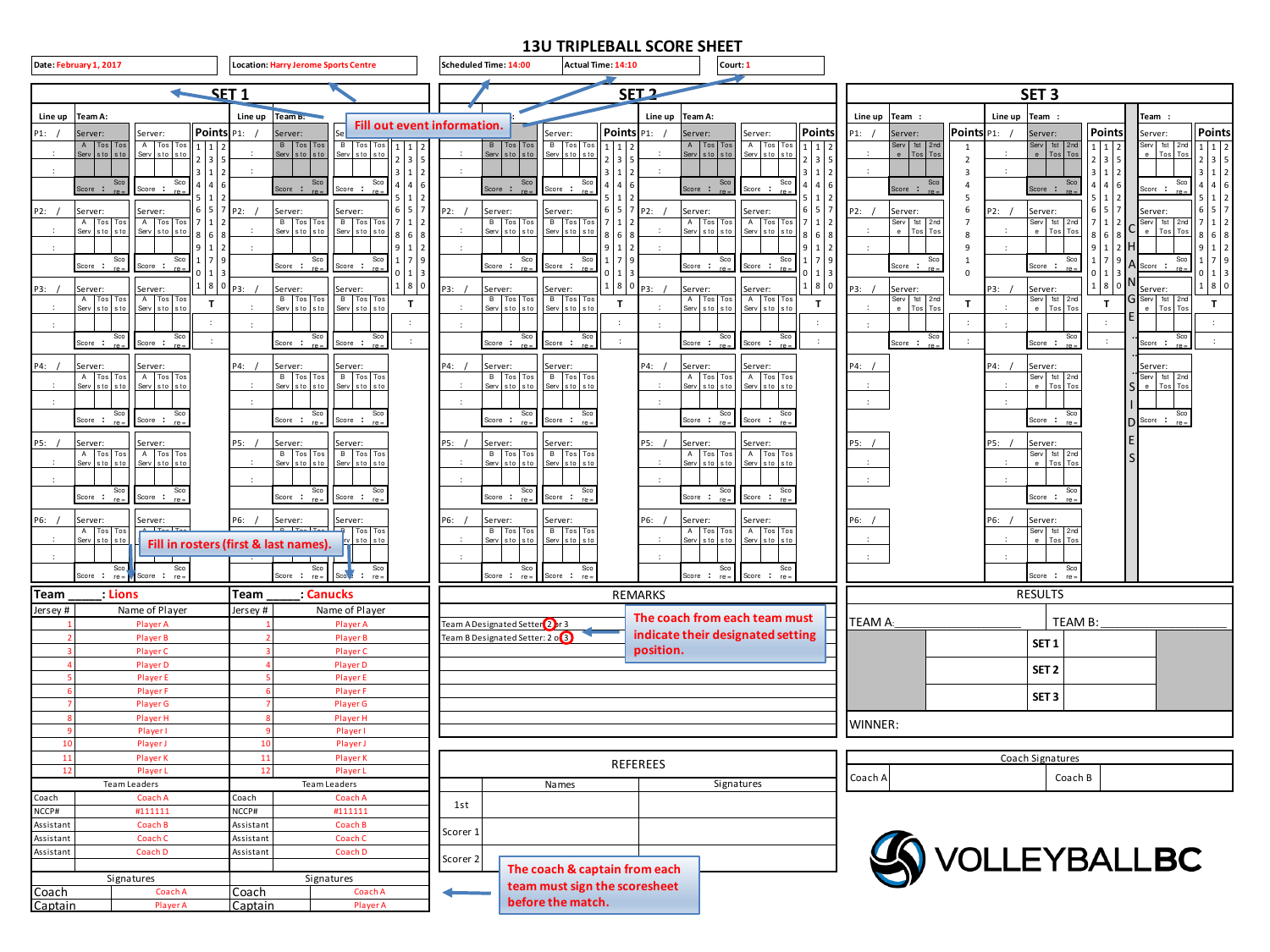| Date: February 1, 2017 |                                                                      | <b>Enter team names into</b>             |                                   | <b>Sports Centre</b>                                             |                  | Scheduled Time: 14:00                                                         |                          | Actual Time: 14:10  |                 |                                                          | Court: 1                                |                   |                  |                                 |                     |                |                                             |                                   |                                             |                  |
|------------------------|----------------------------------------------------------------------|------------------------------------------|-----------------------------------|------------------------------------------------------------------|------------------|-------------------------------------------------------------------------------|--------------------------|---------------------|-----------------|----------------------------------------------------------|-----------------------------------------|-------------------|------------------|---------------------------------|---------------------|----------------|---------------------------------------------|-----------------------------------|---------------------------------------------|------------------|
|                        |                                                                      | corresponding boxes.<br>SET <sub>1</sub> |                                   |                                                                  | SET <sub>2</sub> |                                                                               |                          |                     |                 |                                                          |                                         |                   |                  |                                 |                     |                | SET <sub>3</sub>                            |                                   |                                             |                  |
|                        |                                                                      |                                          |                                   |                                                                  |                  |                                                                               |                          |                     |                 |                                                          |                                         |                   |                  |                                 |                     |                |                                             |                                   |                                             |                  |
|                        | Line up Team A: Lions                                                | <b>Points</b>                            | Line up<br>P1:                    | Team B: Canucks<br>Points                                        | Line up<br>P1: / | Team B:                                                                       |                          | Points P1:          |                 | Line up Team A:                                          |                                         | <b>Points</b>     | Line up          | Team :                          | <b>Points</b>       | Line up<br>P1: | Team :                                      | <b>Points</b>                     | Team :                                      | <b>Points</b>    |
| P1: /                  | Server:<br>$\overline{A}$<br>$\Delta$<br>Tos<br>Tos                  | Server:<br>Tos<br>$\mathbf{1}$           | Server:<br>Tos                    | Server:<br>os<br>$\overline{1}$<br>$\overline{B}$<br>Tos<br>To:  |                  | Server:<br>B<br>Tos                                                           | Server:<br>B Tos         | $1\vert1$           |                 | Server:<br>Tos                                           | Server:<br>$\overline{A}$<br>Toe        | $1 \mid 1 \mid 2$ | P1: /            | Server:<br>1st                  | $\mathbf{1}$        |                | Server:<br>Serv 1st<br>2 <sub>nd</sub>      | $1 \overline{1}$ $1 \overline{2}$ | Server:<br>Serv 1st<br>2nd                  | $1\vert 1$       |
|                        | $\frac{1}{2}$<br>s to<br>Serv                                        | $\overline{\phantom{a}}$                 | erv <sup>1</sup>                  | sto<br>$2 \overline{3}$                                          |                  |                                                                               | Serv<br>s to             | 2 <sub>13</sub>     |                 | sto                                                      |                                         | $2^{13}$          |                  | 2nd<br>Tos<br>Tos               | $\overline{2}$      |                | Tos<br>Tos                                  | $\overline{3}$                    |                                             | $2 \overline{3}$ |
|                        |                                                                      | $3 \mid 1$                               |                                   | $1\vert 2$                                                       |                  |                                                                               |                          | 3 1                 |                 |                                                          |                                         |                   |                  |                                 | $\overline{3}$      |                |                                             |                                   |                                             | 3                |
|                        | Sco<br>Score :<br>$\overline{r}$                                     | Scc<br>. .<br>Score                      |                                   | Sco<br>Sco<br>$\Delta$<br>Score :<br>$r_{\Omega}$                |                  | Soc<br>Score :                                                                | Sco<br>Score :           | $\overline{4}$      |                 | Sco<br>Score :<br>ra                                     | Sco<br>$Score$ :<br>$\sim$              |                   |                  | Sco<br>Score :<br>ra.           | $\overline{4}$<br>5 |                | Sco<br>Score :                              |                                   | Sco<br>core :                               |                  |
| P2:                    | Server:                                                              | $5 \mid 5 \mid$<br>Server:               | P2:<br>Serve <sup>l</sup>         | $\overline{5}$<br>Server:                                        | P2:              | Server:                                                                       | Server:                  | 6                   | P2:             | Server:                                                  | Server:                                 |                   | P <sub>2</sub> : | Server:                         | 6                   | P2:            | Server:                                     |                                   | Server:                                     |                  |
|                        | $\overline{A}$<br>Tos<br>$\mathsf{A}$<br>Tos                         | Tos<br>'os                               | B                                 | Tos<br>$\overline{B}$<br>Tos<br>Tos                              |                  | B<br>Tos                                                                      | B Tos<br>Tos             | 7 <sup>7</sup>      |                 | Tos<br>Tos<br>A                                          | A<br>Tos<br>os.                         |                   |                  | Serv<br>1st<br>2nc              | $\overline{7}$      |                | Serv 1st<br>2nd                             |                                   | Serv 1st<br>2nd                             |                  |
|                        |                                                                      |                                          |                                   |                                                                  |                  |                                                                               | s to                     |                     |                 |                                                          |                                         |                   |                  | Tos<br>To:                      | 8                   | $\overline{1}$ | Tos<br>Tos                                  |                                   | Tos                                         |                  |
|                        | $\operatorname{Sco}$                                                 | Sor                                      | <b>Cross off the first server</b> | $\overline{7}$                                                   |                  | So                                                                            | Sco                      | 9 1<br>$\mathbf{1}$ |                 | Sco                                                      | $\operatorname{Sco}$                    |                   |                  | Sco                             | 9<br>$\mathbf 1$    |                | Sco                                         |                                   | Sco                                         |                  |
|                        | Score :                                                              | Score :                                  | for the RECEIVING team.           | $\prod_{i=1}^{n}$                                                |                  | Score :                                                                       | Score:                   |                     |                 | Score :                                                  | Score :                                 | 0<br>113          |                  | Score :                         | $\mathsf{O}\xspace$ |                | Score :                                     |                                   | Score:                                      |                  |
| P3: /                  | Server:                                                              | Server:                                  | <b>Derver</b>                     | $\mathbf{H}$ i $ s _2$                                           | P3: /            | Server:                                                                       | Server:                  | 18                  | P3:             | Server:                                                  | Server:                                 | 80                | P3:              | Server:                         |                     | P3: /          | Server:                                     |                                   | Server:                                     |                  |
|                        | Tos<br>s to<br>$\overline{A}$<br>$\mathsf{A}$<br>Tos<br>s to<br>Serv | Tos Tos<br>sto sto<br>$\mathbf{T}$       | B<br>s to                         | Tos<br>$\blacksquare$<br>Tos<br>T<br>sto<br>s to<br>s to<br>Serv |                  | В<br>Tos<br>Sery<br>sto st                                                    | B Tos<br>Serv sto        | T                   |                 | $\mathop{\hbox{\rm Tos}}$<br>$\mathsf{A}$<br>sto<br>s tr | $\overline{A}$<br>Tos<br>$s$ to<br>Serv | $\mathbf{T}$      |                  | Serv 1st<br>e Tos<br>2nd<br>Tos | T                   |                | Serv 1st<br>e Tos<br>2 <sub>nd</sub><br>Tos | $\mathbf{T}$                      | Serv 1st<br>e Tos<br>2 <sub>nd</sub><br>Tos | T                |
|                        |                                                                      | $\pm$                                    |                                   | $\cdot$                                                          |                  |                                                                               |                          | $\cdot$ :           |                 |                                                          |                                         | $\pm$             |                  |                                 | $\pm$               |                |                                             | $\pm$                             |                                             | $\pm$            |
|                        | Sco<br>Score :                                                       | $\pm$<br>Score :                         | Score :                           | Sco<br>Sco<br>Score :                                            |                  | Score :                                                                       | Sco<br>Score :           | $\cdot$             |                 | Sco<br>Score :                                           | Score :                                 | $\cdot$           |                  | Sco<br>Score :                  | ÷                   |                | Sco<br>Score :                              | ÷                                 | Sco<br>Score :                              |                  |
|                        | ro                                                                   |                                          |                                   | $r_{\Omega}$                                                     |                  |                                                                               |                          |                     |                 | ro                                                       |                                         |                   |                  |                                 |                     |                |                                             |                                   |                                             |                  |
| P4:                    | Server:                                                              | Server:                                  | P4:<br>Server:                    | Server:                                                          | P4:              | Server:                                                                       | Server:                  |                     | P4:             | Server:                                                  | Server:                                 |                   | P4:              |                                 |                     | P4: /          | Server:                                     |                                   | Server:                                     |                  |
|                        | A<br>$\mathsf{A}$<br>Tos<br>Tos                                      | Tos                                      | $\overline{B}$<br>Tos             | Tos<br>$\overline{B}$<br>Tos<br>Tos<br>s to                      |                  | $\mathbf{B}$<br>Tos                                                           | B Tos<br>Tos<br>s to     |                     |                 | Tos<br>A<br>Tos                                          | A<br>Tos<br>'os                         |                   |                  |                                 |                     |                | Serv<br>1st<br>Tos<br>2n<br>To:             |                                   | Serv 1st<br>2nd                             |                  |
| $\cdot$                |                                                                      |                                          |                                   |                                                                  |                  |                                                                               |                          |                     |                 |                                                          |                                         |                   |                  |                                 |                     | $\cdot$        |                                             |                                   |                                             |                  |
|                        | Sco<br>Score :                                                       | Scc<br>Score :                           | Score :                           | Sco<br>Scc<br>Score :                                            |                  | So<br>Score :                                                                 | Sco<br>Score:            |                     |                 | $\operatorname{Sco}$<br>Score :                          | Sco<br>Score :                          |                   |                  |                                 |                     |                | Sco<br>Score :                              |                                   | Sco<br>Score:                               |                  |
|                        |                                                                      |                                          |                                   |                                                                  |                  |                                                                               |                          |                     |                 |                                                          |                                         |                   |                  |                                 |                     |                |                                             |                                   |                                             |                  |
| P5:                    | Server:<br>$\overline{A}$<br>Tos<br>Tos<br>A                         | Server:<br>Tos Tos                       | P5:<br>Server:<br>B Tos           | Server:<br>B Tos Tos<br>Tos                                      | <b>S:</b>        | Server:<br>$\overline{B}$<br>Tos                                              | Server:<br>B Tos<br>Tos  |                     | PS:             | Server:<br>$\overline{A}$<br>Tos<br>Tos                  | Server:<br>$\overline{A}$<br>Tos<br>٥s' |                   | P5:              |                                 |                     | P5:            | Server:<br>Serv 1st<br>2 <sub>nd</sub>      |                                   |                                             |                  |
|                        | $\ddot{\phantom{a}}$<br>e tr<br>Serv                                 | e to l                                   |                                   | $\frac{1}{2}$<br>et                                              |                  |                                                                               | s fo<br>Serv             |                     |                 | e te                                                     | Sen                                     |                   |                  |                                 |                     |                | Toe<br>To:                                  |                                   |                                             |                  |
|                        |                                                                      |                                          |                                   |                                                                  |                  |                                                                               |                          |                     |                 |                                                          |                                         |                   |                  |                                 |                     |                |                                             |                                   |                                             |                  |
|                        | Sco<br>Score :                                                       | Score :                                  | Score :                           | Sco<br>Scc<br>Score :<br>re                                      |                  | So:<br>Score :                                                                | Sco<br>Score:            |                     |                 | Sco<br>Score :<br>$r_{\Omega}$                           | $S\alpha$<br>Score :                    |                   |                  |                                 |                     |                | Sco<br>Score :                              |                                   |                                             |                  |
| P6: /                  | Server:                                                              | Server:                                  | P6: /<br>Server:                  | Server:                                                          | P6: /            | Server:                                                                       | Server:                  |                     | P6: /           | Server:                                                  | Server:                                 |                   | P6: /            |                                 |                     | P6: /          | Server:                                     |                                   |                                             |                  |
|                        | A<br>Tos<br>s to<br>$\mathsf{A}$<br>Tos                              | Tos Tos                                  | B Tos                             | $\mathbf{B}$<br>Tos<br>Гos<br>Tos                                |                  | $\mathbf{B}$<br><b>Tos</b>                                                    | B Tos<br>Serv sto<br>Tos |                     |                 | Tos<br>A<br>Tos                                          | $\overline{A}$<br>Tos                   |                   |                  |                                 |                     |                | Serv 1st<br>2n                              |                                   |                                             |                  |
|                        | s to<br>Ser                                                          |                                          |                                   | s to<br>$_{\rm ent}$<br>s to                                     |                  |                                                                               |                          |                     |                 | s to                                                     |                                         |                   |                  |                                 |                     |                | Tos<br>To:                                  |                                   |                                             |                  |
|                        | Sco                                                                  |                                          | <b>Assign Team A or B.</b>        | Sco<br>Sco                                                       |                  | Scc                                                                           | Sco                      |                     |                 | Sco                                                      | Sco                                     |                   |                  |                                 |                     |                | Sco                                         |                                   |                                             |                  |
|                        | $score: re =$                                                        | $Score: re=$                             | Score :                           | Sco <sub>re</sub><br>$r_{\theta}$ =<br>ra.                       |                  | Score :<br>$\mathsf{r}_\mathsf{P}$                                            | Score :<br>re:           |                     |                 | Score :<br>$\mathbf{r} \mathbf{e}$                       | Score : re=                             |                   |                  |                                 |                     |                | $\cdot$<br>enns <sup>2</sup><br>ra.         |                                   |                                             |                  |
| Team                   | <b>Lions</b><br>A                                                    |                                          | Team<br>в                         | <b>Canucks</b>                                                   |                  |                                                                               |                          |                     | REMARKS         |                                                          |                                         |                   |                  |                                 |                     |                | <b>RESULTS</b>                              |                                   |                                             |                  |
| Jersey#                |                                                                      | Name of Player                           | Jersey#                           | Name of Player                                                   |                  |                                                                               |                          |                     |                 |                                                          |                                         |                   |                  |                                 |                     |                |                                             |                                   |                                             |                  |
|                        |                                                                      | Player A<br>Player B                     |                                   | Player A<br>Player B                                             |                  | Team A Designated Setter <sup>2</sup> or 3<br>Team B Designated Setter: 2 o 3 |                          |                     |                 |                                                          |                                         |                   | TEAM A:          |                                 |                     |                | TEAM B:                                     |                                   |                                             |                  |
|                        |                                                                      | Player C                                 |                                   | Player C                                                         |                  |                                                                               |                          |                     |                 |                                                          |                                         |                   |                  |                                 |                     |                | SET <sub>1</sub>                            |                                   |                                             |                  |
|                        |                                                                      | Player D                                 |                                   | <b>Player D</b>                                                  |                  |                                                                               |                          |                     |                 |                                                          |                                         |                   |                  |                                 |                     |                | SET <sub>2</sub>                            |                                   |                                             |                  |
|                        |                                                                      | Player E                                 |                                   | <b>Player</b> E                                                  |                  |                                                                               |                          |                     |                 |                                                          |                                         |                   |                  |                                 |                     |                |                                             |                                   |                                             |                  |
|                        |                                                                      | Player F<br>Player G                     |                                   | <b>Player F</b><br>Player G                                      |                  |                                                                               |                          |                     |                 |                                                          |                                         |                   |                  |                                 |                     |                | SET <sub>3</sub>                            |                                   |                                             |                  |
|                        |                                                                      | Player H                                 |                                   | Player H                                                         |                  |                                                                               |                          |                     |                 |                                                          |                                         |                   |                  |                                 |                     |                |                                             |                                   |                                             |                  |
|                        |                                                                      | Player I                                 |                                   | Player1                                                          |                  |                                                                               |                          |                     |                 |                                                          |                                         |                   | WINNER:          |                                 |                     |                |                                             |                                   |                                             |                  |
| 10                     |                                                                      | Player J                                 | 10                                | Player J                                                         |                  |                                                                               |                          |                     |                 |                                                          |                                         |                   |                  |                                 |                     |                |                                             |                                   |                                             |                  |
| 11<br>12               |                                                                      | <b>Player K</b>                          | 11                                | <b>Player K</b>                                                  |                  |                                                                               |                          |                     | <b>REFEREES</b> |                                                          |                                         |                   |                  |                                 |                     |                | Coach Signatures                            |                                   |                                             |                  |
|                        | <b>Team Leaders</b>                                                  | Player L                                 | 12                                | <b>Player L</b><br><b>Team Leaders</b>                           |                  |                                                                               | Names                    |                     |                 |                                                          | Signatures                              |                   | Coach A          |                                 |                     |                | Coach B                                     |                                   |                                             |                  |
| Coach                  |                                                                      | Coach A                                  | Coach                             | Coach A                                                          |                  |                                                                               |                          |                     |                 |                                                          |                                         |                   |                  |                                 |                     |                |                                             |                                   |                                             |                  |
| NCCP#                  |                                                                      | #111111                                  | NCCP#                             | #111111                                                          | 1st              |                                                                               |                          |                     |                 |                                                          |                                         |                   |                  |                                 |                     |                |                                             |                                   |                                             |                  |
| Assistan               |                                                                      | Coach B                                  | Assistant                         | Coach B                                                          | Scorer 1         |                                                                               |                          |                     |                 |                                                          |                                         |                   |                  |                                 |                     |                |                                             |                                   |                                             |                  |
| Assistant              |                                                                      | Coach C                                  | Assistant                         | Coach C                                                          |                  |                                                                               |                          |                     |                 |                                                          |                                         |                   |                  |                                 |                     |                |                                             |                                   |                                             |                  |
| Assistant              | Coach D<br>Assistant<br>Coach D                                      |                                          |                                   |                                                                  | Scorer 2         |                                                                               |                          |                     |                 |                                                          |                                         |                   |                  |                                 |                     |                | <b>SA VOLLEYBALLBC</b>                      |                                   |                                             |                  |
|                        | Signatures<br>Signatures                                             |                                          |                                   |                                                                  |                  |                                                                               |                          |                     |                 |                                                          |                                         |                   |                  |                                 |                     |                |                                             |                                   |                                             |                  |
| Coach                  | Coach A<br>Coach<br>Coach A                                          |                                          |                                   |                                                                  |                  |                                                                               |                          |                     |                 |                                                          |                                         |                   |                  |                                 |                     |                |                                             |                                   |                                             |                  |
| Captain                |                                                                      | Player A                                 | Captain                           | Player /                                                         |                  |                                                                               |                          |                     |                 |                                                          |                                         |                   |                  |                                 |                     |                |                                             |                                   |                                             |                  |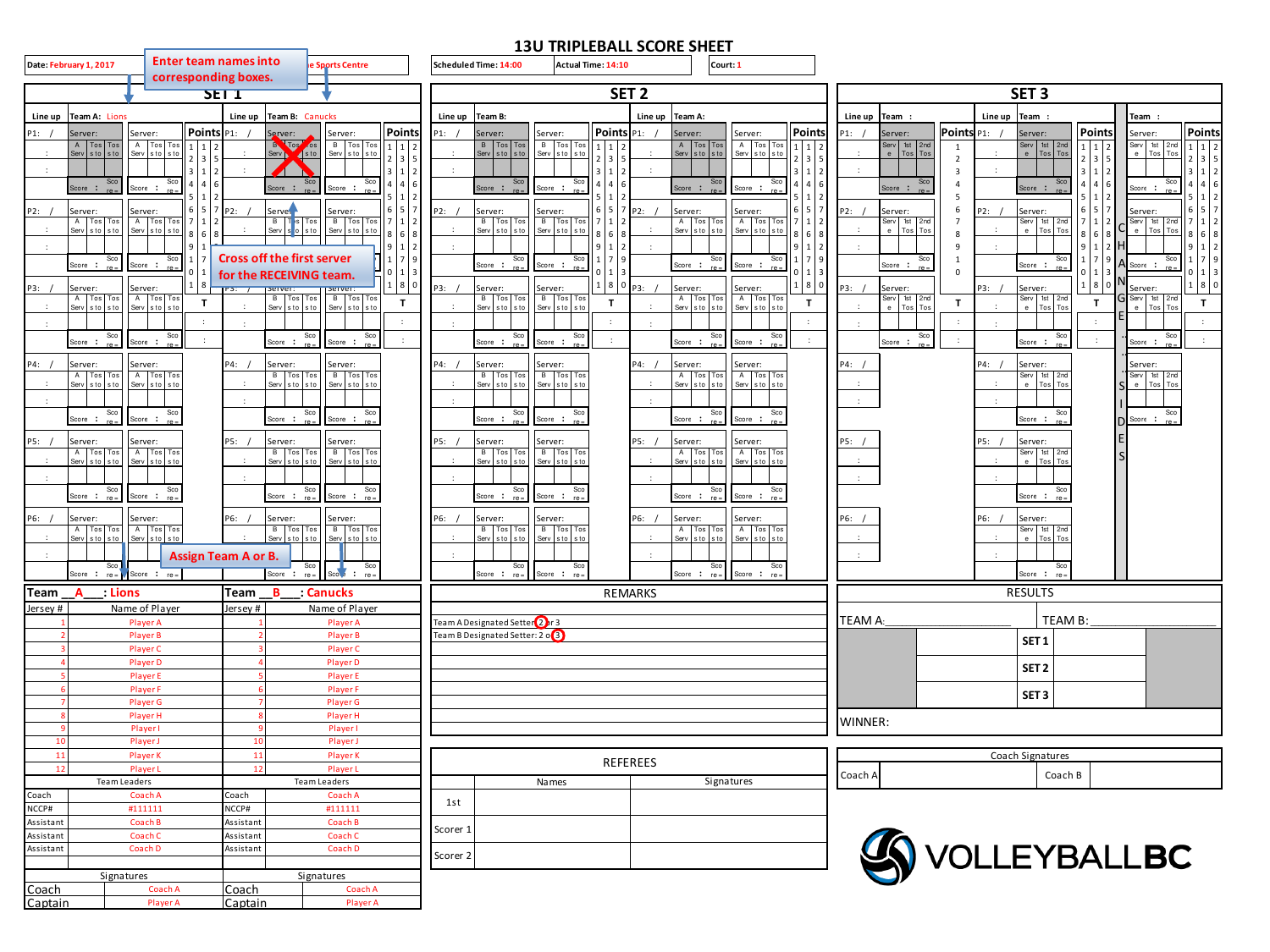| Date: Febr Enter the starting line                                            | <b>Location: Harry Jerome Sports Centre</b>                             | Actual Time: 14:10<br>Court: 1<br>Scheduled Time: 14:00                                                                                                                        |                                                                                                                                                          |  |  |  |  |  |
|-------------------------------------------------------------------------------|-------------------------------------------------------------------------|--------------------------------------------------------------------------------------------------------------------------------------------------------------------------------|----------------------------------------------------------------------------------------------------------------------------------------------------------|--|--|--|--|--|
| up for each team.                                                             | <u>न्नो</u> न 1                                                         | SET <sub>2</sub>                                                                                                                                                               | SET <sub>3</sub>                                                                                                                                         |  |  |  |  |  |
| Line up Team A: Lions                                                         | Line up<br>Team B: Canucks                                              | Line up<br>Team A:<br>Line up<br>Team B:                                                                                                                                       | Line up<br>Team :<br>Line up Team :<br>Team :                                                                                                            |  |  |  |  |  |
| Points<br>P1:1<br>Server:<br>Server:                                          | Points<br>P1:4<br>Server:<br>erver:                                     | <b>Points</b><br>P1:<br>Points<br>P1:<br>Server:<br>Server:<br>Server:<br>Server:                                                                                              | <b>Points</b><br>Points<br>Points<br>P1:<br>Server:<br>P1:<br>Server:<br>Server:                                                                         |  |  |  |  |  |
| A<br>$1 \mid 1 \mid 2$<br>A<br>Tos<br>Tos<br>Tos<br>Tos                       | <b>LOS</b><br><b>os</b><br>$1 \mid 1 \mid 2$<br>Tos                     | B Tos<br>$1\vert 1$<br>A<br>$\mathsf A$<br>Tos<br>Tos<br>Tos<br>Tos<br>Tos<br>$1 \mid 1 \mid 2$                                                                                | Serv<br>$1 \quad 1 \quad 2$<br>Serv<br>Serv<br>1st<br>1st<br>1st<br>2nd<br>$\mathbf{1}$<br>$1 \mid 1 \mid 2$                                             |  |  |  |  |  |
| <b>Serv</b><br>$s$ to<br>sto<br>Sorv<br>$\mathbf{f}$<br>the<br>$\overline{2}$ | $s$ to<br>Serv <sup>1</sup><br>Sen<br>e to<br>$2 \overline{3}$ 5        | $s$ to<br>nt a<br>$\sin$<br>Sen<br><b>Serv</b><br>s to<br>s to<br>$2 \overline{3}$<br>$\overline{2}$<br>зI.                                                                    | Toe<br>Tos<br>Tos<br>Tos<br>$\alpha$<br>$\sim$<br>Tos<br>Tos<br>$2 \overline{3}$<br>$\overline{2}$<br>$\overline{2}$<br>3 <sub>5</sub>                   |  |  |  |  |  |
| $\cdot$                                                                       | 312                                                                     | $\cdot$<br>$3 \mid 1$<br>$\cdot$<br>$\overline{\mathbf{3}}$                                                                                                                    | $\sim$<br>3 1<br>$\overline{\mathbf{3}}$<br>$1\vert 2$<br>$\overline{\mathbf{3}}$                                                                        |  |  |  |  |  |
| Sco<br>Sco<br>Score:<br>Score :<br>$re =$                                     | Sco<br>Sco<br>Score :<br>Score :                                        | Sco<br>Sco<br>Sco<br>$\overline{4}$<br>Sci<br> 4<br>Score :<br>Score :<br>Score :<br>Score :<br>ra:<br>$ra =$                                                                  | Sco<br>Score : Sco<br>= <sub>re</sub><br>$\overline{4}$<br>Sco<br>$\overline{4}$<br>Score :<br>Score :<br>$re =$                                         |  |  |  |  |  |
|                                                                               | 112<br>157                                                              | $5 \mid 1$<br>5<br>$6 \mid 5$<br>$\,$ 6 $\,$<br>517                                                                                                                            | 5<br>5<br>6<br>6<br>6                                                                                                                                    |  |  |  |  |  |
| P2:2<br>Server<br>Server<br>A Tos<br>Tos<br>Tos<br>Tos                        | P2:5<br>Server<br>Server:<br>B   Tos<br>712<br>B Tos<br>Tos             | P2:<br>P2:<br>Server:<br>Server:<br>Server:<br>Server:<br>7 <sup>1</sup><br>$\overline{z}$<br>B Tos<br>A Tos<br>$1\overline{1}$<br><b>B</b> I<br>Tos<br>Α<br>Tos<br>Tos<br>Tos | P2:<br>P2: /<br>Server:<br>Server:<br>Server:<br>$\overline{7}$<br>$7\overline{ }$<br>Serv<br>1st<br>1st<br>1st<br>2 <sub>nd</sub>                       |  |  |  |  |  |
| Serv<br>the                                                                   | Sen                                                                     | Son<br>8 6                                                                                                                                                                     | Serv<br>م<br>Tos<br>8                                                                                                                                    |  |  |  |  |  |
|                                                                               |                                                                         | $9 \mid 1$<br>9                                                                                                                                                                | 9<br>q<br>9                                                                                                                                              |  |  |  |  |  |
| Sco<br>Sco<br>Score :<br>Score :                                              | Sco<br>Sco<br>Score:<br>$Score$ :                                       | $1 \overline{7}$<br>Sco<br>Sco<br>1<br>Sco<br>$\cdot$<br>Score:<br>Score :<br>$0 \mid 1$<br>$\mathbf 0$                                                                        | $\vert$ 1<br>$\mathbf{1}$<br>Sco<br>$\operatorname{\mathsf{Sco}}$<br>Sco<br>Score :<br>Score:<br>Score:<br><b>TA</b><br>$\mathsf 0$<br>$\mathbf 0$<br>٥I |  |  |  |  |  |
| P3:3<br>Server:                                                               | 180P3:67                                                                | <b>Enter the total scores</b><br>$1 \vert 8$<br>8 <sup>1</sup><br>P3:                                                                                                          | 1 8<br>3: /<br>P3:<br>Server:<br>Server:<br>Server:                                                                                                      |  |  |  |  |  |
| Server:<br>Tos Tos<br>A Tos<br>Tos<br>s to<br>A<br>T                          | Server:<br>Tos Tos<br><b>B</b><br>Tos                                   | Server:<br>Server:<br>for both teams as<br>Tos Tos<br>A<br>A<br>Serv<br>Tos<br>$\frac{1}{s}$ to<br>Tos<br>Tns<br>$\mathsf T$<br>T                                              | Serv<br>e<br>1st 2nd<br>Tos Tos<br>Serv<br>e<br>1st<br>Serv<br>1st<br>Tos<br>2 <sub>nd</sub><br>$2n$ c<br>$\mathbf{T}$<br>$\mathbf{T}$<br>$\mathbf{T}$   |  |  |  |  |  |
| Serv<br>sto<br>Serv<br>s to                                                   | Serv sto sto<br>Serv<br>s to                                            | shown on the score<br>Serv<br>s to<br>stc                                                                                                                                      | Tos<br>Tos                                                                                                                                               |  |  |  |  |  |
| $\pm$<br>Sco                                                                  | Sco                                                                     | $\mathbb{C}^{\times}$<br>$\mathcal{I}$<br>template. In this case,<br>Sco                                                                                                       | $\pm$<br>$\pm$<br>$\mathcal{L}$                                                                                                                          |  |  |  |  |  |
| $\sim$<br>Score :<br>Score:                                                   | Sco<br>Score                                                            | $\frac{Sco}{re}$<br>Sco<br>use the template where<br>$\pm$<br>$\pm$<br>Score:<br>Score :                                                                                       | Sco<br>Sco<br>Sco<br>$\pm$<br>$\pm$<br>$\pm$<br>Score :<br>Score :<br>Score:<br>ro                                                                       |  |  |  |  |  |
| P4:10<br>Server:<br>Server:                                                   | P4: 7<br>erver:                                                         | <b>Team A serves first.</b><br>P4:<br>Server:<br>Server:                                                                                                                       | P4: /<br>P4: /<br>Server:<br>Server:                                                                                                                     |  |  |  |  |  |
| A Tos<br>Tos<br>A<br>Tos<br>20T                                               | <b>B</b><br>Tos<br>B<br>Tos                                             | Tos<br>в.<br>A Tos Tos<br>Serv sto sto<br>B Tos<br>Tos Tos<br>$\mathsf{A}$<br>Tos<br>Tos                                                                                       | Serv 1st<br>e Tos<br>Serv<br>e<br>1st<br>2 <sub>nd</sub>                                                                                                 |  |  |  |  |  |
| et<br>Serv<br>s to<br>s ta                                                    | Sen                                                                     | Serv<br>$\cdots$<br>$\frac{1}{2}$<br>Serv<br>Sen<br>e ti                                                                                                                       | To:<br>To.                                                                                                                                               |  |  |  |  |  |
| Sco<br>Sco                                                                    | Sco                                                                     | Sco<br>Sco<br>Sco<br>Sco                                                                                                                                                       | Scr<br>Sco                                                                                                                                               |  |  |  |  |  |
| Score:<br>Score :<br>ro-<br>ra                                                | $\blacksquare$<br>core<br>Score                                         | Score :<br>Score :<br>Score :<br>Score<br>٠.                                                                                                                                   | Score<br>Score :<br>ro                                                                                                                                   |  |  |  |  |  |
| P5:11<br>Server:<br>Server:                                                   | P5:8<br>Server:<br>.ver                                                 | P5: /<br>Server:<br>Server:<br>Server:<br>Server:                                                                                                                              | $-5:$<br>P5:<br>Server:                                                                                                                                  |  |  |  |  |  |
| $\overline{A}$<br>Tos<br>Tos<br>A Tos<br>Tos                                  | B<br>Tos<br>Tos<br><b>B</b><br>Tos<br>Ser                               | B Tos<br>A Tos<br>B<br>Tos<br>Tos<br>$\overline{A}$<br>Tos<br>Tos<br>Tos<br><b>Tos</b><br><b>Ser</b><br>Serv<br>s to<br>s to<br>Sery                                           | Serv<br>1st<br>$\sim$                                                                                                                                    |  |  |  |  |  |
|                                                                               |                                                                         | $\cdot$                                                                                                                                                                        | $\pm$                                                                                                                                                    |  |  |  |  |  |
| $\operatorname{Sco}$<br>Sco                                                   | Sco<br>Sco                                                              | $\operatorname{\mathsf{Sco}}$<br>$\operatorname{\mathsf{Sco}}$<br>Sco<br>Sco                                                                                                   | Scr                                                                                                                                                      |  |  |  |  |  |
| $Score$ :<br>Score :                                                          | Score:<br>$\cdot$<br>Score                                              | Score:<br>Score :<br>Score :<br>Score<br>$\cdot$                                                                                                                               | Score:                                                                                                                                                   |  |  |  |  |  |
| P6:12<br>Server<br>Server                                                     | P6:9 /<br>Server:<br>Server:                                            | P6: /<br>P6: /<br>Server:<br>Server<br>Server:<br>Server:                                                                                                                      | P6: /<br>P6: /<br>Server:                                                                                                                                |  |  |  |  |  |
| A Tos<br>A Tos<br>Serv sto<br>Serv                                            | B Tos Tos<br>Serv sto sto<br>B Tos<br>Serv<br>s to                      | B Tos<br>A Tos Tos<br>A Tos<br>B Tos<br>To:<br>To:<br>s to<br>Serv l<br>sto<br>s to<br>Serv sto<br>Serv sto sto<br>Serv<br>s to                                                | Serv<br>1st<br>Tos To                                                                                                                                    |  |  |  |  |  |
|                                                                               |                                                                         |                                                                                                                                                                                | $\sim$                                                                                                                                                   |  |  |  |  |  |
| $\operatorname{Sco}$<br>Sco<br>Score : $re =$<br><b>I</b> Score<br>re:        | $\operatorname{Sco}$<br>Sco<br>Score : $re =$<br>Score<br>$\cdot$<br>re | Sco<br>Sco<br>Sco<br>$\operatorname{Sco}$<br>Score : $re =$<br>Score re-<br>Score : $re =$<br>Score : $re =$                                                                   | Scr<br>Score : re-                                                                                                                                       |  |  |  |  |  |
|                                                                               | в                                                                       |                                                                                                                                                                                | <b>RESULTS</b>                                                                                                                                           |  |  |  |  |  |
| Team<br>: Lions<br>Jersey#<br>Name of Player                                  | Team<br><b>Canucks</b><br>Jersey#<br>Name of Player                     | REMARKS                                                                                                                                                                        |                                                                                                                                                          |  |  |  |  |  |
| Player A                                                                      | Player A                                                                | Team A Designated Setter <sup>2</sup> r 3                                                                                                                                      | <b>TEAM A:</b><br>TEAM B:                                                                                                                                |  |  |  |  |  |
| Player B                                                                      | Player B                                                                | Team B Designated Setter: 2 o                                                                                                                                                  | SET <sub>1</sub>                                                                                                                                         |  |  |  |  |  |
| Player C                                                                      | Player C                                                                |                                                                                                                                                                                |                                                                                                                                                          |  |  |  |  |  |
| Player D<br>Player E                                                          | Player D<br>Player E                                                    |                                                                                                                                                                                | SET <sub>2</sub>                                                                                                                                         |  |  |  |  |  |
| Player <sub>F</sub>                                                           | Player <sub>F</sub>                                                     |                                                                                                                                                                                |                                                                                                                                                          |  |  |  |  |  |
| Player G                                                                      | Player G                                                                |                                                                                                                                                                                | SET <sub>3</sub>                                                                                                                                         |  |  |  |  |  |
| Player H                                                                      | PlayerH                                                                 |                                                                                                                                                                                | WINNER:                                                                                                                                                  |  |  |  |  |  |
| Player I                                                                      | Player                                                                  |                                                                                                                                                                                |                                                                                                                                                          |  |  |  |  |  |
| 10<br>Player J<br>11<br>Player K                                              | Player J<br>$\mathbf{1}$<br>Player <sub>k</sub>                         |                                                                                                                                                                                | Coach Signatures                                                                                                                                         |  |  |  |  |  |
| 12<br>Player                                                                  | Player                                                                  | <b>REFEREES</b>                                                                                                                                                                |                                                                                                                                                          |  |  |  |  |  |
| Team Leaders                                                                  | Team Leaders                                                            | Signatures<br>Names                                                                                                                                                            | Coach B<br>Coach A                                                                                                                                       |  |  |  |  |  |
| Coach A<br>Coach                                                              | Coach<br>Coach A                                                        | 1st                                                                                                                                                                            |                                                                                                                                                          |  |  |  |  |  |
| NCCP#<br>#111111                                                              | NCCP#<br>#111111                                                        |                                                                                                                                                                                |                                                                                                                                                          |  |  |  |  |  |
| Assistan<br>Coach B<br>Assistant<br>Coach C                                   | Assistan<br>Coach B<br>Assistant<br>Coach C                             | Scorer 1                                                                                                                                                                       |                                                                                                                                                          |  |  |  |  |  |
| Coach D<br>Assistant                                                          | Coach D<br>Assistant                                                    |                                                                                                                                                                                |                                                                                                                                                          |  |  |  |  |  |
|                                                                               |                                                                         | Scorer 2                                                                                                                                                                       | <b>SA VOLLEYBALLBC</b>                                                                                                                                   |  |  |  |  |  |
| Signatures                                                                    | Signatures                                                              |                                                                                                                                                                                |                                                                                                                                                          |  |  |  |  |  |
| Coach<br>Coach A                                                              | Coach<br>Coach A                                                        |                                                                                                                                                                                |                                                                                                                                                          |  |  |  |  |  |
| Captain<br><b>Player A</b>                                                    | Captain<br>Player A                                                     |                                                                                                                                                                                |                                                                                                                                                          |  |  |  |  |  |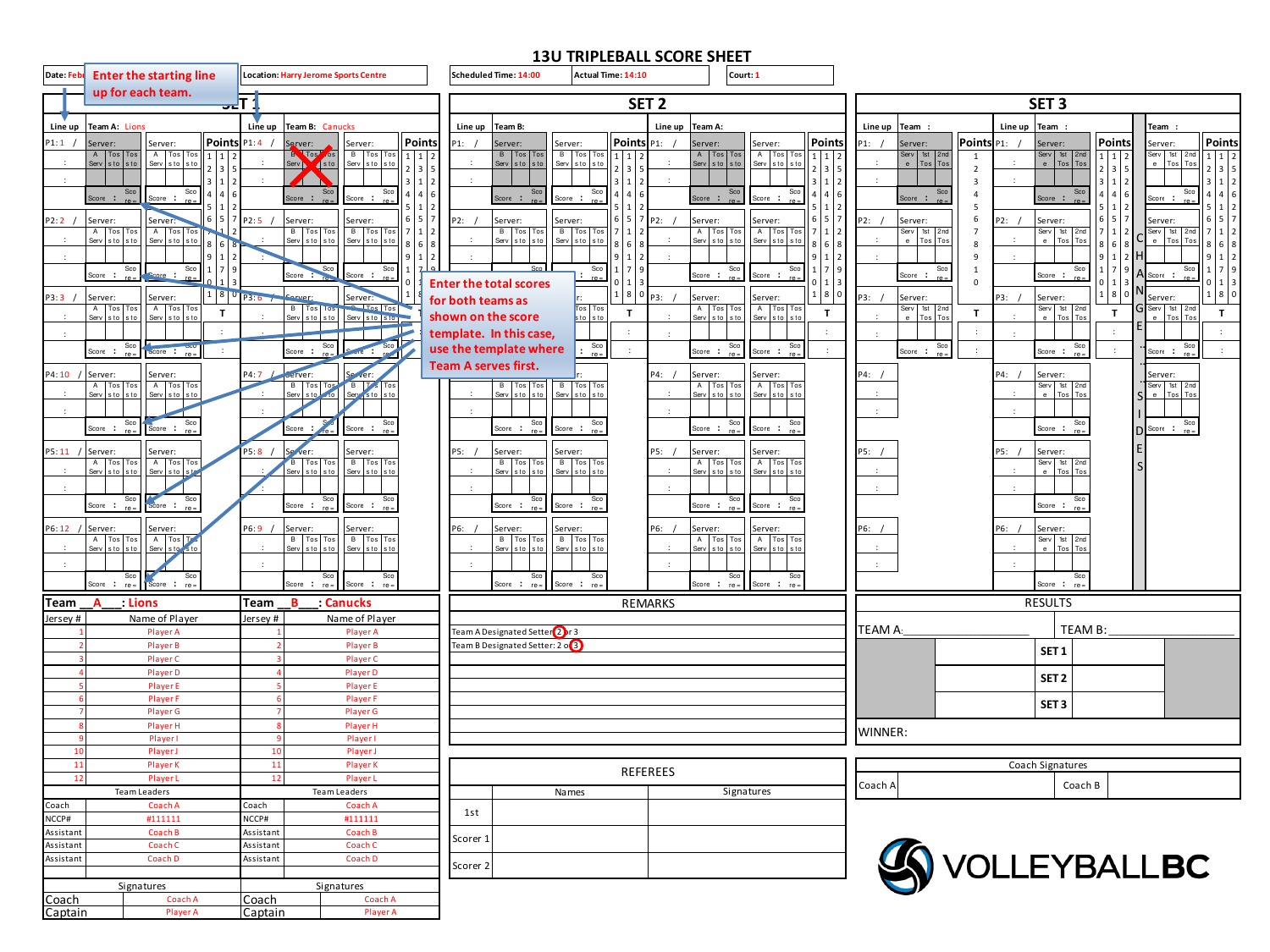|                       | Date: February 1, 2017                                               |                        | <b>Location: Harry Jerome Sports Centre</b>                                                                                                                                                                                                                                                                                                                                                                                                                                                                             | Scheduled Time: 14:00<br>Actual Time: 14:10<br>Court: 1 |                                                                                             |                                                        |                  |         |                                                   |                                   |                                 |           |                                           |                                |                  |                               |                     |                             |              |
|-----------------------|----------------------------------------------------------------------|------------------------|-------------------------------------------------------------------------------------------------------------------------------------------------------------------------------------------------------------------------------------------------------------------------------------------------------------------------------------------------------------------------------------------------------------------------------------------------------------------------------------------------------------------------|---------------------------------------------------------|---------------------------------------------------------------------------------------------|--------------------------------------------------------|------------------|---------|---------------------------------------------------|-----------------------------------|---------------------------------|-----------|-------------------------------------------|--------------------------------|------------------|-------------------------------|---------------------|-----------------------------|--------------|
|                       |                                                                      | SET <sub>1</sub>       |                                                                                                                                                                                                                                                                                                                                                                                                                                                                                                                         |                                                         |                                                                                             |                                                        | SET <sub>2</sub> |         |                                                   |                                   |                                 |           |                                           |                                |                  | SET <sub>3</sub>              |                     |                             |              |
|                       | Line up Team A: Lions                                                |                        | Line up Team B: Canucks                                                                                                                                                                                                                                                                                                                                                                                                                                                                                                 | Line up Team B:                                         |                                                                                             |                                                        |                  | Line up | Team A:                                           |                                   |                                 |           | Line up Team :                            |                                |                  | Line up Team :                |                     | Team :                      |              |
| P1:1 /                | <b>Points</b><br>Server:<br>Server:1                                 | P1:4                   | Points<br>Server:<br>Server:                                                                                                                                                                                                                                                                                                                                                                                                                                                                                            | P1:                                                     | ierver:                                                                                     | Server:                                                | <b>Points</b>    | P1:     | Server:                                           | Server:                           | <b>Points</b>                   | , 1.      | Server:                                   | <b>Points</b>                  | P1:              | Server:                       | <b>Points</b>       | Server:                     | Points       |
|                       | <b>Tos</b> Tos<br>A<br>Tos                                           |                        | Tos<br><b>Yos</b><br>$\mathbf{B}$<br>$1 \quad 1 \quad 2$<br>Tos<br>Tos                                                                                                                                                                                                                                                                                                                                                                                                                                                  |                                                         | в<br>Tos                                                                                    | $\overline{B}$<br>Tos<br>Tos                           | $1 \vert 1$      |         | Tos<br>Tos                                        | $\mathsf{A}$<br>Tos               | $1 \mid 1 \mid 2$               |           | Serv<br>1st<br>2nd<br>Tos                 | $\mathbf{1}$                   |                  | Serv<br>1st<br>2nc            | $1 \quad 1 \quad 2$ | Serv<br>1st                 |              |
|                       | stopsto<br>$\overline{\mathbf{3}}$                                   |                        | Serv <sup>1</sup><br>$\overbrace{\hspace{1cm}}^{\hspace{1cm} \hspace{1cm} \hspace{1cm} \hspace{1cm} \hspace{1cm} \hspace{1cm} \hspace{1cm} \hspace{1cm} \hspace{1cm} \hspace{1cm} \hspace{1cm} \hspace{1cm} \hspace{1cm} \hspace{1cm} \hspace{1cm} \hspace{1cm} \hspace{1cm} \hspace{1cm} \hspace{1cm} \hspace{1cm} \hspace{1cm} \hspace{1cm} \hspace{1cm} \hspace{1cm} \hspace{1cm} \hspace{1cm} \hspace{1cm} \hspace{1cm} \hspace{1cm} \hspace{1cm$<br>Serv<br>$\overline{\phantom{a}}$<br>$\mathbf{H}$<br>$3 \mid 5$ |                                                         | etc                                                                                         | $\ddot{\phantom{0}}$                                   | 13               |         | s to<br>s to                                      | Ser                               |                                 |           | $e$ Tos                                   | $\overline{2}$                 |                  | Toe<br>Tos                    |                     |                             |              |
| $\pm$                 | Soc                                                                  |                        | $\overline{2}$<br>Sco<br>Soc                                                                                                                                                                                                                                                                                                                                                                                                                                                                                            |                                                         |                                                                                             | Scr                                                    |                  |         | $S\alpha$                                         | Sco                               |                                 |           | Soc                                       | $\overline{\mathbf{3}}$        |                  | Sco                           |                     | Sco                         |              |
|                       | Score :<br>Score :<br>ro                                             |                        | Score :<br>Score :<br>ro.<br>$\vert$ <sub>2</sub>                                                                                                                                                                                                                                                                                                                                                                                                                                                                       |                                                         | $\frac{S}{r}$<br>Score :                                                                    | Score:                                                 |                  |         | Score :                                           | Score:                            |                                 |           | Score :                                   | $\overline{4}$<br>$\mathsf{S}$ |                  | Score :                       |                     | Score:<br>$ra -$            |              |
| P2:2 /                | 5 <sup>1</sup><br>Server:<br>Server:                                 | P2:5                   | 517<br>Server:<br>Server:                                                                                                                                                                                                                                                                                                                                                                                                                                                                                               | P2:                                                     | Server                                                                                      | Server:                                                | 15               | P2:     | Server                                            | Server:                           |                                 | P2.       | Server                                    | 6                              | P <sub>2</sub> : | Server                        |                     | Server:                     |              |
|                       | A Tos<br>$\overline{\circ}$ 7 1<br>A Tos Tos<br>Serv<br>e fo         |                        | B Tos<br>$1 \vert 2$<br>B<br>Tos<br>Tos<br>Tos<br>Soni<br>Serv<br>$\mathbf{t}$                                                                                                                                                                                                                                                                                                                                                                                                                                          |                                                         | $\overline{B}$<br>Tos Tos<br>serv                                                           | B Tos<br>Tos                                           | I1               |         | A Tos<br>Serv sto<br>Tos                          | A Tos<br>Serv                     | 1 <sup>2</sup>                  |           | Serv 1st<br>2 <sub>nd</sub><br>Toe<br>ľ٥. | $\overline{7}$                 |                  | Serv 1st<br>2nc<br>Toe<br>To: |                     | Serv 1st<br>2nd             |              |
| $\pm$                 | 6<br>$\mathbf{1}$                                                    |                        | $6 \overline{\smash{\big)}\ 8}$<br>$1\overline{2}$                                                                                                                                                                                                                                                                                                                                                                                                                                                                      |                                                         |                                                                                             |                                                        |                  |         |                                                   |                                   |                                 |           |                                           | 8<br>$\overline{9}$            |                  |                               |                     |                             |              |
|                       |                                                                      |                        | Sco<br>79<br>Sco<br>Score :<br>Score :                                                                                                                                                                                                                                                                                                                                                                                                                                                                                  |                                                         | S <sub>CC</sub><br>Score :                                                                  | Sco<br>Score :                                         |                  |         | Sco<br>Score                                      | Sco<br>Score :                    |                                 |           | Sco<br>Score :                            | $\mathbf 1$                    |                  | Scc<br>Score :                |                     | Sco<br>Score :              |              |
|                       | Sco<br><b>Enter the jersey number</b>                                |                        | re:<br>re:<br>$1 \vert 3$<br>$\Omega$                                                                                                                                                                                                                                                                                                                                                                                                                                                                                   |                                                         | re                                                                                          | ro.                                                    | $\vert$ 1        |         |                                                   | $r \circ$                         | $1 \overline{\smash{\big)}\ 3}$ |           | ra.                                       | $\mathsf{O}\xspace$            |                  | ra                            | 011                 | re:                         |              |
| P3:3 /                | of the server that<br>Ser                                            |                        | 8 <sub>0</sub><br>Server:<br>Server:<br>$\qquad \qquad \blacksquare$<br>Tos Tos<br>Tos<br>Tos                                                                                                                                                                                                                                                                                                                                                                                                                           | P3: /                                                   | Server:                                                                                     | Server:<br>B<br><b>Fos</b>                             | $\bf8$           | P3:     | Server:<br>Tos                                    | Server:<br>A<br>Tos               | 8 <sup>0</sup>                  |           | Server:<br>1st<br>Serv<br>2 <sub>0</sub>  |                                | 23: /            | Server:                       |                     | Server:<br>1st<br>'nd       |              |
| $\pm$                 | rotates into the serving                                             |                        | в<br>T<br>Serv<br>to<br>s t c<br>Serv                                                                                                                                                                                                                                                                                                                                                                                                                                                                                   |                                                         | в<br>Tos Tos<br>Serv<br>e fr                                                                | Tos<br>to:<br>s to                                     | $\mathbf{T}$     |         | Tos<br>s to                                       | Serv                              | T                               |           | To:<br>Tos                                | $\mathsf{T}$                   |                  | Serv 1st<br>e Tos<br>Tos      | T                   | Serv                        | $\mathbf{T}$ |
| $\pm$                 | postion.                                                             |                        | $\pm$                                                                                                                                                                                                                                                                                                                                                                                                                                                                                                                   |                                                         |                                                                                             |                                                        | $\pm$            |         |                                                   |                                   | $\pm$                           |           |                                           | $\pm$                          |                  |                               | $\pm$               |                             | $\pm$        |
|                       | Score : $\frac{500}{10}$<br>Score : $\frac{300}{16}$<br>$\mathbb{C}$ |                        | Sco<br>Sco<br>$\pm$<br>Score :<br>Score :                                                                                                                                                                                                                                                                                                                                                                                                                                                                               |                                                         | Sco<br>Score :                                                                              | Sco<br>Score :                                         | $\pm$            |         | Sco<br>Score :                                    | Sco<br>Score:                     | $\pm$                           |           | Sco<br>Score :                            | $\pm$                          |                  | Sco<br>Score :                | $\pm$               | Sco<br>Score:               | $\pm$        |
| 94:10                 | Server:<br>Server                                                    | P4:7 /                 | Server:<br>Server:                                                                                                                                                                                                                                                                                                                                                                                                                                                                                                      | P4: /                                                   | Server:                                                                                     | Server:                                                |                  | 24:     | Server:                                           | Server:                           |                                 | 4:        |                                           |                                | P4:              | Server:                       |                     | Server                      |              |
|                       | A Tos<br>A Tos<br>ľos                                                |                        | $\mathbf{B}$<br>B Tos<br>Tos<br>Tos<br>Tos                                                                                                                                                                                                                                                                                                                                                                                                                                                                              |                                                         | $\mathbf{B}$<br>Tos                                                                         | B Tos<br>Tos                                           |                  |         | A Tos<br>Tos                                      | A Tos Tos                         |                                 |           |                                           |                                |                  | Serv Ist<br>2n                |                     | Serv 1st<br>2 <sub>nd</sub> |              |
|                       | Serv<br>s to                                                         |                        | Serv<br>s to<br>sto<br>s to<br>Serv                                                                                                                                                                                                                                                                                                                                                                                                                                                                                     |                                                         | Serv<br>s to                                                                                | Serv<br>s to<br>s to                                   |                  |         | s to                                              | Serv<br>sto                       |                                 |           |                                           |                                |                  | Tos<br>Tos                    |                     | e Tos<br>Tos                |              |
| $\mathbb{R}^2$        | Sco<br>Sco                                                           |                        | Sco<br>Sco                                                                                                                                                                                                                                                                                                                                                                                                                                                                                                              |                                                         | Soc                                                                                         | Sco                                                    |                  |         | Sco                                               | Sc                                |                                 |           |                                           |                                |                  | Scc                           |                     | Sco                         |              |
|                       | Score :<br>score:<br>re                                              |                        | Score :<br>Score<br>re.<br>re:                                                                                                                                                                                                                                                                                                                                                                                                                                                                                          |                                                         | Score :<br>re                                                                               | Score :<br>re:                                         |                  |         | core<br>$\cdot$                                   | $\cdot$<br>core                   |                                 |           |                                           |                                |                  | Score :<br>ra.                |                     | Score :                     |              |
| P5:11                 | Server:<br>Server:                                                   | P5:8 /                 | Server:<br>Server:                                                                                                                                                                                                                                                                                                                                                                                                                                                                                                      | <b>P5:</b>                                              | Server:                                                                                     | Server:                                                |                  | P5:     | Server:                                           | Server:                           |                                 | P5: /     |                                           |                                | P5:              | Server:                       |                     |                             |              |
|                       | A Tos Tos<br>$\overline{A}$<br>Tos<br><b>Tos</b><br>Serv             |                        | $\overline{B}$<br>$\overline{B}$<br>Tos<br>Tos<br>Tos Tos<br>Serv<br>s t c<br>Serv                                                                                                                                                                                                                                                                                                                                                                                                                                      |                                                         | B<br>Tos<br>Serv                                                                            | $\overline{\phantom{a}}$<br>Tos<br>Tos<br>s to<br>Serv |                  |         | A Tos<br>Tos<br>s to                              | $\overline{A}$<br>Tos Tos<br>Serv |                                 |           |                                           |                                |                  | Serv Ist<br>2n<br>To:         |                     |                             |              |
| $\pm$                 |                                                                      |                        |                                                                                                                                                                                                                                                                                                                                                                                                                                                                                                                         |                                                         |                                                                                             |                                                        |                  |         |                                                   |                                   |                                 | $\cdot$ : |                                           |                                |                  |                               |                     |                             |              |
|                       | Sco<br>Sco<br>Score :<br>Score :                                     |                        | Sco<br>Soc<br>Score :<br>Score :                                                                                                                                                                                                                                                                                                                                                                                                                                                                                        |                                                         | Soc<br>Score :                                                                              | Sco<br>Score :                                         |                  |         | Sco<br>Score :                                    | Sc<br>Score :                     |                                 |           |                                           |                                |                  | Sco<br>Score :                |                     |                             |              |
|                       |                                                                      |                        |                                                                                                                                                                                                                                                                                                                                                                                                                                                                                                                         |                                                         |                                                                                             |                                                        |                  |         |                                                   |                                   |                                 |           |                                           |                                |                  |                               |                     |                             |              |
| P6:12                 | Server:<br>Server:<br>A Tos<br>A Tos<br>ľos                          | P6:9 /                 | Server:<br>Server<br>$\overline{B}$<br>$\overline{B}$<br>Tos Tos<br>Tos<br>Tos                                                                                                                                                                                                                                                                                                                                                                                                                                          | P6: /                                                   | Server:<br>$\overline{B}$<br>Tos Tos                                                        | Server:<br>$\overline{B}$<br>Tos<br>Tos                |                  | P6: /   | Server:<br>A Tos<br>Tos                           | Server:<br>A Tos                  |                                 | P6: /     |                                           |                                | P6:              | Server:<br>Serv Ist<br>2n     |                     |                             |              |
|                       | Serv<br>s to<br>Serv sto                                             |                        | Serv<br>s to<br>Serv<br>s to                                                                                                                                                                                                                                                                                                                                                                                                                                                                                            |                                                         | Serv<br>sto sto                                                                             | s to<br>Serv<br>s to                                   |                  |         | s to<br>Serv                                      | Serv<br>s to s                    |                                 |           |                                           |                                |                  | Tos<br>Tos                    |                     |                             |              |
| $\sim$                | Sco<br>Soc                                                           |                        | Sco<br>Soc                                                                                                                                                                                                                                                                                                                                                                                                                                                                                                              |                                                         |                                                                                             | Sco                                                    |                  |         |                                                   | Sc                                |                                 |           |                                           |                                |                  | Sco                           |                     |                             |              |
|                       | icore : re≡<br>Score<br>re                                           |                        | Score :<br>$re =$<br>Score :                                                                                                                                                                                                                                                                                                                                                                                                                                                                                            |                                                         | Sco<br>Score : re-                                                                          | Score :<br>re                                          |                  |         | $\operatorname{Sco}$<br>$\sim$<br>Score<br>$re =$ | re                                |                                 |           |                                           |                                |                  | Score                         |                     |                             |              |
| Team                  | <b>Lions</b>                                                         | Team                   | <b>Canucks</b><br>R                                                                                                                                                                                                                                                                                                                                                                                                                                                                                                     |                                                         |                                                                                             |                                                        | <b>REMARKS</b>   |         |                                                   |                                   |                                 |           |                                           |                                |                  | <b>RESULTS</b>                |                     |                             |              |
| Jersey#               | Name of Player                                                       | lersey#                | Name of Player                                                                                                                                                                                                                                                                                                                                                                                                                                                                                                          |                                                         |                                                                                             |                                                        |                  |         |                                                   |                                   |                                 |           |                                           |                                |                  |                               |                     |                             |              |
|                       | Player A<br>Player B                                                 |                        | Player A<br>Player B                                                                                                                                                                                                                                                                                                                                                                                                                                                                                                    |                                                         | Team A Designated Setter <sup>2</sup> or 3<br>Team B Designated Setter: 2 o <mark>(3</mark> |                                                        |                  |         |                                                   |                                   |                                 | TEAM A:   |                                           |                                |                  | TEAM B:                       |                     |                             |              |
|                       | Player C                                                             |                        | <b>Player C</b>                                                                                                                                                                                                                                                                                                                                                                                                                                                                                                         |                                                         |                                                                                             |                                                        |                  |         |                                                   |                                   |                                 |           |                                           |                                |                  | SET <sub>1</sub>              |                     |                             |              |
|                       | <b>Player D</b>                                                      |                        | Player D                                                                                                                                                                                                                                                                                                                                                                                                                                                                                                                |                                                         |                                                                                             |                                                        |                  |         |                                                   |                                   |                                 |           |                                           |                                |                  | SET <sub>2</sub>              |                     |                             |              |
|                       | <b>Player</b> F                                                      |                        | <b>Player</b> E                                                                                                                                                                                                                                                                                                                                                                                                                                                                                                         |                                                         |                                                                                             |                                                        |                  |         |                                                   |                                   |                                 |           |                                           |                                |                  |                               |                     |                             |              |
|                       | Player <sub>F</sub><br><b>Player G</b>                               |                        | Player <sub>F</sub><br>Player G                                                                                                                                                                                                                                                                                                                                                                                                                                                                                         |                                                         |                                                                                             |                                                        |                  |         |                                                   |                                   |                                 |           |                                           |                                |                  | SET <sub>3</sub>              |                     |                             |              |
|                       | Player H                                                             |                        | Player H                                                                                                                                                                                                                                                                                                                                                                                                                                                                                                                |                                                         |                                                                                             |                                                        |                  |         |                                                   |                                   |                                 |           |                                           |                                |                  |                               |                     |                             |              |
|                       | <b>Player I</b>                                                      |                        | Player I                                                                                                                                                                                                                                                                                                                                                                                                                                                                                                                |                                                         |                                                                                             |                                                        |                  |         |                                                   |                                   |                                 | WINNER:   |                                           |                                |                  |                               |                     |                             |              |
| 10<br>11              | Player J                                                             | 10<br>11               | Player J                                                                                                                                                                                                                                                                                                                                                                                                                                                                                                                |                                                         |                                                                                             |                                                        |                  |         |                                                   |                                   |                                 |           |                                           |                                |                  |                               |                     |                             |              |
| 12                    | <b>Player K</b><br>Player L                                          | 12                     | Player K<br>Player L                                                                                                                                                                                                                                                                                                                                                                                                                                                                                                    |                                                         |                                                                                             |                                                        | <b>REFEREES</b>  |         |                                                   |                                   |                                 |           |                                           |                                |                  | Coach Signatures              |                     |                             |              |
|                       | <b>Team Leaders</b>                                                  |                        | <b>Team Leaders</b>                                                                                                                                                                                                                                                                                                                                                                                                                                                                                                     |                                                         |                                                                                             | Names                                                  |                  |         |                                                   | Signatures                        |                                 | Coach A   |                                           |                                |                  | Coach B                       |                     |                             |              |
| Coach                 | Coach A                                                              | Coach                  | Coach A                                                                                                                                                                                                                                                                                                                                                                                                                                                                                                                 | 1st                                                     |                                                                                             |                                                        |                  |         |                                                   |                                   |                                 |           |                                           |                                |                  |                               |                     |                             |              |
| NCCP#                 | #111111                                                              | NCCP#                  | #111111                                                                                                                                                                                                                                                                                                                                                                                                                                                                                                                 |                                                         |                                                                                             |                                                        |                  |         |                                                   |                                   |                                 |           |                                           |                                |                  |                               |                     |                             |              |
| Assistan<br>Assistant | Coach B<br>Coach C                                                   | Assistant<br>Assistant | Coach B<br>Coach C                                                                                                                                                                                                                                                                                                                                                                                                                                                                                                      | Scorer 1                                                |                                                                                             |                                                        |                  |         |                                                   |                                   |                                 |           |                                           |                                |                  |                               |                     |                             |              |
| Assistant             | Coach D                                                              | Assistant              | Coach D                                                                                                                                                                                                                                                                                                                                                                                                                                                                                                                 |                                                         |                                                                                             |                                                        |                  |         |                                                   |                                   |                                 |           |                                           |                                |                  |                               |                     |                             |              |
|                       |                                                                      |                        |                                                                                                                                                                                                                                                                                                                                                                                                                                                                                                                         | Scorer 2                                                |                                                                                             |                                                        |                  |         |                                                   |                                   |                                 |           |                                           |                                |                  |                               |                     | <b>SS</b> VOLLEYBALLBC      |              |
|                       | Signatures                                                           |                        | Signatures                                                                                                                                                                                                                                                                                                                                                                                                                                                                                                              |                                                         |                                                                                             |                                                        |                  |         |                                                   |                                   |                                 |           |                                           |                                |                  |                               |                     |                             |              |
| Coach<br>Captain      | Coach A<br><b>Player</b>                                             | Coach<br>Captain       | Coach A<br>Player A                                                                                                                                                                                                                                                                                                                                                                                                                                                                                                     |                                                         |                                                                                             |                                                        |                  |         |                                                   |                                   |                                 |           |                                           |                                |                  |                               |                     |                             |              |
|                       |                                                                      |                        |                                                                                                                                                                                                                                                                                                                                                                                                                                                                                                                         |                                                         |                                                                                             |                                                        |                  |         |                                                   |                                   |                                 |           |                                           |                                |                  |                               |                     |                             |              |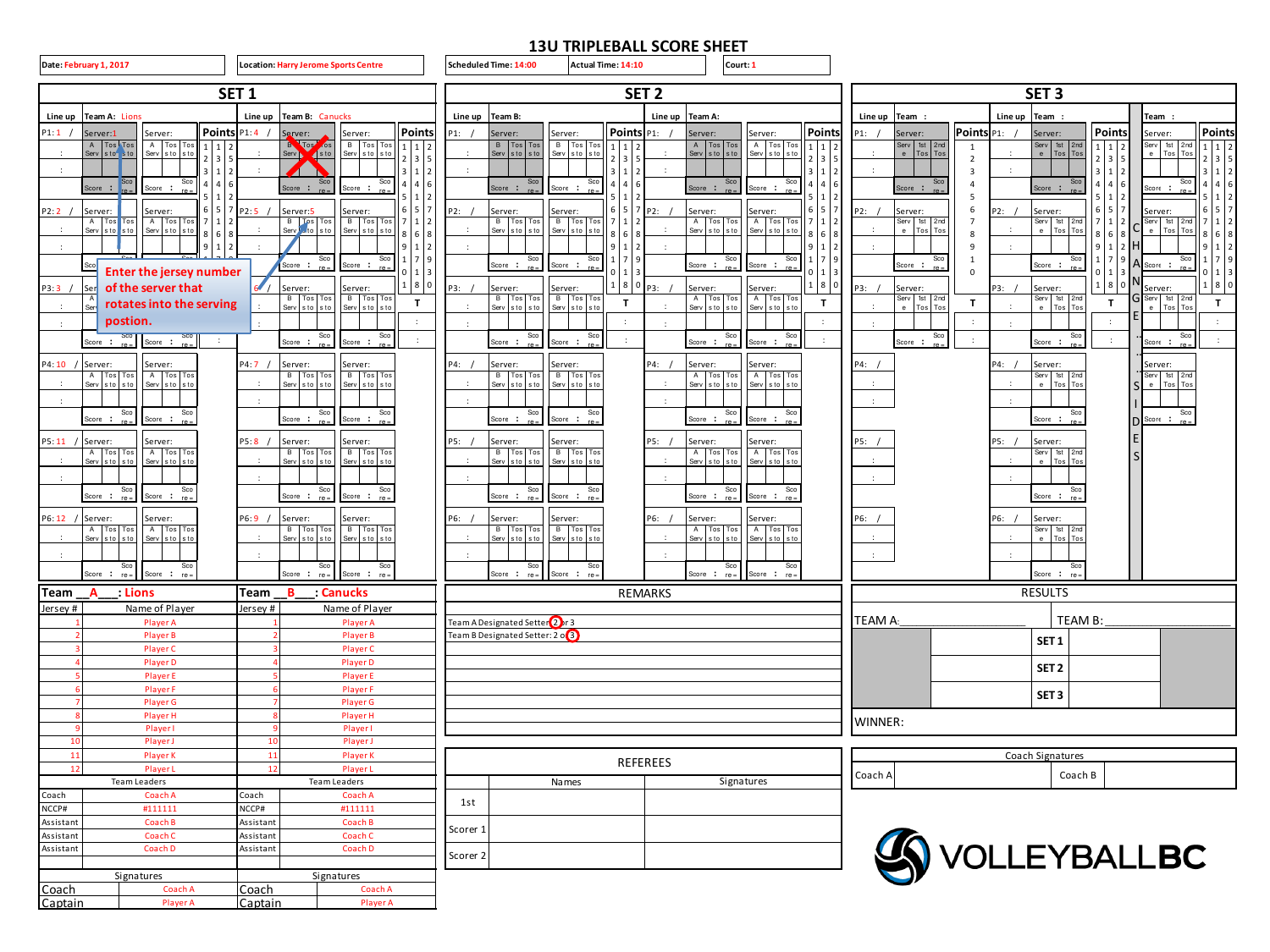| Date: February 1, 2017                                      | Keep a running score by                                                                | Scheduled Time: 14:00<br>Actual Time: 14:10<br>Court: 1                                                                                                  |                                                                                                                                           |
|-------------------------------------------------------------|----------------------------------------------------------------------------------------|----------------------------------------------------------------------------------------------------------------------------------------------------------|-------------------------------------------------------------------------------------------------------------------------------------------|
|                                                             | crossing off the points<br>Ŧ                                                           | SET <sub>2</sub>                                                                                                                                         | SET <sub>3</sub>                                                                                                                          |
| Team A: Lions                                               | as they are scored.<br>Line up Team B:                                                 | Line up<br>Line up<br>Team B:<br>Team A:                                                                                                                 | Line up<br>Line up<br>Team :<br>Team<br>Team                                                                                              |
| Line up<br><b>Points</b><br>P1:1 /<br>Server:1<br>Server:   | Points<br>P1:4<br>erver:<br>Server:                                                    | Points P1: /<br>Points<br>P1: /<br>Server:<br>Server:<br>Server:<br>Server:                                                                              | Points<br>Points<br>Points<br>P1:<br>Server:<br>P1: /<br>Server:<br>Server:                                                               |
| A Tos<br>Tos<br>- 1                                         | B Tos<br>Tos<br>os<br>Tos                                                              | B Tos<br>$\overline{A}$<br>$1\vert1\vert2$<br>B Tos<br>$1\vert 1$<br>A Tos<br><b>os</b><br>os'<br>Tos<br>Tos                                             | Serv 1st<br>e Tos<br>Serv<br>$1 \quad 1 \quad 2$<br>Serv 1st<br>e Tos<br>2nc<br>2nd<br>Tos<br>1st<br>$1 \mid 1 \mid 2$<br>$\overline{1}$  |
| Serv<br>sto<br>$-3$                                         | sto<br>s to<br>Serv <sup>I</sup><br>Serv                                               | s to<br>Serv<br>3 <sup>5</sup>                                                                                                                           | Tos<br>$\overline{2}$<br>$2 \quad 3 \quad 5$<br>$2 \mid 3 \mid 5$                                                                         |
| $3 \mid 1$                                                  |                                                                                        | $\cdot$<br>$1\overline{2}$                                                                                                                               | $3 \mid 1 \mid 2$<br>$\overline{\mathbf{3}}$<br>$1\overline{2}$<br>$\overline{\mathbf{3}}$                                                |
| Soc<br>$_{\text{pre}}$ 2 1                                  | Sco<br>S <sub>0</sub><br>Score :<br>core :<br>re-                                      | Sco<br>Scc<br>Sco<br>Sco<br>Score:<br>Score :<br>Score :<br>Score :<br>$1\vert 2$                                                                        | Sco<br>Sco<br>Scc<br>$\overline{4}$<br>$\overline{4}$<br>Score :<br>Score $re =$<br>Score:<br>5                                           |
| $\overline{5}$<br>Server                                    | $7$ $P2:5$<br>Server:5<br>Server:                                                      | P2: /<br>P2: /<br>5 7<br>Server:<br>Server:<br>Server<br>Server:                                                                                         | 6<br>6<br>6<br>P2: /<br>P2: /<br>Server:<br>Server:<br>Server:                                                                            |
| $\mathbf{1}$<br>As each action occurs,                      | <b>Enter the total score for</b>                                                       | $\overline{B}$<br>A<br>$1 \overline{\phantom{a}}$<br>B<br>Tos<br>Tos<br>'os<br>Tos                                                                       | $\overline{7}$<br>$\overline{7}$<br>Íst<br>Serv<br>1st<br>Serv<br>1st<br>2 <sub>nc</sub>                                                  |
| enter the letter of the                                     | each team at the end of                                                                | 58                                                                                                                                                       | Tos<br>8                                                                                                                                  |
| $\frac{1}{2}$<br>team that scored the<br>$1 \overline{7}$   |                                                                                        | $\vert$ <sub>2</sub><br>79<br>Sco<br>Sco<br>Sco<br>Sco                                                                                                   | 9<br>$\mathbf 1$<br>Sco<br>$\mathbf{1}$<br>Sco<br>Sco                                                                                     |
| $0\vert 1$<br>point (Team A or B).                          | the three ball sequence.<br>$2^{\dagger}1$                                             | Score :<br>Score :<br>Score:<br>Score:<br>$1 \vert 3$                                                                                                    | Score:<br>Score :<br>Score:<br>$r \alpha$<br>$\mathbf 0$<br>$\mathbf{0}$<br>0                                                             |
| $\begin{array}{ c c } \hline \end{array}$                   | The score should equal<br>$1 \vert 8 \vert 0$<br>the total score that was              | 80<br>P3:<br>P3:<br>Server:<br>Server:<br>Server<br>Server:                                                                                              | $1 \vert 8$<br>8 <sup>0</sup><br>$\mathbf{1}$<br>3: /<br>Server:<br>Server:<br>Server:<br>P3:                                             |
| Tos Tos<br>sto sto<br>A<br>Tos <sup>1</sup><br>T<br>Sery    | $\mathbf{T}$                                                                           | $\overline{B}$<br>$\overline{A}$<br>в<br>Tos<br>"os<br>Tos<br>A<br>Serv<br>Tos<br>sto<br>os.<br>Tos<br>To:<br>Tos<br>$\mathbf T$<br>$\mathbf{T}$<br>Serv | Serv<br>e<br>Serv<br>e<br>1st<br>Tos<br>2n<br>1st<br>Serv<br>1st<br>Tos<br>$\mathbf T$<br>2nc<br>$\mathbf T$<br>$\mathbf T$<br>Tos<br>Tos |
| $\sim$                                                      | previously entered off<br>$\pm$                                                        | $\ddot{\phantom{a}}$ :<br>$\cdot$ :                                                                                                                      | $\pm$<br>$\pm$<br>$\pm$                                                                                                                   |
| Sco<br><sub>Sc</sub><br>$\pm$                               | of the score template.<br>$\pm$                                                        | Sco<br>Sco<br>Sco<br>Sco<br>$\pm$<br>$\pm$                                                                                                               | $\frac{Sco}{re}$<br>Sco<br>Scr<br>$\pm$<br>$\pm$<br>$\pm$                                                                                 |
| Score :<br>Score :                                          | Score $re =$ Score $re =$                                                              | Score:<br>Score :<br>Score:<br>Score:<br>$\overline{r}$<br>ro                                                                                            | Score :<br>Score :<br>Score :<br>ro-                                                                                                      |
| P4:10<br>Server:<br>Server:                                 | P4: 7<br>Server:<br>Server:                                                            | P4: /<br>P4:<br>Server:<br>Server:<br>Server:<br>Server:                                                                                                 | 94: /<br>P4: /<br>Server:<br>Server:                                                                                                      |
| $\overline{A}$<br>Tos<br>$\mathsf{A}$<br>Tos<br>sto<br>Serv | B Tos<br>B Tos<br>Tos<br>Tos<br>s to<br>$\ddot{\phantom{a}}$<br>Serv<br>e <sub>1</sub> | B Tos<br>$\overline{B}$<br>A<br>A Tos<br>Tos<br>s to<br>Tos<br>'ns<br>Tos<br>To:<br>etn<br>Serv<br>e to<br>Sory<br>et<br>Serv<br>$\mathbf{t}$            | 1st<br>$\frac{Serv}{a}$<br>1st<br>Serv<br>2n<br>Tos<br>$T_{01}$                                                                           |
|                                                             |                                                                                        |                                                                                                                                                          | $\pm$                                                                                                                                     |
| Scc<br>So.<br>Score :<br>Score :                            | Sco<br>Scc<br>Score :<br>Score:                                                        | Sco<br>Sco<br>Sco<br>Sco<br>Score:<br>Score:<br>Score :<br>Score :                                                                                       | Sco<br>So<br>$Score$ :<br>Score :                                                                                                         |
|                                                             | $r \circ$                                                                              | ro<br>ro                                                                                                                                                 | $r \circ$                                                                                                                                 |
| P5:11<br>Server:<br>Server:                                 | P5:8<br>Server:<br>Server:                                                             | P5:<br>P5:<br>Server:<br>Server:<br>Server:<br>Server:                                                                                                   | P5: /<br>5:<br>Server:                                                                                                                    |
| A<br>A<br>Tos<br>Tos<br>Serv                                | B Tos<br>B Tos<br>Tos<br>Tos<br>e fr                                                   | B Tos<br>A<br>B<br>Tos<br>Tos<br>A Tos<br>Tos<br>Tos<br>"os<br>20T<br>Serv                                                                               | Serv<br>1st                                                                                                                               |
| $\cdot$                                                     |                                                                                        |                                                                                                                                                          | $\pm$                                                                                                                                     |
| Sco<br>Score :<br>Score:                                    | Sco<br>Sot<br>Score :<br>Score :                                                       | Sco<br>Sc<br>Score :<br>Score :<br>Score:<br>Score :                                                                                                     | Score :                                                                                                                                   |
|                                                             |                                                                                        |                                                                                                                                                          |                                                                                                                                           |
| P6:12<br>Server:<br>Server<br>A Tos                         | P6:9 /<br>Server<br>Server:<br>B Tos Tos                                               | P6: /<br>P6: /<br>Server:<br>Server:<br>Server:<br>Server<br>B Tos<br>A                                                                                  | P6: /<br>P6: /<br>Server                                                                                                                  |
| A Tos Tos<br>Serv sto sto<br>Serv sto                       | B Tos Tos<br>Serv sto sto<br>s to<br>s to                                              | A Tos Tos<br>Serv sto sto<br>В<br>Tos<br>Tos<br>s to<br>Serv<br>s to<br>Serv<br>s to<br>s ta                                                             | Serv 1st<br>e Tos                                                                                                                         |
|                                                             |                                                                                        |                                                                                                                                                          | $\sim$                                                                                                                                    |
| Sco<br>Sco<br>Score : $re =$<br>Score<br>re.                | Sco<br>Sco<br>Score $re =$<br>Score<br>$re =$                                          | Sco<br>Sco<br>$\operatorname{Sco}$<br>$\operatorname{\mathsf{Sco}}$<br>Score $re =$<br>Score : re-<br>Score : $re =$<br>Score : $re =$                   | Scr<br>Score : re-                                                                                                                        |
| : Lions<br>Team                                             | <b>Team</b><br><b>Canucks</b><br>в                                                     | <b>REMARKS</b>                                                                                                                                           | <b>RESULTS</b>                                                                                                                            |
| Jersey#<br>Name of Player                                   | Name of Player<br>Jersey#                                                              |                                                                                                                                                          |                                                                                                                                           |
| Player A                                                    | Player A                                                                               | Team A Designated Setter <sup>2</sup> or 3                                                                                                               | TEAM A:<br>TEAM B:                                                                                                                        |
| Player B                                                    | <b>Player B</b>                                                                        | Team B Designated Setter: 2 o <sup>3</sup>                                                                                                               | SET <sub>1</sub>                                                                                                                          |
| Player C<br><b>Player D</b>                                 | Player C<br>Player D                                                                   |                                                                                                                                                          |                                                                                                                                           |
| <b>Player E</b>                                             | <b>Player</b> E                                                                        |                                                                                                                                                          | SET <sub>2</sub>                                                                                                                          |
| Player <sub>F</sub>                                         | Player <sub>F</sub>                                                                    |                                                                                                                                                          | SET <sub>3</sub>                                                                                                                          |
| Player G                                                    | Player G                                                                               |                                                                                                                                                          |                                                                                                                                           |
| Player H                                                    | <b>Player</b> H                                                                        |                                                                                                                                                          | WINNER:                                                                                                                                   |
| Player1<br>10<br>Player J                                   | Player I<br>10<br>Player J                                                             |                                                                                                                                                          |                                                                                                                                           |
| Player <sub>K</sub>                                         | $\mathbf{1}$<br>Player K                                                               |                                                                                                                                                          | Coach Signatures                                                                                                                          |
| <b>Player L</b>                                             | 12<br>Player                                                                           | <b>REFEREES</b>                                                                                                                                          |                                                                                                                                           |
| <b>Team Leaders</b>                                         | <b>Team Leaders</b>                                                                    | Names<br>Signatures                                                                                                                                      | Coach A<br>Coach B                                                                                                                        |
| Coach A<br>Coach                                            | Coach<br>Coach A                                                                       | 1st                                                                                                                                                      |                                                                                                                                           |
| NCCP#<br>#111111<br>Assistan<br>Coach B                     | NCCP#<br>#111111<br>Assistan<br>Coach B                                                |                                                                                                                                                          |                                                                                                                                           |
| Assistant<br>Coach C                                        | Assistant<br>Coach C                                                                   | Scorer 1                                                                                                                                                 |                                                                                                                                           |
| Assistant<br>Coach D                                        | Assistant<br>Coach D                                                                   |                                                                                                                                                          |                                                                                                                                           |
|                                                             |                                                                                        | Scorer 2                                                                                                                                                 | <b>SS</b> VOLLEYBALLBC                                                                                                                    |
| Signatures                                                  | Signatures                                                                             |                                                                                                                                                          |                                                                                                                                           |
| Coach<br>Coach A<br>Captain<br>Player A                     | Coach<br>Coach A<br>Captain<br><b>Player</b>                                           |                                                                                                                                                          |                                                                                                                                           |
|                                                             |                                                                                        |                                                                                                                                                          |                                                                                                                                           |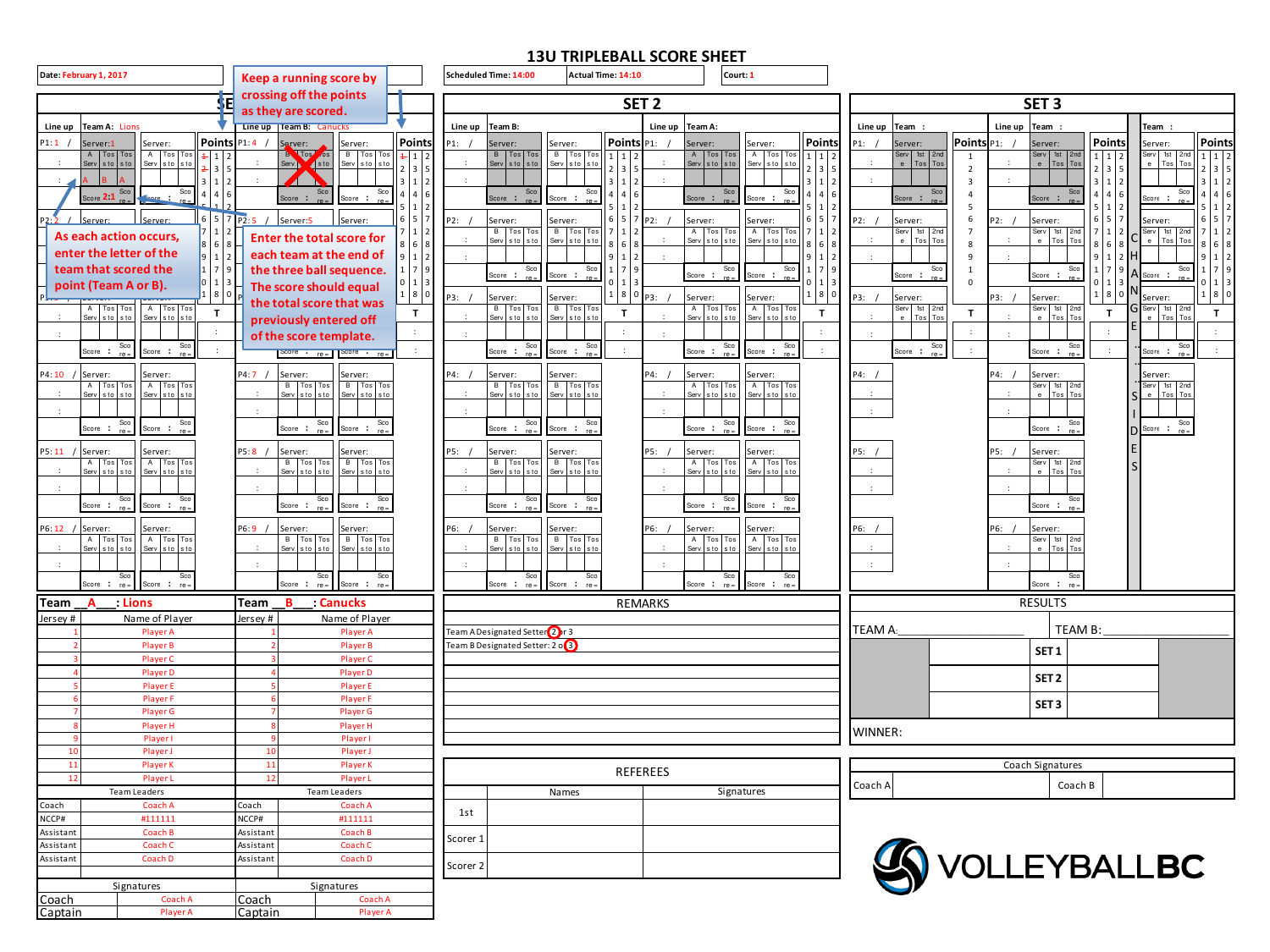|                    | Date: February 1, 2017                                             |                    | <b>Location: Harry Jerome Sports Centre</b> |                                       | Scheduled Time: 14:00<br>Actual Time: 14:10<br>Court: 1 |          |                                                                             |                                 |                        |                 |                                         |                          |                             |         |                                    |                                |         |                                         |                            |                             |                     |
|--------------------|--------------------------------------------------------------------|--------------------|---------------------------------------------|---------------------------------------|---------------------------------------------------------|----------|-----------------------------------------------------------------------------|---------------------------------|------------------------|-----------------|-----------------------------------------|--------------------------|-----------------------------|---------|------------------------------------|--------------------------------|---------|-----------------------------------------|----------------------------|-----------------------------|---------------------|
|                    | SET <sub>1</sub>                                                   |                    |                                             |                                       |                                                         |          | SET <sub>2</sub>                                                            |                                 |                        |                 |                                         |                          |                             |         | SET <sub>3</sub>                   |                                |         |                                         |                            |                             |                     |
| Line up            | Team A: Lion:                                                      | Line up            | Team B: Canucks                             |                                       |                                                         | Line up  | Team B:                                                                     |                                 |                        | Line up         | Team A:                                 |                          |                             | Line up | Team :                             |                                | Line up | Team :                                  |                            | Team :                      |                     |
| P1:1 /             | Server:1<br>Server:                                                | Points $P1:4$      | erver:                                      | Server:                               | <b>Points</b>                                           | P1: /    | Server:                                                                     | Server:                         | Points                 | P1:             | Server:                                 | Server:                  | <b>Points</b>               | P1      | Server:                            | <b>Points</b>                  | P1:     | erver:                                  | <b>Points</b>              | Server:                     | Points              |
|                    | Tos<br>$\vdash$ 1                                                  |                    | B Tos fos                                   | ľ٥٤<br>Гоs<br>s to                    | $+1$ 1 2                                                |          | в<br>Tos<br>str                                                             | B Tos<br>Serv<br>i fo           | $1 \mid 1 \mid 2$      |                 | A   Tos<br>To:<br>s to<br>$\frac{1}{2}$ | A Tos<br>Serv            | $1 \mid 1 \mid 2$           |         | 2nd<br>Tos<br>1st<br>Tos           | $\mathbf{1}$                   |         | $s$ erv<br>1st<br>Tos<br>2nc<br>To:     | $1 \vert 1 \vert$          | Serv 1st<br>e Tos           | $1 \quad 1 \quad 2$ |
| $\pm$              | - 31                                                               |                    |                                             | Serv <sub>1</sub>                     | 3 5                                                     |          |                                                                             |                                 | 3!                     |                 |                                         |                          | $2 \mid 3 \mid 5$<br>311    |         |                                    | $\overline{2}$                 |         |                                         | $2 \mid 3$                 |                             | 2 3 5               |
|                    | $3 \mid 1$<br>Sci<br>Sco<br>Score 21                               |                    | Sco                                         | Sco                                   | $1\overline{2}$                                         |          | Sor                                                                         | Sor                             |                        |                 | Sco                                     | Sc                       |                             |         | Sor                                | $\overline{\mathbf{3}}$<br>4   |         | Scc                                     | $3 \mid 1$                 | Sco                         |                     |
|                    | Score :                                                            |                    | core:                                       | Score :                               |                                                         |          | Score :<br>ra:                                                              | Score :                         |                        |                 | core :                                  | core                     |                             |         | Score :                            | 5                              |         | Score :<br>$re =$                       | 1                          | Score $\frac{1}{100}$       |                     |
| P2:2 / 7           | Server:<br>Server:                                                 | P2:5               | Server:                                     | Server:                               |                                                         | P2:      | Server:                                                                     | Server:                         | 517<br>$\overline{7}$  | P2:             | Server                                  | Server:                  |                             | P2:     | Server                             | 6                              | P2:     | Server:                                 | i 5                        | Server:                     |                     |
| 4:2                | $Tos$ 7 1<br>A<br>Tos<br>Tos <sup>I</sup><br>Гоs<br>6 <sup>1</sup> |                    | B Tos<br>Tos                                | B<br>Tos<br>ľos                       |                                                         |          | $\overline{B}$<br>Tos                                                       | B Tos                           | $1\overline{2}$<br>61s |                 | A Tos<br>Tos                            | A Tos<br>Serv            | 712                         |         | Serv 1st<br>2 <sub>nd</sub><br>Tos | $\overline{7}$<br>$\mathbf{8}$ |         | Serv<br>1st<br>2nd<br>.<br>Tos          | 7 1<br>8 6                 | Serv 1st                    |                     |
| $\div$             | k                                                                  |                    |                                             |                                       |                                                         |          |                                                                             |                                 |                        |                 |                                         |                          |                             |         |                                    | $\mathsf{q}$                   | $\pm$   |                                         | $\overline{\phantom{0}}$ 1 |                             |                     |
|                    | Sco<br>Scc<br>Score<br>Score :<br>0 <sub>1</sub>                   |                    | Sco<br>Score :                              | Sco<br>Score :                        | ۱۹<br>$1 \vert 3$<br>0                                  |          | Sco<br>Score :                                                              | Sco<br>Score :                  | 0                      |                 | Sco<br>Score :                          | Sco<br>Score :           | 013                         |         | Sco<br>Score :                     | $\mathbf{1}$<br>$\Omega$       |         | Sco<br>Score :                          | 1   7<br>$0 \mid 1$        | Sco<br>Score :              | 0                   |
| P3:3 /             | 180<br>Server:<br>Server:                                          | P3:6/              | Server:                                     | Server:                               | 8 0                                                     | P3: /    | Ser                                                                         |                                 |                        |                 | Server:                                 | Server:                  | 1   8   0                   | P3:     | Server:                            |                                | P3: /   | Server:                                 | 18                         | Server:                     |                     |
|                    | $\mathbf T$                                                        |                    | B<br>Serv<br>Tos<br>Tos<br>s to             | B<br>Tos<br>os.                       | $\mathbf T$                                             |          | B                                                                           | Enter the score when a          |                        |                 | Tos<br>To:<br>A<br>$\cdots$             | $\overline{A}$<br>Tos    | $\mathbf{T}$                |         | Serv<br>1st<br>Tos<br>2nd<br>Tos   | $\mathbf T$                    |         | 1st<br>2nc<br>Tos                       | $\mathsf T$                | 1st<br>Serv                 | $\mathsf T$         |
|                    | <b>Enter the jersey number</b>                                     |                    |                                             | s to<br>Serv                          | $1$ :                                                   |          |                                                                             | team requests a time            |                        |                 | e tr                                    | Serv                     | $\mathcal{I}^{\mathcal{I}}$ |         |                                    | $\pm$                          |         | Tos                                     | $\cdot$                    |                             | $\pm$               |
|                    | of the athlete entering<br>$\pm$                                   |                    | Sco                                         | Sco                                   | $\pm$                                                   |          |                                                                             | out. Time outs may              |                        |                 | Sco                                     | Scc                      | $\sim$                      |         | Sco                                | $\pm$                          |         | Sco                                     | $\pm$                      | Sco                         | $\sim 10^7$         |
|                    | the match when a                                                   |                    | Score :                                     | Score :                               |                                                         |          |                                                                             | only be requested after         |                        |                 | Score :                                 | Score :                  |                             |         | Score :                            |                                |         | Score :                                 |                            | Score :                     |                     |
|                    | substitution is                                                    | P4: 7              | Server:                                     | Server:                               |                                                         | P4:      | Ser                                                                         | the three ball sequence.        |                        |                 | Server:                                 | Server:                  |                             | P4:     |                                    |                                | P4:     | Server:                                 |                            | Server:                     |                     |
|                    | requested. Enter the                                               |                    | $B$ Tos<br>Tos<br>etc<br>Serv               | B Tos<br>Tos<br>s te<br>Serv<br>the   |                                                         |          | B.<br>.<br>Serv<br>eto Leto                                                 | $S_{AV}$<br>$_{\rm ent}$<br>etc |                        |                 | A Tos Tos                               | A Tos Tos<br>Serv<br>eto |                             |         |                                    |                                |         | 1st 2nd<br>Tos Tos<br>Serv              |                            | Serv 1st<br>2 <sub>nd</sub> |                     |
|                    | score below the<br>substitution.                                   |                    |                                             |                                       |                                                         |          |                                                                             |                                 |                        |                 |                                         |                          |                             |         |                                    |                                |         |                                         |                            |                             |                     |
|                    |                                                                    |                    | Sco<br>Score :<br>$r_{\alpha}$              | Scr<br>Score                          |                                                         |          | Sco<br>Score :<br>ra.                                                       | Sco<br>Score :<br>$r \alpha$    |                        |                 | Sco<br>Score                            | Soc<br>. .<br>Score      |                             |         |                                    |                                |         | Sco<br>Score :                          |                            | Score:                      |                     |
|                    | <b>Substitutions may only</b>                                      | P5:8               | Server:                                     | Server:                               |                                                         | P5:      | Server:                                                                     | Server:                         |                        | 5:              | Server:                                 | Server:                  |                             | P5:     |                                    |                                | P5:     | Server:                                 |                            |                             |                     |
|                    | be requested if there is                                           |                    | B<br>Tos<br>Tos                             | B<br>Tos<br>Tos                       |                                                         |          | $\overline{B}$<br>Tos Tos                                                   | B<br>Tos<br>Tos                 |                        |                 | Tos<br>Tos<br>A                         | $\overline{A}$<br>Tos    |                             |         |                                    |                                |         | $\frac{1}{2}$<br>1st<br>2 <sub>nd</sub> |                            |                             |                     |
|                    | an injury or in the third                                          | $\cdot$            |                                             |                                       |                                                         | $\sim$   |                                                                             |                                 |                        | $\Delta$        |                                         |                          |                             | $\cdot$ |                                    |                                | $\pm$   |                                         |                            |                             |                     |
| set.               |                                                                    |                    | Sco                                         |                                       |                                                         |          |                                                                             |                                 |                        |                 | Scc                                     |                          |                             |         |                                    |                                |         |                                         |                            |                             |                     |
|                    |                                                                    |                    | Score :                                     | Score :                               |                                                         |          | Score :                                                                     | Score :                         |                        |                 | Score :                                 | $\cdot$<br>Score         |                             |         |                                    |                                |         | Score :                                 |                            |                             |                     |
| P6:12 /            | Server:<br>Server                                                  | P6:9 /             | Server                                      | Server                                |                                                         | P6: /    | Server:                                                                     | Server:                         |                        | P6: /           | Server:                                 | Server:                  |                             | P6: /   |                                    |                                | P6: /   | Server                                  |                            |                             |                     |
| $\cdot$            | A Tos Tos<br>Serv sto sto<br>A<br>Serv<br>Tos Tos<br>sto sto       |                    | B Tos Tos<br>Serv sto sto                   | $\overline{B}$<br>Tos<br>s to<br>Serv |                                                         |          | B Tos Tos<br>Serv sto sto                                                   | B Tos Tos<br>Serv sto sto       |                        |                 | A Tos<br>Serv sto<br>Tos<br>s to        | A Tos<br>Serv            |                             |         |                                    |                                |         | Serv 1st 2nd<br>e Tos Tos               |                            |                             |                     |
| $\sim$             |                                                                    |                    |                                             |                                       |                                                         |          |                                                                             |                                 |                        |                 |                                         |                          |                             |         |                                    |                                |         |                                         |                            |                             |                     |
|                    | Sco<br>Sco<br>Score : $re =$<br>Score<br>$re =$                    |                    | $\operatorname{Sco}$<br>Score : $re =$      | Sco<br>Score<br>re :                  |                                                         |          | Sco<br>Score : $re =$                                                       | Sco<br>Score : re=              |                        |                 | $\operatorname{Sco}$<br>Score : $re =$  | Scc<br>$:$ re-<br>Score  |                             |         |                                    |                                |         | Sco<br>Score : re-                      |                            |                             |                     |
| Team               | <b>Lions</b>                                                       | Team               |                                             | <b>Canucks</b>                        |                                                         |          |                                                                             |                                 |                        | <b>REMARKS</b>  |                                         |                          |                             |         |                                    |                                |         | <b>RESULTS</b>                          |                            |                             |                     |
| lersey#            | Name of Player                                                     | Jersey#            |                                             | Name of Player                        |                                                         |          |                                                                             |                                 |                        |                 |                                         |                          |                             |         |                                    |                                |         |                                         |                            |                             |                     |
|                    | Player A<br><b>Player B</b>                                        |                    |                                             | Player A<br><b>Player B</b>           |                                                         |          | Team A Designated Setter <sup>2</sup> or 3<br>Team B Designated Setter: 2 o |                                 |                        |                 |                                         |                          |                             | TEAM A: |                                    |                                |         | TEAM B:                                 |                            |                             |                     |
|                    | Player C                                                           |                    |                                             | Player C                              |                                                         |          |                                                                             |                                 |                        |                 |                                         |                          |                             |         |                                    |                                |         | SET <sub>1</sub>                        |                            |                             |                     |
|                    | Player D                                                           |                    |                                             | Player D                              |                                                         |          |                                                                             |                                 |                        |                 |                                         |                          |                             |         |                                    |                                |         | SET <sub>2</sub>                        |                            |                             |                     |
|                    | <b>Player E</b>                                                    |                    |                                             | <b>Player F</b>                       |                                                         |          |                                                                             |                                 |                        |                 |                                         |                          |                             |         |                                    |                                |         |                                         |                            |                             |                     |
|                    | Player <sub>F</sub><br>Player G                                    |                    |                                             | Player <sub>F</sub><br>Player G       |                                                         |          |                                                                             |                                 |                        |                 |                                         |                          |                             |         |                                    |                                |         | SET <sub>3</sub>                        |                            |                             |                     |
|                    | Player H                                                           |                    |                                             | Player H                              |                                                         |          |                                                                             |                                 |                        |                 |                                         |                          |                             | WINNER: |                                    |                                |         |                                         |                            |                             |                     |
|                    | Player1                                                            | $\mathbf{q}$       |                                             | Player I                              |                                                         |          |                                                                             |                                 |                        |                 |                                         |                          |                             |         |                                    |                                |         |                                         |                            |                             |                     |
| 10<br>11           | Player J<br>Player K                                               | 10<br>11           |                                             | Player J<br>Player K                  |                                                         |          |                                                                             |                                 |                        |                 |                                         |                          |                             |         |                                    |                                |         | Coach Signatures                        |                            |                             |                     |
| 12                 | Player L                                                           | 12                 |                                             | Player L                              |                                                         |          |                                                                             |                                 |                        | <b>REFEREES</b> |                                         |                          |                             |         |                                    |                                |         |                                         |                            |                             |                     |
|                    | <b>Team Leaders</b>                                                |                    |                                             | <b>Team Leaders</b>                   |                                                         |          |                                                                             | Names                           |                        |                 |                                         | Signatures               |                             | Coach A |                                    |                                |         | Coach B                                 |                            |                             |                     |
| Coach              | Coach A                                                            | Coach              |                                             | Coach A                               |                                                         | 1st      |                                                                             |                                 |                        |                 |                                         |                          |                             |         |                                    |                                |         |                                         |                            |                             |                     |
| NCCP#<br>Assistant | #111111<br>Coach B                                                 | NCCP#<br>Assistant |                                             | #111111<br>Coach B                    |                                                         |          |                                                                             |                                 |                        |                 |                                         |                          |                             |         |                                    |                                |         |                                         |                            |                             |                     |
| <b>Assistant</b>   | Coach C                                                            | Assistant          |                                             | Coach C                               |                                                         | Scorer 1 |                                                                             |                                 |                        |                 |                                         |                          |                             |         |                                    |                                |         |                                         |                            |                             |                     |
| <b>Assistant</b>   | Coach D                                                            | Assistant          |                                             | Coach D                               |                                                         | Scorer 2 |                                                                             |                                 |                        |                 |                                         |                          |                             |         |                                    |                                |         |                                         |                            | <b>SS</b> VOLLEYBALLBC      |                     |
|                    |                                                                    |                    |                                             |                                       |                                                         |          |                                                                             |                                 |                        |                 |                                         |                          |                             |         |                                    |                                |         |                                         |                            |                             |                     |
| Coach              | Signatures<br>Coach A                                              | Coach              |                                             | Signatures<br>Coach A                 |                                                         |          |                                                                             |                                 |                        |                 |                                         |                          |                             |         |                                    |                                |         |                                         |                            |                             |                     |
| Captain            | <b>Player</b>                                                      | Captain            |                                             | Player A                              |                                                         |          |                                                                             |                                 |                        |                 |                                         |                          |                             |         |                                    |                                |         |                                         |                            |                             |                     |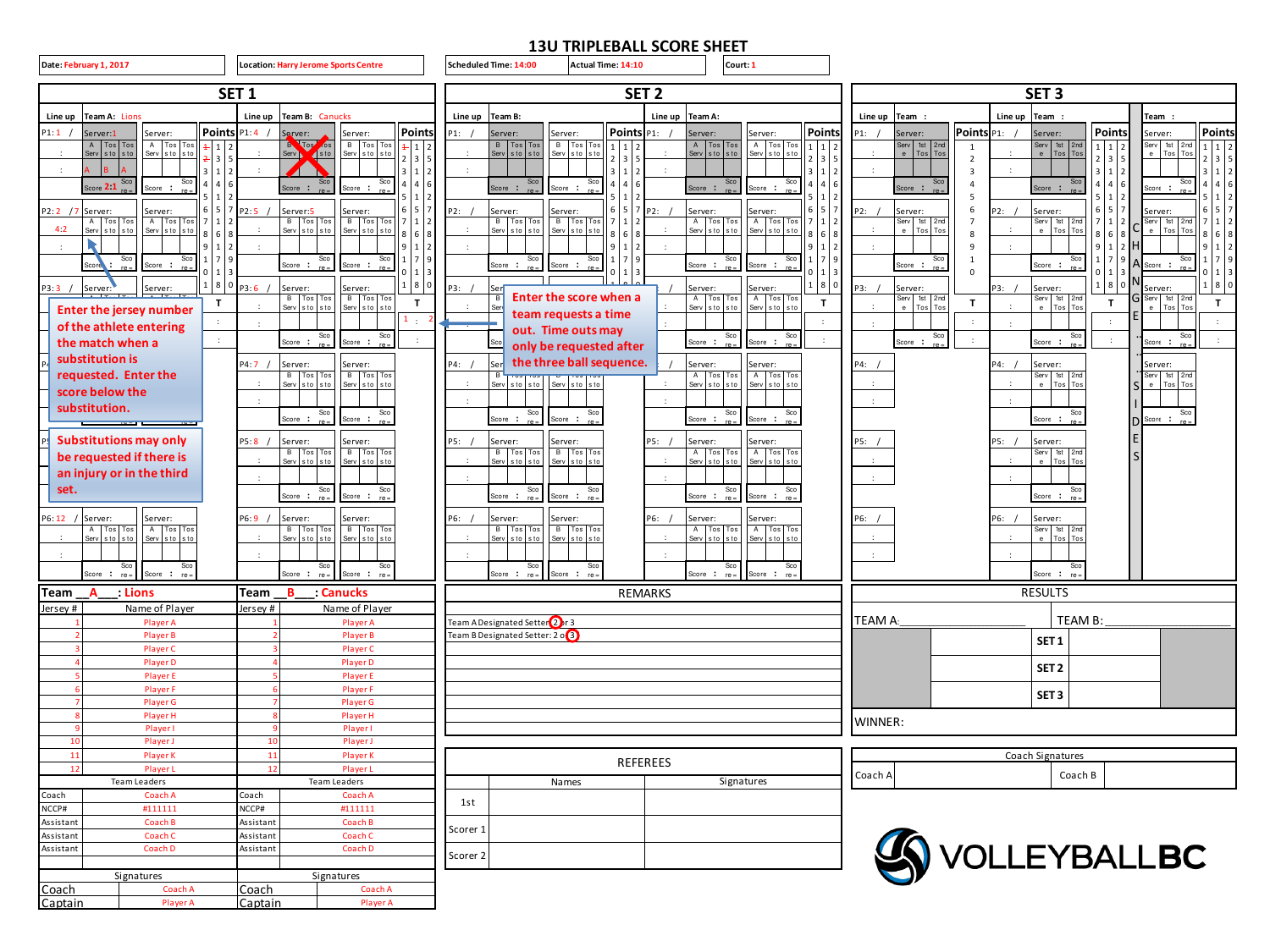| Date: February 1, 2017 |                                                                                          | <b>Location: Harry Jerome Sports Centre</b>                                            | Scheduled Time: 14:00<br>Actual Time: 14:10<br>Court: 1                                                                                    |                                                                                                                                        |
|------------------------|------------------------------------------------------------------------------------------|----------------------------------------------------------------------------------------|--------------------------------------------------------------------------------------------------------------------------------------------|----------------------------------------------------------------------------------------------------------------------------------------|
|                        |                                                                                          | SET <sub>1</sub>                                                                       | SET <sub>2</sub>                                                                                                                           | SET <sub>3</sub>                                                                                                                       |
| Line up                | Team A: Lions                                                                            | Line up Team B: Canucks                                                                | Line up Team A: Lions<br>Line up Team B: Canucks                                                                                           | Line up Team :<br>Line up Team :<br>Team :                                                                                             |
| P1:1 /                 | Server:<br>Server:1                                                                      | Points P1:4<br>Points<br>Server:<br>Server:                                            | Points P1:<br>P1:1<br>Server:<br>Server:<br>Server:<br>Server:                                                                             | Points<br><b>Points</b><br><b>Points</b><br>Server:<br>Server:                                                                         |
|                        | os'<br>Tos<br>A<br>Tos<br>$\mathsf{A}$                                                   | Tos<br>$\overline{\text{os}}$<br>B<br>$\mathop{\hbox{\rm\bf Tos}}$<br>Tos<br>$\pm$ 1 2 | Tos<br>B<br><b>os</b><br>A Tos<br>Tos<br>Tos<br>$1 \mid 1 \mid 2$<br>Tos                                                                   | Cross off the athlete in<br>1st<br>$\mathbf{1}$<br>$\sec$<br>1st<br>2nd<br>$1 \quad 1 \quad 2$<br>Serv I<br>$1 \quad 1 \quad 2$<br>2nd |
|                        | $\mathbf{t}$<br>$\frac{1}{2}$<br>eto<br>Serv                                             | Serv <sup>1</sup><br>$s$ to<br>Serv<br>s to<br>s to<br>$2 \quad 3 \quad 5$             | sto<br>ierv <sup>1</sup><br>s to<br>Serv<br>2 <sup>1</sup><br>3                                                                            | <b>Position 1 for the</b><br>Tos<br>$\sim$<br>To:<br>Toe<br>$\overline{2}$<br>2 <sup>2</sup>                                           |
|                        | Sco<br>Sc.                                                                               | 1 <sup>1</sup><br>Sco                                                                  | $\blacksquare$<br>$\overline{\mathbf{3}}$<br>Scc<br>Sco<br>$S_{O}$                                                                         | <b>RECEIVING team.</b><br>: I 1<br>$\overline{\mathbf{3}}$<br>Sco                                                                      |
|                        | Score $21_{\text{ra}}$<br>Score :<br>ro                                                  | Sco<br>Score :<br>Score :                                                              | Sco<br>4<br>core :<br>Score:<br>Score :<br>Score :<br>$ro-$<br>$ra -$<br>5                                                                 | Sco<br>$\overline{4}$<br>Score:<br>Score : $re =$<br>Score :<br>$ro-$<br>ra.<br>5                                                      |
| $P2:2$ /7              | Server<br>Server:                                                                        | 6517<br>P2:5<br>Server:5<br>Server:                                                    | $6 \mid 5 \mid$<br>6 5 7<br>P2:2<br>P2:<br>Server:<br>Server:<br>Server:                                                                   | 6<br>$5 - 5$<br>p?<br>Server:<br>י כפ<br>Server:<br>ierver:                                                                            |
| 4:2                    | Tos<br>s to<br>A<br>$\overline{A}$<br>Tos<br>sto<br>Tos<br>l 1<br>Serv<br>Serv           | B Tos<br>Serv sto<br>$7 1 2$<br>B<br>Tos Tos<br>Tos                                    | 7112<br>7 <sup>1</sup><br>B Tos<br>Serv sto<br>A Tos<br>Tos Tos<br>A Tos<br>Serv sto<br>B<br>Tos<br>Tos<br>Tos<br>$\overline{\phantom{a}}$ | $\overline{7}$<br>712<br>Serv 1st<br>e Tos<br>Serv 1st<br>e Tos<br>Serv 1st 2nd<br>2nd<br>2 <sub>nd</sub>                              |
|                        | $\vert$ 1                                                                                | 6<br>$1\overline{2}$<br>9                                                              | 8<br>8<br>9<br>q<br>$1\overline{2}$                                                                                                        | 8<br>9<br>$\overline{1}$                                                                                                               |
|                        | Sco<br>So<br>$\overline{7}$                                                              | Sco<br>Sco<br>1 7 9                                                                    | $\vert 1 \vert$<br>Sco<br>Sco<br>Sco<br>Sco                                                                                                | $\mathbf 1$<br>Sco<br>Sco<br>$S\alpha$                                                                                                 |
|                        | Score :<br>Score :<br><b>re</b><br>$\overline{1}$                                        | Score :<br>Score :<br>re:<br>ro<br>$0 \quad 1 \quad 3$                                 | Score :<br>Score<br>$\cdot$ :<br>Score :<br>re:<br>re<br>ra.<br>$\mathbf 0$<br>$0\quad1$                                                   | Score :<br>Score :<br>core :<br>$re =$<br>re:<br>$\mathsf 0$<br>0 1                                                                    |
| P3:3 /                 | $\boldsymbol{8}$<br>Server:<br>Server:                                                   | 180<br>P3:6<br>Server:<br>Server:                                                      | 180<br>P3: 3 /<br>Server:<br>Server:<br>For the second set,                                                                                | 181<br>P3:<br>Server:<br>Server:<br>erver:<br>23: /                                                                                    |
|                        | $\mathsf{A}$<br>A<br>Tos<br>Гos<br>Tos<br>Tos<br>T<br>Serv<br>to<br>s to<br>Serv<br>s to | B Tos<br>Serv sto<br>$\overline{B}$<br>Tos Tos<br>Tos<br>$\mathbf{T}$<br>Serv<br>s to  | Tos<br>Tos To<br>Tos<br>A Tos<br>Γo:<br>$\mathbf{T}$<br>s to<br>Serv<br>enter the line up and<br>s to<br>Ser                               | Serv 1st<br>e Tos<br>Serv<br>e<br>1st<br>1st<br>2 <sub>nd</sub><br>$\mathbf{T}$<br>T<br>$\mathsf{T}$<br>Tos<br>Tos<br>Tos              |
|                        | $\pm$                                                                                    | 1 <sub>1</sub>                                                                         | $\pm$<br>check to ensure that all                                                                                                          | $\pm$<br>$\pm$<br>$\pm$                                                                                                                |
|                        | Sco<br>Sci<br>$\pm$<br>Score :<br>Score :                                                | Sco<br>Sco<br>$\pm$<br>Score :<br>Score<br>$\cdot$ :                                   | Sco<br>Sco<br>Sco<br>$\pm$<br>$\mathcal{L}$<br>athletes have started in<br>Score:                                                          | Sco<br>$\operatorname{Sco}$<br>Sco<br>$\pm$<br>$\pm$<br>$\pm$<br>Score :<br>core :<br>Score :                                          |
|                        |                                                                                          |                                                                                        | either set 1 or set 2.                                                                                                                     |                                                                                                                                        |
| P4:10                  | Server:<br>Server:<br>A<br>A<br>Tos<br>Tos To                                            | P4: 7<br>Server<br>Server<br>$\mathbf{B}$<br>Tos Tos<br>Tos                            | $P4:10$ /<br>Server:<br>Server<br>Tos<br>A Tos<br>в<br><b>B</b><br>А<br>To:<br>Tos                                                         | P4:<br>94:1<br>Server:<br>erver:<br>1st<br>Serv 1st<br>2 <sub>nd</sub>                                                                 |
|                        | Tos<br>s to<br>Serv<br>s to<br>Serv                                                      | B Tos<br>Serv sto<br>Serv<br>s to                                                      | Tos Tos<br>sto sto<br>Serv<br>s to<br>s to<br>s to<br>Serv<br>s to                                                                         | Serv<br>e<br>Tos<br>Tos<br>Tos<br>To:                                                                                                  |
|                        |                                                                                          |                                                                                        |                                                                                                                                            |                                                                                                                                        |
|                        | Sco<br>Sci<br>Score :<br>Score :<br>re.<br>$ra -$                                        | Sco<br>Sco<br>Score :<br>$\cdot$<br>core<br>re:                                        | Sco<br>Scc<br>Soc<br>Scc<br>Score:<br>Score :<br>Score :<br>re:<br>ra                                                                      | Sco<br>Sco<br>Score :<br>$\frac{1}{2}$<br>re                                                                                           |
| P5:11                  | Server:<br>Server:                                                                       | P5:8 /<br>Server:<br>Server:                                                           | P5:11<br>P5:<br>Sen er<br>Server:<br>Server:<br>Server:                                                                                    | PS: /<br>55:<br>Server:                                                                                                                |
|                        | $\mathsf A$<br>$\overline{A}$<br>Tos Tos<br>Tos<br>Tos                                   | $\overline{B}$<br>B Tos<br><b>Tos</b><br>Tos                                           | B Tos Tos<br>Tos<br>A<br>Tos<br>$\mathbf{B}$<br>Tos <sup>I</sup><br>$\mathsf{A}$<br>To:<br>Tos                                             | Serv<br>1st<br>2n                                                                                                                      |
|                        | Serv<br>s to<br>Serv                                                                     | s to<br>Serv<br>s to<br>$\sim$                                                         | s to<br>s to<br>Serv<br>s to<br>Serv                                                                                                       | $\cdot$                                                                                                                                |
|                        | $\operatorname{Sco}$                                                                     | Sco<br>Sco                                                                             | Sco<br>So<br>Sco<br>Scc                                                                                                                    | Sco                                                                                                                                    |
|                        | Score :<br>Score :                                                                       | Score :<br>Score :                                                                     | Score :<br>Score :<br>Score :<br>Score :                                                                                                   | Score :                                                                                                                                |
| P6:12                  | Server:<br>Server:                                                                       | P6:9 /<br>Server:<br>Server:                                                           | P6:12 /<br>P6:<br>Server:<br>Server:<br>Server:<br>Server:                                                                                 | P6: /<br>P6: /<br>Server:                                                                                                              |
|                        | $\overline{A}$<br>Tos Tos<br>sto sto<br>A Tos Tos<br>Serv<br>Serv<br>s to                | B Tos Tos<br>B Tos<br>To:<br>Serv<br>s to<br>stost<br>Serv<br>s to                     | B Tos<br>$\overline{A}$<br>Tos<br>sto<br>A Tos<br>в<br>Tos<br>To:<br>Tos<br>Tos<br>Serv<br>s to<br>Serv<br>s to<br>s to                    | Serv<br>1st<br>$\epsilon$<br>Tos<br>Tos                                                                                                |
|                        |                                                                                          |                                                                                        |                                                                                                                                            |                                                                                                                                        |
|                        | $\operatorname{Sco}$<br>Sci<br>Score : $re =$<br>Score<br>re                             | Sco<br>Sco<br>Score : $re =$<br>Score<br>re                                            | Sco<br>Scc<br>Sco<br>Scc<br>Score :<br>$re =$<br>$:$ re=<br>re:<br>Score<br>re:<br>Score                                                   | Sco<br>core :<br>re                                                                                                                    |
| <b>Team</b>            | <b>Lions</b>                                                                             | Team<br><b>Canucks</b><br>в                                                            | <b>REMARKS</b>                                                                                                                             | <b>RESULTS</b>                                                                                                                         |
| Jersey #               | Name of Player                                                                           | Jersey#<br>Name of Player                                                              |                                                                                                                                            |                                                                                                                                        |
|                        | Player A                                                                                 | Player A                                                                               | Team A Designated Setter <sup>2</sup> or 3                                                                                                 | TEAM B:<br>TEAM A:                                                                                                                     |
|                        | Player B                                                                                 | Player B                                                                               | Team B Designated Setter: 2 o 3                                                                                                            | SET <sub>1</sub>                                                                                                                       |
|                        | Player C<br>Player D                                                                     | Player C<br><b>Player D</b>                                                            |                                                                                                                                            |                                                                                                                                        |
|                        | <b>Player E</b>                                                                          | <b>Player</b> F                                                                        |                                                                                                                                            | SET <sub>2</sub>                                                                                                                       |
|                        | <b>Player</b> F                                                                          | Player <sub>F</sub>                                                                    |                                                                                                                                            | SET <sub>3</sub>                                                                                                                       |
|                        | Player G                                                                                 | Player G                                                                               |                                                                                                                                            |                                                                                                                                        |
|                        | Player H<br>Player I                                                                     | Player <sub>H</sub><br>Player I                                                        |                                                                                                                                            | WINNER:                                                                                                                                |
| $\mathbf{1}$           | Player J                                                                                 | 10<br>Player J                                                                         |                                                                                                                                            |                                                                                                                                        |
| $\mathbf{1}$           | <b>Player K</b>                                                                          | 11<br>Player K                                                                         | <b>REFEREES</b>                                                                                                                            | Coach Signatures                                                                                                                       |
| $\overline{1}$         | Player L                                                                                 | 12<br>Player L                                                                         |                                                                                                                                            | Coach B<br>Coach A                                                                                                                     |
| Coach                  | <b>Team Leaders</b><br>Coach A                                                           | <b>Team Leaders</b><br>Coach<br>Coach A                                                | Names<br>Signatures                                                                                                                        |                                                                                                                                        |
| NCCP#                  | #111111                                                                                  | NCCP#<br>#111111                                                                       | 1st                                                                                                                                        |                                                                                                                                        |
| Assistan               | Coach B                                                                                  | Assistant<br>Coach B                                                                   | Scorer 1                                                                                                                                   |                                                                                                                                        |
| Assistant              | Coach C                                                                                  | Assistant<br>Coach C                                                                   |                                                                                                                                            |                                                                                                                                        |
| Assistant              | Coach D                                                                                  | Assistant<br>Coach D                                                                   | Scorer 2                                                                                                                                   | <b>SS</b> VOLLEYBALLBC                                                                                                                 |
|                        | Signatures                                                                               | Signatures                                                                             |                                                                                                                                            |                                                                                                                                        |
| Coach                  | Coach A                                                                                  | Coach<br>Coach A                                                                       |                                                                                                                                            |                                                                                                                                        |
| Captain                | Player A                                                                                 | Captain<br><b>Player</b>                                                               |                                                                                                                                            |                                                                                                                                        |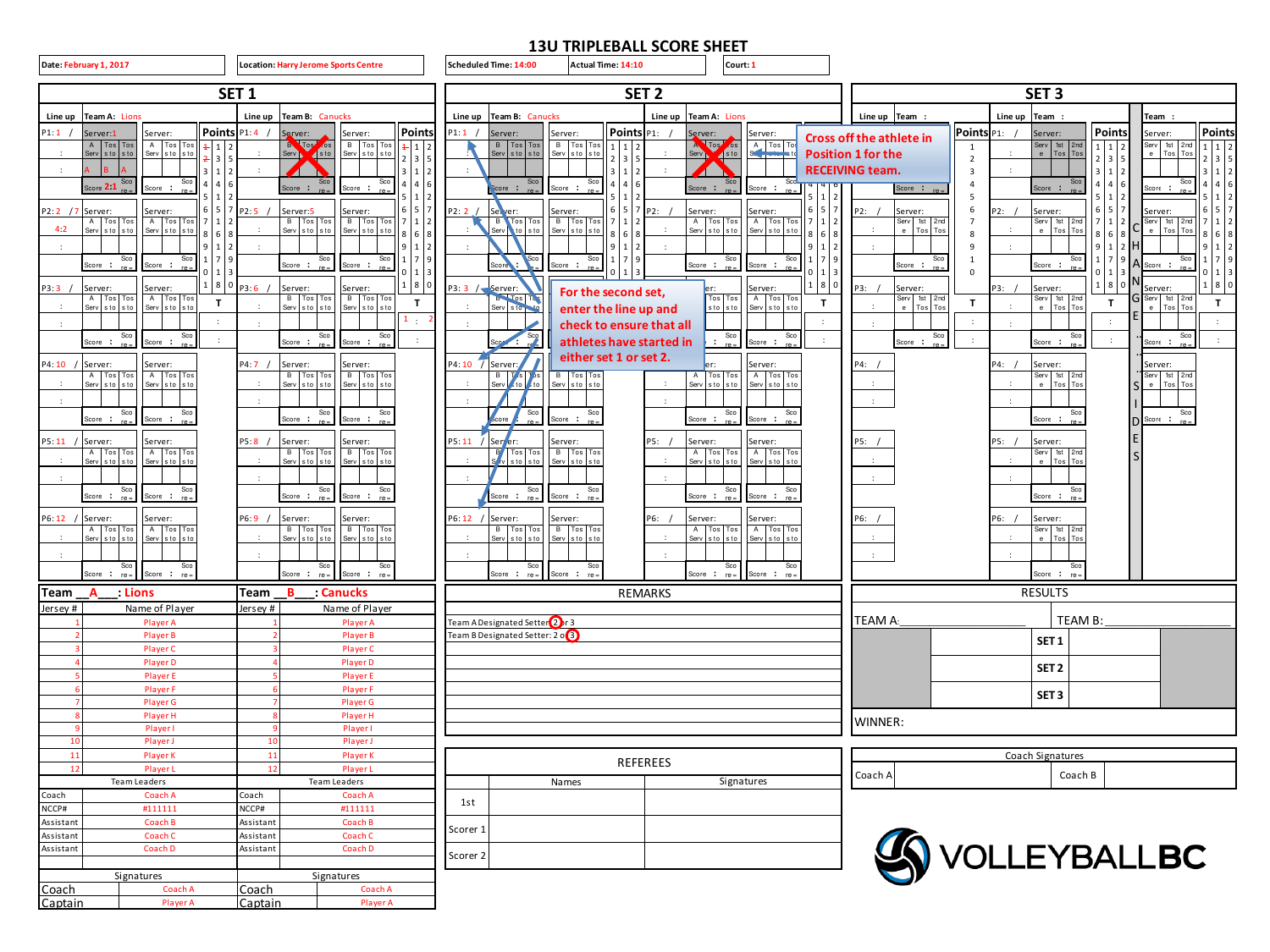|                |                                                                       |                     |                                                           |                       |                                                                                          |                                               |                         |                  | <b>13U TRIPLEBALL SCORE SHEET</b>                              |                                |                         | Teams will switch sides when one team   |               |                                |
|----------------|-----------------------------------------------------------------------|---------------------|-----------------------------------------------------------|-----------------------|------------------------------------------------------------------------------------------|-----------------------------------------------|-------------------------|------------------|----------------------------------------------------------------|--------------------------------|-------------------------|-----------------------------------------|---------------|--------------------------------|
|                | Date: February 1, 2017                                                |                     | <b>Location: Harry Jerome Sports Centre</b>               | Scheduled Time: 14:00 |                                                                                          |                                               | Actual Time: 14:10      |                  | If a third set is                                              |                                |                         | reaches 8 points. Teams will not switch |               |                                |
|                |                                                                       |                     |                                                           |                       |                                                                                          |                                               |                         |                  | necessary, enter the                                           |                                |                         | until after the three ball sequence.    |               |                                |
|                |                                                                       | SET <sub>1</sub>    |                                                           |                       |                                                                                          |                                               |                         | SET <sub>2</sub> | team names and cross                                           |                                |                         |                                         |               |                                |
|                |                                                                       | Line up             |                                                           |                       |                                                                                          |                                               |                         | Line up          | off the athlete in                                             | Line up                        |                         | Line up                                 |               |                                |
| Line up        | Team A: Lions<br>Points                                               |                     | Team B: Canucks<br>Points                                 | Line up               | Team B: Canucks                                                                          |                                               | Points P1:              |                  | <b>Position 1 for the</b>                                      | Team : Canucks                 |                         | Team : Lions                            |               | Team : Canucks<br>Points       |
| $P1:1$ /       | Server:1<br>Server:<br>Tos<br>$\mathsf{A}$<br>Tos                     | P1:4                | Server:<br>Server:<br>Tos<br><b>os</b>                    | P1:1 /                | Server:<br>B                                                                             | Server:<br>$\overline{B}$<br>Tos              | 111                     |                  | <b>RECEIVING team.</b>                                         | P1: 7<br><b>Nover:</b>         | Points                  | Server:<br>P1: /                        | <b>Points</b> | Server:                        |
|                | s to                                                                  |                     | Serv<br>$\int$ s to<br>$\mathbf{R}$                       |                       |                                                                                          | s to                                          | $2 \mid 3$              |                  |                                                                | Service of<br>and<br>Tos       | 1<br>$\overline{2}$     | 1st<br>Tos<br>Tos                       | $\mathbf{1}$  |                                |
| $\cdot$        |                                                                       |                     |                                                           |                       |                                                                                          |                                               | $\overline{\mathbf{3}}$ |                  |                                                                |                                | $\overline{\mathbf{3}}$ |                                         |               |                                |
|                | Sco<br>Sco<br>$score$ 2 1<br>Score :                                  |                     | Sco<br>Sco<br>Score :<br>Score :<br>ro.                   |                       | Sco<br>Score                                                                             | Soc<br>Score:                                 |                         |                  | $\frac{Sco}{re}$<br>Score : $\frac{Sco}{re}$<br>4 6<br>Score : | Sco<br>core:                   | $\overline{4}$          | Sco<br>Score:<br>$ro-$                  |               | Sco<br>Score :<br>$ra -$       |
|                |                                                                       |                     |                                                           |                       |                                                                                          |                                               |                         |                  |                                                                |                                | 5                       |                                         |               |                                |
| P2:2 /7        | $\overline{5}$<br>Server:<br>Server:<br>$\overline{A}$                | P2:5 /              | Server:5<br>Server:<br>В<br>$\overline{B}$<br>Tos         | P2:2                  | Server:<br>в                                                                             | Server:<br>B Tos                              | 6<br>$\overline{7}$     | P2:              | Server:<br>Server:<br>A<br>Tos                                 | P <sub>2</sub> :<br>Server:    | -6<br>$\overline{7}$    | P2: /<br>Server:<br>1st                 | l s           | Server:<br>Serv<br>1st         |
| 4:2            | Tos<br>Tos<br>Tos<br>Serv                                             |                     | os Tos<br>Tos                                             |                       | م<br>Serv                                                                                | Serv<br>s tr                                  | 8                       |                  | $\mathsf{A}$<br>Tos<br>Tos<br>'os                              | Serv<br>1st<br>2nd<br>Tos      | 8                       | Serv<br>2 <sub>nd</sub><br>Tos<br>Tos   |               | 2nd                            |
|                |                                                                       |                     |                                                           |                       |                                                                                          |                                               | $\overline{9}$          |                  |                                                                |                                | 9                       |                                         |               |                                |
|                | Sco<br>Sci<br>Score:<br>Score :                                       |                     | Sco<br>Sco<br>Score :<br>Score :                          |                       | So<br>Score :                                                                            | Soc<br>Score:                                 |                         |                  | Scc<br>Sco<br>Score :<br>Score :                               | So<br>Score:                   | $\mathbf{1}$            | Sco<br>Score :                          |               | $\operatorname{Sco}$<br>Score: |
|                | $\frac{1}{2}$                                                         |                     | $0 \mid 1 \mid 3$                                         |                       |                                                                                          |                                               | 011                     |                  |                                                                |                                | $\mathsf 0$             |                                         | D I 1         |                                |
| P3 3 /         | $\vert 8 \vert$<br>Server:<br>Server:                                 | P3:6                | $1 \vert 8 \vert 0$<br>Server:<br>Server:                 | P3: 3 /               | Server:                                                                                  | Server:                                       | 18                      | $\prime$<br>P3:  | 80<br>Server:<br>Server:                                       | $\sqrt{ }$<br>P3:<br>Server:   |                         | P3: /<br>Server:                        | 8             | Server:                        |
|                | A Tos<br>A Tos Tos<br>Serv sto sto<br>T<br>Serv                       |                     | $\overline{B}$<br>В<br>Tos<br>s to<br>$\mathbf{T}$<br>Sen |                       | B Tos<br>Serv sto                                                                        | B Tos<br>Serv sto                             | T                       |                  | $Tos$<br>sto<br>A<br>$\mathbf{T}$<br>s to                      | 1st<br>Tos<br>Gerv<br>e<br>Tos | $\mathbf{T}$            | Serv 1st 2nd<br>e Tos Tos               | T             | Serv<br>e<br>1st<br>T<br>Tos   |
|                | $\pm$                                                                 |                     | $1$ :                                                     |                       |                                                                                          |                                               | $\pm$                   |                  | $\pm$                                                          |                                | $\pm$                   |                                         | $\pm$         | $\pm$                          |
|                | Sco<br>$\pm$<br>Score:<br>Score :                                     |                     | Sco<br>Score :<br>Score :                                 |                       | Score :                                                                                  | Soc<br>Score :                                |                         |                  | Sco<br>Score :<br>Score :                                      | Sco<br>Score :                 |                         | Sco<br>Score :                          |               | Sco<br>Score:                  |
|                |                                                                       |                     |                                                           |                       |                                                                                          |                                               |                         |                  |                                                                |                                |                         | $r_{\Omega}$                            |               |                                |
| P4:10          | Server<br>Server:                                                     | P4:7 /              | Server:<br>Server:                                        | P4:10 /               | Server:                                                                                  | Server:                                       |                         | P4:              | <b>Server</b><br>Server:                                       | <sup>2</sup> 4: /              |                         | P4: /<br>Server:                        |               | Server:                        |
|                | A Tos<br>A<br>Tos<br>Tos<br>Serv<br>s fr                              |                     | B<br>в<br>Tos<br>Tos<br>Tos                               |                       | в<br>Tos<br>م<br>Serv                                                                    | B Tos<br>To:<br>Serv<br>$\sin$                |                         |                  | A<br>A<br>Tos<br>Tos<br>Tos                                    |                                |                         | 1st<br>Serv<br>2nc<br><b>Tos</b><br>Tο: |               | Serv<br>1st<br>2nd             |
|                |                                                                       |                     |                                                           |                       |                                                                                          |                                               |                         |                  |                                                                |                                |                         |                                         |               |                                |
|                | Sco<br>Sc<br>Score :<br>enne <sup>2</sup>                             |                     | Sco<br>Sc<br>Score :<br>Score :                           |                       | Score :                                                                                  | Scc<br>Score:<br>ra <sub>z</sub>              |                         |                  | Sco<br>So<br>Score :<br>Score :<br>$ra =$                      |                                |                         | Sc<br>Score :                           |               | Scc<br>Score :                 |
|                |                                                                       |                     |                                                           |                       |                                                                                          |                                               |                         |                  |                                                                |                                |                         |                                         |               |                                |
| 95:11          | Server:<br>Server:                                                    | P5:8                | Server:<br>Server:                                        | P5:11                 | Server:                                                                                  | Server:                                       |                         | P5:              | Server:<br>Server:                                             | P5: /                          |                         | .s:<br>Server:                          |               |                                |
|                | Tos<br>Tos<br>A Tos Tos<br>$\overline{A}$<br>$\cdots$<br>s to<br>Serv |                     | $\mathbf{B}$<br>B<br>Tos<br>Tos<br><b>Tos</b><br>Tos      |                       | B Tos                                                                                    | B Tos Tos<br>Serv<br>$\overline{\phantom{a}}$ |                         |                  | Tos<br>Tos<br>A<br>Tos<br>A<br>'ns                             |                                |                         | Serv 1st 2nd                            |               |                                |
|                |                                                                       |                     |                                                           |                       |                                                                                          |                                               |                         |                  |                                                                |                                |                         |                                         |               |                                |
|                | Sco<br>Sco<br>Score:<br>Score :                                       |                     | Sco<br>Sco<br>Score :<br>Score :                          |                       | Score :                                                                                  | Soc<br>Score:                                 |                         |                  | Scc<br>So.<br>Score :<br>Score :                               |                                |                         | Sco<br>Score:                           |               |                                |
|                |                                                                       |                     |                                                           |                       |                                                                                          |                                               |                         |                  | $r_{\alpha}$                                                   |                                |                         |                                         |               |                                |
| P6:12 /        | Server:<br>Server:                                                    | P6:9 /              | Server:<br>Server                                         | P6:12 /               | Server:                                                                                  | Server:                                       |                         | P6: /            | Server:<br>Server:                                             | P6: /                          |                         | P6: /<br>Server.                        |               |                                |
|                | A Tos<br>A Tos<br>Serv sto<br>Tos<br>Serv                             |                     | $\overline{B}$<br>B<br>Tos<br>Tos                         |                       | в<br>Tos<br>Sery                                                                         | B Tos<br>Serv sto<br>Serv                     |                         |                  | $\overline{A}$<br>Tos<br>$\mathsf{A}$<br>Tos<br>s to<br>Tos    |                                |                         | 1st<br>3erv                             |               |                                |
|                |                                                                       |                     |                                                           |                       |                                                                                          |                                               |                         |                  |                                                                |                                |                         |                                         |               |                                |
|                | $\operatorname{Sco}$<br>Sco                                           |                     | Sco<br>Scc                                                |                       | Scc                                                                                      | Soc                                           |                         |                  | Sco<br>Soc                                                     |                                |                         | Sco                                     |               |                                |
|                | Score : $re =$<br>Score<br>$\therefore$ re-                           |                     | Score : re=<br>Score<br>$\cdot$<br>re:                    |                       | Score : $re =$                                                                           | Score : re=                                   |                         |                  | Score : $re =$<br>Score : re-                                  |                                |                         | Score :<br>re:                          |               |                                |
| Team           | <b>Lions</b><br>А                                                     | Team                | <b>Canucks</b><br>в                                       |                       |                                                                                          |                                               |                         | <b>REMARKS</b>   |                                                                |                                |                         | <b>RESULTS</b>                          |               |                                |
| Jersey#        | Name of Player                                                        | Jersey#             | Name of Player<br>Player A                                |                       |                                                                                          |                                               |                         |                  |                                                                | TEAM A:                        |                         |                                         | TEAM B:       |                                |
|                | Player A<br><b>Player B</b>                                           |                     | Player B                                                  |                       | Team A Designated Setter <sup>2</sup> or 3<br>Team B Designated Setter: 2 o <sup>3</sup> |                                               |                         |                  |                                                                |                                |                         |                                         |               |                                |
|                | Player C                                                              |                     | Player C                                                  |                       |                                                                                          |                                               |                         |                  |                                                                |                                |                         | SET <sub>1</sub>                        |               |                                |
|                | Player D                                                              |                     | Player D                                                  |                       |                                                                                          |                                               |                         |                  |                                                                |                                |                         | SET <sub>2</sub>                        |               |                                |
|                | Player E                                                              |                     | <b>Player</b> F                                           |                       |                                                                                          |                                               |                         |                  |                                                                |                                |                         |                                         |               |                                |
|                | Player <sub>F</sub>                                                   |                     | Player <sub>F</sub>                                       |                       |                                                                                          |                                               |                         |                  |                                                                |                                |                         | SET <sub>3</sub>                        |               |                                |
|                | Player G<br>Player H                                                  |                     | Player G<br><b>Player H</b>                               |                       |                                                                                          |                                               |                         |                  |                                                                |                                |                         |                                         |               |                                |
|                | Player I                                                              |                     | <b>Player I</b>                                           |                       |                                                                                          |                                               |                         |                  |                                                                | WINNER:                        |                         |                                         |               |                                |
|                | Player J                                                              | 10                  | Player J                                                  |                       |                                                                                          |                                               |                         |                  |                                                                |                                |                         |                                         |               |                                |
| 11             | <b>Player K</b>                                                       | 11                  | Player K                                                  |                       |                                                                                          |                                               |                         | <b>REFEREES</b>  |                                                                |                                |                         | Coach Signatures                        |               |                                |
|                | Player                                                                | 12                  | <b>Player</b>                                             |                       |                                                                                          |                                               |                         |                  |                                                                | Coach A                        |                         | Coach B                                 |               |                                |
|                | Team Leaders                                                          |                     | <b>Team Leaders</b>                                       |                       |                                                                                          | Names                                         |                         |                  | Signatures                                                     |                                |                         |                                         |               |                                |
| Coach<br>NCCP# | Coach A<br>#111111                                                    | Coach<br>NCCP#      | Coach A<br>#111111                                        | 1st                   |                                                                                          |                                               |                         |                  |                                                                |                                |                         |                                         |               |                                |
| Assistant      | Coach B                                                               | Assistant           | Coach B                                                   |                       |                                                                                          |                                               |                         |                  |                                                                |                                |                         |                                         |               |                                |
| Assistant      | Coach C                                                               | Assistant           | Coach C                                                   | Scorer 1              |                                                                                          |                                               |                         |                  |                                                                |                                |                         |                                         |               |                                |
| Assistant      | Coach D                                                               | Assistant           | Coach D                                                   |                       |                                                                                          |                                               |                         |                  |                                                                |                                |                         |                                         |               |                                |
|                |                                                                       |                     | Signatures                                                | Scorer 2              |                                                                                          |                                               |                         |                  |                                                                |                                |                         | <b>SVOLLEYBALLBC</b>                    |               |                                |
|                | Signatures                                                            |                     |                                                           |                       |                                                                                          |                                               |                         |                  |                                                                |                                |                         |                                         |               |                                |
| Coach          | Coach A<br>Player A                                                   | Coach A<br>Player / |                                                           |                       |                                                                                          |                                               |                         |                  |                                                                |                                |                         |                                         |               |                                |
| Captain        |                                                                       | Captain             |                                                           |                       |                                                                                          |                                               |                         |                  |                                                                |                                |                         |                                         |               |                                |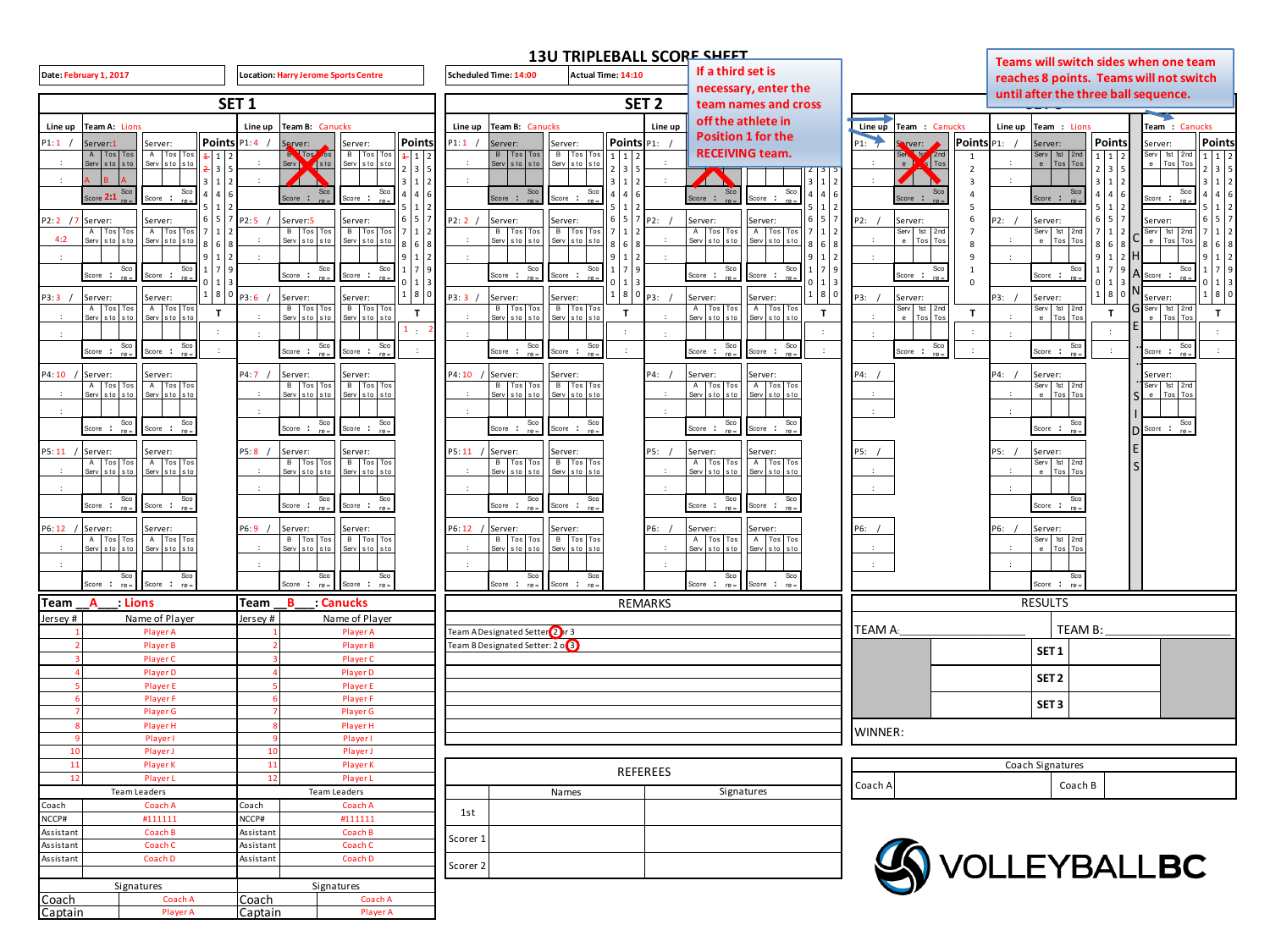| Date: February 1, 2017                                                       | <b>Location: Harry Jerome Sports Centre</b>         |                                  | Scheduled Time: 14:00 |                                            | Actual Time: 14:10                                    |                  |         |                                            | Court: 1                             |                                  |                      |                               |                         |                                |                 |                                   |                 |
|------------------------------------------------------------------------------|-----------------------------------------------------|----------------------------------|-----------------------|--------------------------------------------|-------------------------------------------------------|------------------|---------|--------------------------------------------|--------------------------------------|----------------------------------|----------------------|-------------------------------|-------------------------|--------------------------------|-----------------|-----------------------------------|-----------------|
|                                                                              | SET <sub>1</sub>                                    |                                  |                       |                                            |                                                       | SET <sub>2</sub> |         |                                            |                                      |                                  |                      |                               |                         | SET <sub>3</sub>               |                 |                                   |                 |
| Team A: Lions<br>Line up                                                     | Line up<br>Team B: Canucks                          |                                  | Line up               | <b>Team B: Canucks</b>                     |                                                       |                  | Line up | Team A: Lions                              |                                      |                                  | Line up              | Team : Canucks                | Line up                 | Team : Lions                   |                 | Team : Canucks                    |                 |
| P1:1 /<br>Server:1<br>Server:                                                | <b>Points</b><br>P1:4<br>Server:<br>Server:         | Points                           | P1:1 /                | Server:                                    | Server:                                               | <b>Points</b>    | P1:     | Server:                                    | Server:                              | <b>Points</b>                    | P1:                  | <b>Nover:</b>                 | Points<br>P1:           | Server:                        | <b>Points</b>   | Server:                           | <b>Points</b>   |
| Tos<br>Tos<br>s to<br>$\mathsf{A}$<br>Tos                                    | Tos<br>os.                                          | B Tos<br>$+1$ 2                  |                       | B<br>Tos                                   | $\overline{B}$<br>Tos<br>sto<br>Tos                   | 1112             |         | <b>Tos</b><br><b>os</b>                    | $\mathsf{A}$                         | $1 \vert 1 \vert$                | $\frac{1}{e}$        | $\sqrt{2}$<br>2nd             | $\,$ 1                  | 1st<br>2nd<br>Tos              | 111             | Serv<br>1st                       | $1 \mid 1 \mid$ |
| to:<br>Serv<br>sto                                                           | sto<br>Serv <sup>1</sup>                            | Serv sto<br>$3 \mid 5$           |                       | s to                                       | Serv<br>s to                                          | 3 L              |         | sto<br>erv <sup>1</sup>                    | Serv                                 | $2 \mid 3$                       |                      |                               | $\overline{2}$          |                                | $\overline{3}$  | <b>Tos</b>                        | $\vert$ 3       |
| Sco                                                                          | Scc                                                 | $1\overline{2}$<br>Sco           |                       |                                            |                                                       |                  |         | Sco                                        | Sco                                  | $3 \mid 1$                       |                      |                               | $\overline{\mathbf{3}}$ |                                | 3 1             | Sco                               | 311             |
| Score 2.1<br>Score:<br>re.                                                   | core<br>ra                                          | Score :<br><b>TA</b>             |                       | Score:<br>ra.                              | Score:                                                |                  |         | Score                                      | Score:                               | l 4<br>$\vert$ 1                 |                      | score:                        | $\overline{4}$<br>5     | Score :                        |                 | Score : re                        |                 |
| $P2:2$ /7<br>Server:<br>Server:                                              | P2:5<br>Server:5<br>Server:                         |                                  | P2:2/                 | Server:                                    | Server:                                               |                  | P2:     | Server:                                    | Server:                              | 5                                | P <sub>2</sub>       | Server:                       | $\boldsymbol{6}$<br>22: | Server:                        |                 | Server:                           | I 5             |
| A<br>$\overline{A}$<br>Tos<br>Tos<br>4.2                                     | в<br>Tos<br>Serv                                    | B Tos                            |                       | B<br>Tos Tos                               | $\overline{\phantom{a}}$<br>Tos<br>sto<br>Tos<br>Serv | $\overline{7}$   |         | $\overline{A}$<br>Tos<br>Tos               | $\overline{A}$<br>Tos<br>Serv        | $7 \vert 1$                      |                      | Serv 1st                      | $\overline{7}$          | Serv 1st<br>ľos                | $7\overline{ }$ | Serv<br>1st                       | $\vert$ 1       |
| $\mathcal{L}$                                                                |                                                     | 6 8<br>1   2                     |                       |                                            |                                                       | 6 I :            |         |                                            |                                      | 3 <sup>16</sup><br>$\frac{1}{2}$ |                      |                               | 8<br>9                  |                                | -6              |                                   | 3 6             |
| Sco<br>Score :<br>Score :                                                    | Sco<br>Score:<br>Score :                            | Sco                              |                       | Sco<br>Score :                             | Score:                                                |                  |         | Sco<br>Score:                              | Score:                               | $\overline{\phantom{0}}$         |                      | Sco<br>score:                 | $\overline{1}$          | Sco<br>Score :                 |                 | Score :                           |                 |
|                                                                              |                                                     |                                  |                       |                                            |                                                       |                  |         |                                            |                                      | $0 \mid 1$                       |                      |                               | $\mathbf{0}$            |                                |                 |                                   | $0 \mid 1$      |
| P3:3 /<br>Server:<br>Server<br>Tos<br>Tos Tos<br>A<br>Tos                    | P3:6<br>Server:<br>Server:<br>$\blacksquare$<br>Tos | 80<br>Tos<br>Tos                 | P3:3/                 | Server:<br>Tos Tos                         | Server:<br>$\overline{\phantom{a}}$<br>Tos            | 8 <sup>1</sup>   | P3:     | Server:<br>A<br>Гos<br>Tos                 | Server:<br>A Tos                     | $1 \vert 8 \vert$                | P3:<br>Server:       | 2nc                           | Þ3:                     | Server:                        | 1 8             | Server:<br>1st<br>2 <sub>nd</sub> | $1 \mid 8 \mid$ |
| A<br>Serv<br>Serv<br>s to<br>s to<br>sto sto                                 | B<br>Serv<br>$\mathsf{T}$<br>s to                   | $\mathbf{T}$<br>Serv sto<br>s to |                       | B<br>Serv<br>stosto                        | Tos<br>s to<br>s to<br>Serv                           | $\mathbf{T}$     |         | s to<br>s ta                               | Serv<br>st                           | $\mathbf T$                      |                      | Serv 1st<br>e Tos<br>Tos      | $\mathbf T$             | Serv 1st<br>e Tos<br>Tos       | $\mathsf T$     | Serv<br>e                         | $\mathbf{T}$    |
|                                                                              |                                                     | $1$ .                            |                       |                                            |                                                       | $\cdot$ :        |         |                                            |                                      |                                  |                      |                               | $\ddot{\phantom{a}}$    |                                | $\mathbf{r}$    |                                   |                 |
| Sco<br>Scr<br>Score :<br>Score:<br>re.                                       | Sco<br>$\pm$<br>Score : $\frac{1}{10}$<br>Score :   | Sco<br>$\sim$<br>re.             |                       | Sco<br>Score :<br>$re =$                   | Sco<br>Score:<br>re:                                  | $\pm$            |         | Sco<br>Score:<br>re:                       | Sci<br>Score :<br>re:                | ÷.                               |                      | Sco<br>Score : $\frac{1}{10}$ | $\pm$                   | Score :<br>$FA =$              | $\pm$           | Sco<br>Score : $\frac{6}{10}$     | $\pm$           |
| P4:10<br>Server:<br>Server:                                                  | P4: 7<br>Server.<br>Server:                         |                                  | P4:10                 | Server:                                    | Server:                                               |                  | PA:     | Server:                                    | Server:                              |                                  | P4:                  |                               | P4:                     | Server                         |                 | Server:                           |                 |
| Tos<br>$\overline{A}$<br>Tos Tos<br>A<br>Гos<br>Serv<br>$\mathbf{f}$<br>e to | в<br>Tos<br>-<br>San<br>Serv                        | B Tos<br>Tos<br>s to<br>$\cdot$  |                       | В<br>Tos<br>Tos<br>anu<br>e to             | $\overline{B}$<br>Tos<br>Tos<br>e fr<br>s to<br>Serv  |                  |         | A<br>Tos<br>Tos<br>$\cdot$<br>the          | $\overline{A}$<br>Tos<br>Tos<br>Serv |                                  |                      |                               |                         | Serv 1st<br><b>Toe</b>         |                 | Serv<br>1st                       |                 |
|                                                                              |                                                     |                                  |                       |                                            |                                                       |                  |         |                                            |                                      |                                  |                      |                               |                         |                                |                 |                                   |                 |
| Sco<br>Sco<br>Score :<br>Score $re$                                          | Sco<br>Score : $\frac{1}{16}$                       | Sco<br>Score :                   |                       | Sco<br>Score : $\frac{300}{16}$            | Sco<br>Score : $\frac{1}{10}$                         |                  |         | Sco<br>Score : $\frac{1}{16}$              | Sco<br>Score :<br>re                 |                                  |                      |                               |                         | Sco<br>Score : $re =$          |                 | Sco<br>Score :                    |                 |
| P5:11<br>Server<br>Server:                                                   | P5:8<br>Server<br>Server:                           |                                  | P5:11 / Server:       |                                            | Server:                                               |                  | S:      | Server:                                    | Server:                              |                                  | P5: /                |                               | рĘ.                     | Server                         |                 |                                   |                 |
| $\overline{A}$<br>Tos<br>Tos<br>A<br>Tos                                     | в<br>Tos                                            | B Tos<br>To:                     |                       | B<br>Tos Tos                               | $\blacksquare$<br>Tos<br>Tos                          |                  |         | Tos<br>A<br>To٤                            | A Tos                                |                                  |                      |                               |                         | Serv 1st                       |                 |                                   |                 |
| Serv<br>et <sub>n</sub>                                                      |                                                     | sto<br>e tr                      |                       | e to                                       |                                                       |                  |         |                                            | Sorv<br>e <sub>1</sub>               |                                  |                      |                               |                         |                                |                 |                                   |                 |
| Sco                                                                          | S <sub>CC</sub>                                     | Sco                              |                       | Scr                                        | Sco                                                   |                  | $\cdot$ | Sco                                        | <b>Sci</b>                           |                                  |                      |                               |                         | Sco                            |                 |                                   |                 |
| Score:<br>Score:                                                             | Score :                                             | $Score$ :                        |                       | Score :                                    | Score:                                                |                  |         | Score:                                     | Score:                               |                                  |                      |                               |                         | Score:                         |                 |                                   |                 |
| P6:12<br>Server<br>Server:                                                   | P6:9/<br>Server<br>Server:                          |                                  | P6:12                 | Server:                                    | Server:                                               |                  | P6:     | Server                                     | Server:                              |                                  | P6:                  |                               | P6:                     | Server:                        |                 |                                   |                 |
| A<br>A<br>Tos<br>s to<br>Tos To<br>Tos<br>s to<br>Serv<br>Serv<br>sto st     | B Tos<br>Serv sto                                   | B Tos<br>Serv sto<br>To:<br>s tr |                       | B Tos Tos<br>Serv sto sto                  | B<br>$Tos$<br>sto<br>Tos<br>sto<br>Serv               |                  |         | Tos<br>$\mathsf{A}$<br>Tos<br>nt a<br>s to | A Tos<br>Serv<br>sto                 |                                  |                      |                               |                         | <b>Record the final scores</b> |                 |                                   |                 |
|                                                                              |                                                     |                                  |                       |                                            |                                                       |                  |         |                                            |                                      |                                  |                      |                               |                         | in the results section.        |                 |                                   |                 |
| Sco<br>Scr<br>core<br>Score :<br>$re =$<br>re                                | Sco<br>Score :<br>re =<br>Score                     | Sco<br>re.                       |                       | Sco<br>Score : $re =$                      | Sco<br>Score :<br>re:                                 |                  |         | Sco<br>Score :<br>$re =$                   | Sco<br>Score<br>re                   |                                  |                      |                               |                         | Score : $re =$                 |                 |                                   |                 |
| <b>Team</b><br>: Lions                                                       | <b>Team</b><br>B<br><b>Canucks</b>                  |                                  |                       |                                            |                                                       | REMARKS          |         |                                            |                                      |                                  |                      |                               |                         | <b>RESULTS</b>                 |                 |                                   |                 |
| Jersey#<br>Name of Player                                                    | Name of Player<br>Jersey#                           |                                  |                       |                                            |                                                       |                  |         | The referee will                           |                                      |                                  |                      |                               |                         |                                |                 |                                   |                 |
| Player A                                                                     |                                                     | Player A                         |                       | Team A Designated Setter <sup>2</sup> r 3  |                                                       |                  |         |                                            | complete the remarks                 |                                  | TEAM A: Lions        |                               |                         |                                | TEAM B: Canucks |                                   |                 |
| Player B<br>Player (                                                         | Player <sub>C</sub>                                 | Player B                         |                       | Team B Designated Setter: 2 o <sup>3</sup> |                                                       |                  |         | section.                                   |                                      |                                  |                      |                               | 25                      | SET <sub>1</sub>               | 15              |                                   |                 |
| Player D                                                                     | Player D                                            |                                  |                       |                                            |                                                       |                  |         |                                            |                                      |                                  |                      |                               |                         | SET <sub>2</sub>               |                 |                                   |                 |
| Player E<br>Player <sub>F</sub>                                              | Player <sub>F</sub>                                 | Player E                         |                       |                                            |                                                       |                  |         |                                            |                                      |                                  |                      |                               | 15                      |                                | 25              |                                   |                 |
| <b>Player G</b>                                                              |                                                     | Player G                         |                       |                                            |                                                       |                  |         |                                            |                                      |                                  |                      |                               | 15                      | SET <sub>3</sub>               | 10              |                                   |                 |
| Player H                                                                     | Player H                                            |                                  |                       |                                            |                                                       |                  |         |                                            |                                      |                                  | <b>WINNER: Lions</b> |                               |                         |                                |                 |                                   |                 |
| <b>Player1</b><br>Player J                                                   | Player1<br>10<br>PlayerJ                            |                                  |                       |                                            |                                                       |                  |         |                                            |                                      |                                  |                      |                               |                         |                                |                 |                                   |                 |
| 11<br>Player K                                                               | 11<br>Player K                                      |                                  |                       |                                            |                                                       |                  |         |                                            |                                      |                                  |                      |                               |                         | Coach Signatures               |                 |                                   |                 |
| $\mathbf{1}$<br>Player I                                                     | Player I                                            |                                  |                       |                                            |                                                       | <b>REFEREES</b>  |         |                                            |                                      |                                  |                      |                               | Coach A                 | Coach B                        |                 | Coach A                           |                 |
| <b>Team Leaders</b>                                                          | Team Leaders                                        |                                  |                       |                                            | Names                                                 |                  |         |                                            | Signatures                           |                                  | Coach A              |                               |                         |                                |                 |                                   |                 |
| Coach<br>Coach A<br>NCCP#                                                    | Coach<br>Coach                                      |                                  | 1st                   |                                            |                                                       |                  |         |                                            |                                      |                                  |                      |                               |                         |                                |                 |                                   |                 |
| #111111<br>Assistant<br>Coach B                                              | The referee and                                     |                                  |                       |                                            |                                                       |                  |         |                                            |                                      |                                  |                      |                               |                         | The coach for each team        |                 |                                   |                 |
| Coach C<br>Assistant                                                         | scorekeepers sign the                               |                                  | Scorer 1              |                                            |                                                       |                  |         |                                            |                                      |                                  |                      |                               |                         | must sign the scoresheet       |                 |                                   |                 |
| Assistant<br>Coach D                                                         | scoresheet after the match.                         |                                  | Scorer 2              |                                            |                                                       |                  |         |                                            |                                      |                                  |                      |                               |                         | <b>VOLLET DALL</b>             |                 |                                   |                 |
|                                                                              |                                                     |                                  |                       |                                            |                                                       |                  |         |                                            |                                      |                                  |                      |                               |                         |                                |                 |                                   |                 |
| Signatures<br>Signatures<br>Coach A<br>Coach A                               |                                                     |                                  |                       |                                            |                                                       |                  |         |                                            |                                      |                                  |                      |                               |                         |                                |                 |                                   |                 |
| Coach<br>Coach<br>Captain<br>Player A<br>Captain<br>Player A                 |                                                     |                                  |                       |                                            |                                                       |                  |         |                                            |                                      |                                  |                      |                               |                         |                                |                 |                                   |                 |